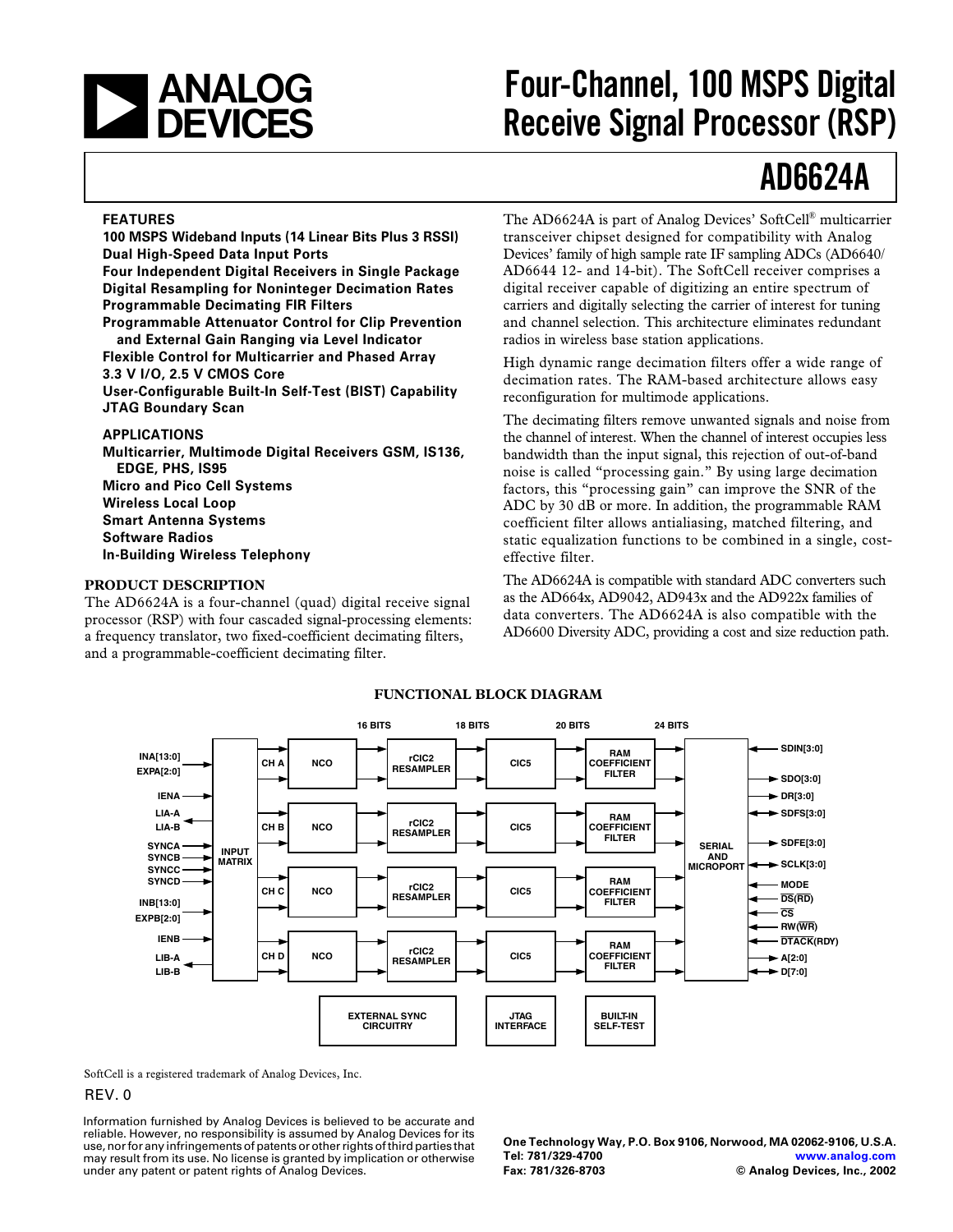# **TABLE OF CONTENTS**

| FUNCTIONAL BLOCK DIAGRAM  1                          |  |
|------------------------------------------------------|--|
| SPECIFICATIONS/CHARACTERISTICS  3                    |  |
|                                                      |  |
|                                                      |  |
| PIN FUNCTION DESCRIPTIONS  11                        |  |
|                                                      |  |
| EXAMPLE FILTER RESPONSE  14                          |  |
|                                                      |  |
|                                                      |  |
|                                                      |  |
|                                                      |  |
|                                                      |  |
|                                                      |  |
| Scaling with Fixed-Point ADCs  16                    |  |
| Scaling with Floating-Point or Gain-Ranging ADCs  16 |  |
| NUMERICALLY CONTROLLED OSCILLATOR  17                |  |
|                                                      |  |
| NCO Frequency Hold-Off Register  17                  |  |
|                                                      |  |
|                                                      |  |
|                                                      |  |
|                                                      |  |
|                                                      |  |
| Clear Phase Accumulator on HOP  17                   |  |
|                                                      |  |
| Mode 00: Blank On IEN Low  17                        |  |
|                                                      |  |
| Mode 01: Clock On IEN High  18                       |  |
| Mode 10: Clock on IEN Transition to High  18         |  |
| Mode 11: Clock on IEN Transition to Low  18          |  |
|                                                      |  |
|                                                      |  |
| SECOND ORDER rCIC FILTER  18                         |  |
|                                                      |  |
|                                                      |  |
| Decimation and Interpolation Registers  19           |  |
| FIFTH ORDER CASCADED INTEGRATOR COMB                 |  |
|                                                      |  |
|                                                      |  |
|                                                      |  |
|                                                      |  |
|                                                      |  |
|                                                      |  |
|                                                      |  |
| RCF Output Scale Factor and Control Register  21     |  |
| USER-CONFIGURABLE BUILT-IN SELF-TEST (BIST)  22      |  |
| <b>RAM BIST</b>                                      |  |
|                                                      |  |
| CHIP SYNCHRONIZATION  22                             |  |
|                                                      |  |
|                                                      |  |
|                                                      |  |
| Serial Output Data Format  24                        |  |
| Compact Serial Data Format  24                       |  |
| Serial Data Frame (Serial Bus Master)  24            |  |
| Serial Data Frame (Serial Cascade)  25               |  |
|                                                      |  |
|                                                      |  |
| Serial Port to DSP Interconnection  25               |  |
|                                                      |  |

| Serial Output Frame Timing (Master and Slave)  26                                                                                                                    |    |
|----------------------------------------------------------------------------------------------------------------------------------------------------------------------|----|
| Serial Port Timing Specifications  28                                                                                                                                |    |
|                                                                                                                                                                      |    |
|                                                                                                                                                                      |    |
|                                                                                                                                                                      |    |
|                                                                                                                                                                      |    |
|                                                                                                                                                                      |    |
|                                                                                                                                                                      |    |
|                                                                                                                                                                      |    |
|                                                                                                                                                                      |    |
| Mapping RCF Data to the BIST Registers  30                                                                                                                           |    |
| 0x00-0x7F: Coefficient Memory (CMEM)  30                                                                                                                             |    |
|                                                                                                                                                                      |    |
|                                                                                                                                                                      |    |
|                                                                                                                                                                      |    |
|                                                                                                                                                                      |    |
|                                                                                                                                                                      |    |
| 0x84: NCO Frequency Hold-Off Counter  30                                                                                                                             |    |
|                                                                                                                                                                      |    |
|                                                                                                                                                                      |    |
|                                                                                                                                                                      |    |
|                                                                                                                                                                      |    |
|                                                                                                                                                                      |    |
|                                                                                                                                                                      |    |
|                                                                                                                                                                      |    |
|                                                                                                                                                                      |    |
|                                                                                                                                                                      |    |
|                                                                                                                                                                      |    |
|                                                                                                                                                                      |    |
|                                                                                                                                                                      |    |
|                                                                                                                                                                      |    |
|                                                                                                                                                                      |    |
|                                                                                                                                                                      |    |
| 0xA2: RCF Number of Taps Minus One (N <sub>RCF</sub> -1)  31                                                                                                         |    |
|                                                                                                                                                                      |    |
|                                                                                                                                                                      |    |
|                                                                                                                                                                      |    |
|                                                                                                                                                                      |    |
|                                                                                                                                                                      |    |
| 0xA8: RAM BIST Control Register  32                                                                                                                                  |    |
| 0xA9: Serial Port Control Register  32                                                                                                                               |    |
|                                                                                                                                                                      |    |
|                                                                                                                                                                      |    |
|                                                                                                                                                                      |    |
|                                                                                                                                                                      |    |
|                                                                                                                                                                      |    |
| SOFT_SYNC Control Register  34                                                                                                                                       |    |
| PIN_SYNC Control Register                                                                                                                                            | 34 |
| SLEEP Control Register                                                                                                                                               | 34 |
| Data Address Registers                                                                                                                                               | 35 |
| Write Sequencing                                                                                                                                                     | 35 |
| Read Sequencing                                                                                                                                                      | 35 |
| Read/Write Chaining                                                                                                                                                  | 35 |
| Intel Nonmultiplexed Mode (INM)                                                                                                                                      | 35 |
| Motorola Nonmultiplexed Mode (MNM)                                                                                                                                   | 35 |
|                                                                                                                                                                      | 35 |
| Input Port Control Registers                                                                                                                                         | 36 |
|                                                                                                                                                                      | 36 |
|                                                                                                                                                                      | 37 |
| Write Pseudocode                                                                                                                                                     | 37 |
|                                                                                                                                                                      |    |
|                                                                                                                                                                      |    |
| $JTAG$ BOUNDARY SCAN $\ldots \ldots \ldots \ldots \ldots \ldots \ldots$<br>$\text{INTERNAL}\ \text{WRITE}\ \text{ACCESS}\ \dots\dots\dots\dots\dots\dots\dots \dots$ |    |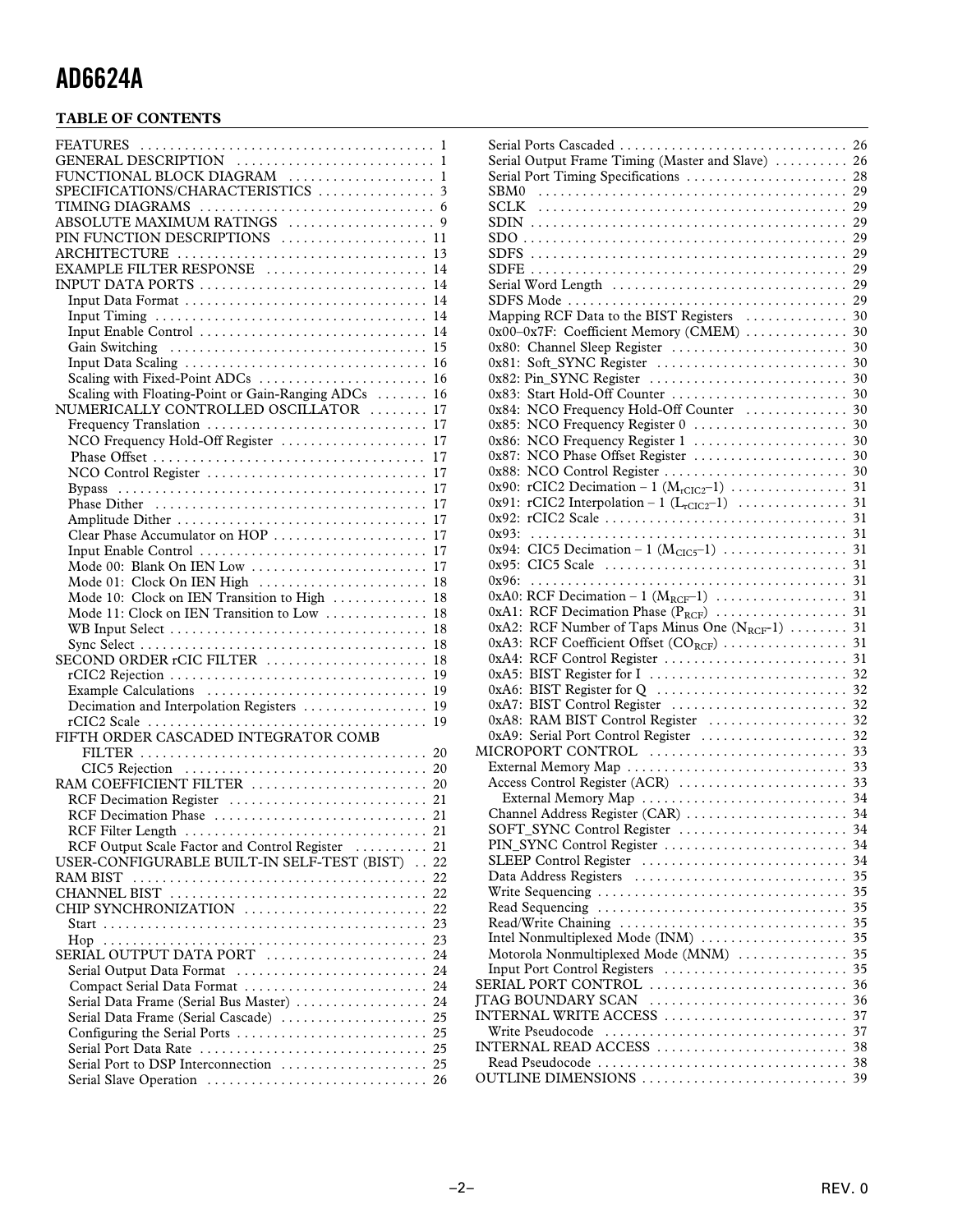# <span id="page-2-0"></span>SPECIFICATIONS (VDD = 2.5 V  $\pm$  5%, VDDIO = 3.3 V  $\pm$  10%. All specifications T<sub>A</sub> = T<sub>MIN</sub> to T<sub>MAX</sub>, unless otherwise noted.) **RECOMMENDED OPERATING CONDITIONS**

|                  | <b>Test</b> |       | <b>AD6624AS</b> |       |                 |
|------------------|-------------|-------|-----------------|-------|-----------------|
| Parameter        | Level       | Min   | Typ             | Max   | Unit            |
| <b>VDD</b>       |             | 2.375 | 2.5             | 2.675 |                 |
| <b>VDDIO</b>     | ſV          | 3.0   | 3.3             | 3.6   |                 |
| <b>L</b> AMBIENT |             | -40   | $+25$           | $+70$ | $\rm ^{\circ}C$ |

# **ELECTRICAL CHARACTERISTICS**

| <b>Parameter (Conditions)</b>                      | Temp           | <b>Test</b><br>Level | Min    | <b>AD6624AS</b><br>Typ | Max    | Unit         |
|----------------------------------------------------|----------------|----------------------|--------|------------------------|--------|--------------|
| LOGIC INPUTS (5 V TOLERANT)                        |                |                      |        |                        |        |              |
| Logic Compatibility                                | Full           |                      |        | 3.3 V CMOS             |        |              |
| Logic "1" Voltage                                  | Full           | IV                   | 2.0    |                        | 5.0    | V            |
| Logic "0" Voltage                                  | Full           | IV                   | $-0.3$ |                        | $+0.8$ | $\mathbf{V}$ |
| Logic "1" Current                                  | Full           | IV                   |        | 1                      | 10     | μA           |
| Logic "0" Current                                  | Full           | IV                   |        |                        | 10     | μA           |
| Input Capacitance                                  | $25^{\circ}$ C | V                    |        | 4                      |        | pF           |
| <b>LOGIC OUTPUTS</b>                               |                |                      |        |                        |        |              |
| Logic Compatibility                                | Full           |                      |        | 3.3 V CMOS/TTL         |        |              |
| Logic "1" Voltage ( $I_{OH} = 0.25$ mA)            | Full           | IV                   | 2.4    | $VDD - 0.2$            |        | V            |
| Logic "0" Voltage $(IOL = 0.25$ mA)                | Full           | IV                   |        | 0.2                    | 0.4    | V            |
| <b>IDD SUPPLY CURRENT</b>                          |                |                      |        |                        |        |              |
| $CLK = 100 MHz$ , (VDD = 2.75 V, VDDIO = 3.6 V)    | Full           | IV                   |        |                        |        |              |
| $I_{VDD}$                                          |                |                      |        | 545                    |        | mA           |
| $I_{VDDIO}$                                        |                |                      |        | 60                     |        | mA           |
| $CLK = GSM Example (65 MSPS, VDD = 2.5 V,$         |                |                      |        |                        |        |              |
| VDDIO = 3.3 V, Dec = $2/10/6$ 120 Taps 4 Channels) | $25^{\circ}$ C | V                    |        |                        |        |              |
| $I_{VDD}$                                          |                |                      |        | 250                    |        | mA           |
| $I_{VDDIO}$                                        |                |                      |        | 24                     |        | mA           |
| POWER DISSIPATION                                  |                |                      |        |                        |        |              |
| $CLK = 80 MHz TD-SCDMA$                            | Full           | IV                   |        | 1.1                    |        | W            |
| $CLK = 65 MHz$ GSM/EDGE Example                    |                | $\mathbf{V}$         |        | 700                    |        | mW           |
| Sleep Mode                                         | Full           | IV                   |        | 287                    |        | $\mu W$      |

Specifications subject to change without notice.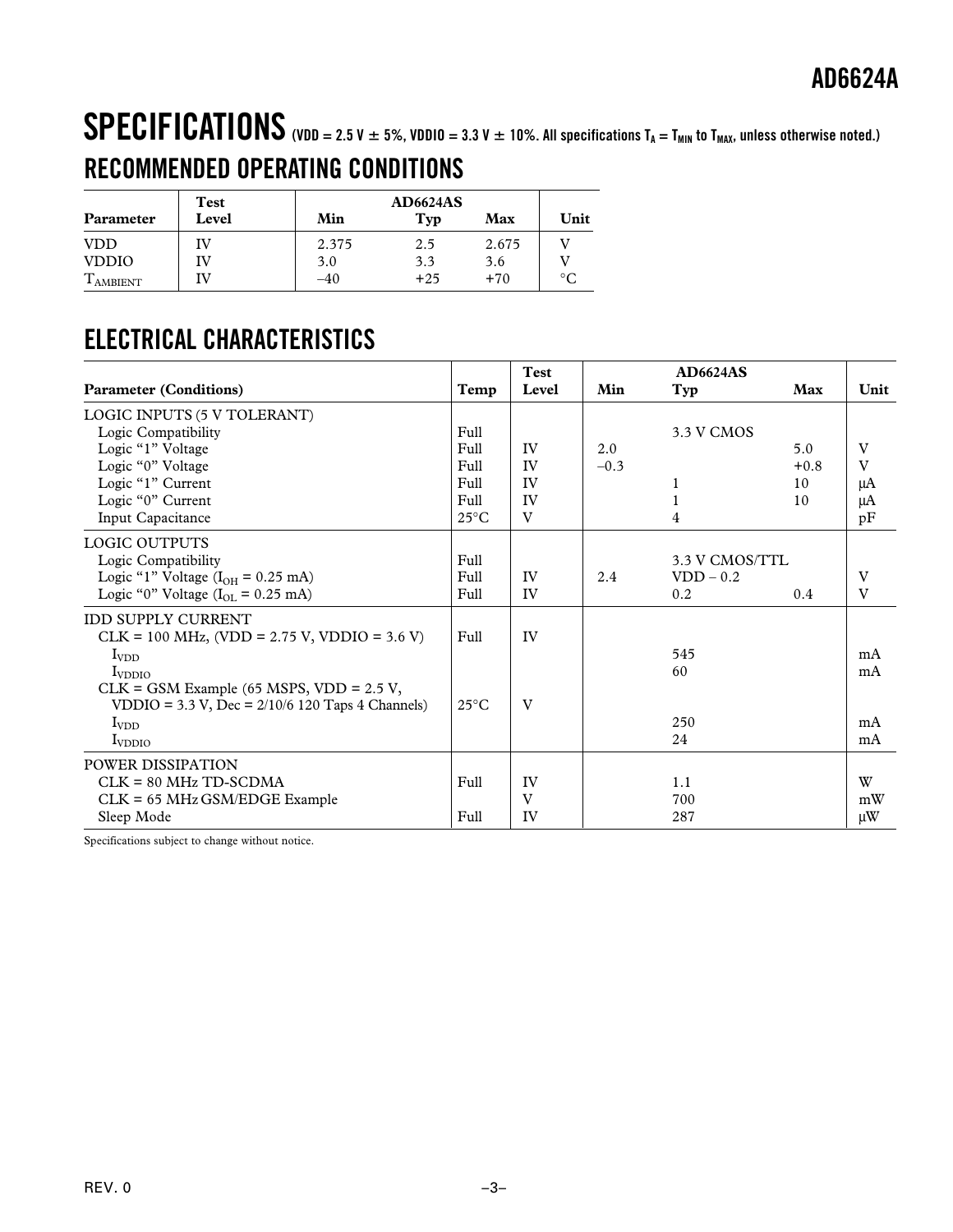# **GENERAL TIMING CHARACTERISTICS1, 2**

|                                                                                                                                                                                                                                                                                                                                                                                                                                                                                                                                                                                                                 | <b>Parameter (Conditions)</b>                                                                                                                                                                                                                                                                                                                                                                                                                                                            | Temp                                                                                 | <b>Test</b><br>Level                                             | Min                                                                                 | AD6624AS<br>Typ                                            | Max                                                                     | Unit                                                           |
|-----------------------------------------------------------------------------------------------------------------------------------------------------------------------------------------------------------------------------------------------------------------------------------------------------------------------------------------------------------------------------------------------------------------------------------------------------------------------------------------------------------------------------------------------------------------------------------------------------------------|------------------------------------------------------------------------------------------------------------------------------------------------------------------------------------------------------------------------------------------------------------------------------------------------------------------------------------------------------------------------------------------------------------------------------------------------------------------------------------------|--------------------------------------------------------------------------------------|------------------------------------------------------------------|-------------------------------------------------------------------------------------|------------------------------------------------------------|-------------------------------------------------------------------------|----------------------------------------------------------------|
| $t_{CLK}$<br>$t_{CLKL}$<br>$t_{CLKH}$                                                                                                                                                                                                                                                                                                                                                                                                                                                                                                                                                                           | <b>CLK</b> Timing Requirements:<br><b>CLK</b> Period<br>CLK Width Low<br>CLK Width High                                                                                                                                                                                                                                                                                                                                                                                                  | Full<br>Full<br>Full                                                                 | $\bf I$<br>IV<br>IV                                              | 10<br>4.5<br>4.5                                                                    | $0.5 \times t_{\text{CLK}}$<br>$0.5 \times t_{\text{CLK}}$ |                                                                         | ns<br>ns<br>ns                                                 |
| $t_{\rm RESL}$                                                                                                                                                                                                                                                                                                                                                                                                                                                                                                                                                                                                  | <b>RESET</b> Timing Requirement:<br><b>RESET</b> Width Low                                                                                                                                                                                                                                                                                                                                                                                                                               | Full                                                                                 | $\bf I$                                                          | 30.0                                                                                |                                                            |                                                                         | ns                                                             |
| $t_{SI}$<br>t <sub>HI</sub>                                                                                                                                                                                                                                                                                                                                                                                                                                                                                                                                                                                     | Input Wideband Data Timing Requirements:<br>Input to <sup>^</sup> CLK Setup Time<br>Input to <sup><math>\uparrow</math></sup> CLK Hold Time                                                                                                                                                                                                                                                                                                                                              | Full<br>Full                                                                         | IV<br>IV                                                         | 0.8<br>2.0                                                                          |                                                            |                                                                         | ns<br>ns                                                       |
| $t_{\rm DLI}$                                                                                                                                                                                                                                                                                                                                                                                                                                                                                                                                                                                                   | Level Indicator Output Switching Characteristic:<br>TCLK to LI (A–A, B; B–A, B) Output Delay Time                                                                                                                                                                                                                                                                                                                                                                                        | Full                                                                                 | IV                                                               | 3.8                                                                                 |                                                            | 12.6                                                                    | ns                                                             |
| $t_{SS}$<br>$t_{\rm HS}$                                                                                                                                                                                                                                                                                                                                                                                                                                                                                                                                                                                        | <b>SYNC Timing Requirements:</b><br>SYNC (A, B, C, D) to <sup>^</sup> CLK Setup Time<br>SYNC (A, B, C, D) to $\uparrow$ CLK Hold Time                                                                                                                                                                                                                                                                                                                                                    | Full<br>Full                                                                         | IV<br>IV                                                         | 1.0<br>2.0                                                                          |                                                            |                                                                         | ns<br>ns                                                       |
| $t_{\text{DSCLK1}}$<br>t <sub>DSCLKH</sub><br>$t_{\rm{DSCLKL}}$<br>t <sub>DSCLKLL</sub><br>$t_{\text{DSDFS}}$<br>$t_{\text{DSDFE}}$<br>$t_{\text{DSDO}}$<br>$t_{\rm DSDR}$<br>$t_{\rm DDR}$<br>Input Characteristics:<br>$t_{\rm SSI}$<br>$t_{\rm HSI}$                                                                                                                                                                                                                                                                                                                                                         | Serial Port Timing Requirements (SBM = 1):<br>Switching Characteristics: <sup>3</sup><br>TCLK to TSCLK Delay (Divide by 1)<br>TCLK to TSCLK Delay (For Any Other Divisor)<br>TCLK to $\downarrow$ SCLK Delay (Divide by 2 or Even #)<br>$\downarrow$ CLK to $\downarrow$ SCLK Delay (Divide by 3 or Odd #)<br>TSCLK to SDFS Delay<br>TSCLK to SDFE Delay<br>TSCLK to SDO Delay<br>TSCLK to DR Delay<br>TCLK to DR Delay<br>SDI to $\downarrow$ SCLK Setup Time<br>SDI to ↓SCLK Hold Time | Full<br>Full<br>Full<br>Full<br>Full<br>Full<br>Full<br>Full<br>Full<br>Full<br>Full | IV<br>IV<br>IV<br>IV<br>IV<br>IV<br>IV<br>IV<br>IV<br>IV<br>IV   | 3.9<br>4.4<br>3.25<br>3.8<br>0.2<br>$-0.4$<br>$-1.0$<br>$-0.3$<br>5.4<br>2.4<br>3.0 |                                                            | 13.4<br>14.0<br>6.7<br>6.9<br>5.3<br>$+4.7$<br>$+4.0$<br>$+4.6$<br>17.6 | ns<br>ns<br>ns<br>ns<br>ns<br>ns<br>ns<br>ns<br>ns<br>ns<br>ns |
| Serial Port Timing Requirements (SBM = $0$ ):<br>Switching Characteristics: <sup>3</sup><br><b>SCLK Period</b><br>$t_{SCLK}$<br>SCLK Low Time (When SDIV = 1, Divide by 1)<br>$t_{SCLKL}$<br>SCLK High Time (When SDIV = 1, Divide by 1)<br>$t_{SCLKH}$<br>TSCLK to SDFE Delay<br>t <sub>DSDFE</sub><br><b>TSCLK</b> to SDO Delay<br>$t_{\text{DSDO}}$<br>TSCLK to DR Delay<br>$t_{\rm{DSDR}}$<br>Input Characteristics:<br>SDFS to TSCLK Setup Time<br>$t_{\rm SSF}$<br>SDFS to TSCLK Hold Time<br>$t_{\rm HSF}$<br>SDI to <b>SCLK</b> Setup Time<br>$t_{\rm{SSI}}$<br>SDI to ↓SCLK Hold Time<br>$t_{\rm HSI}$ |                                                                                                                                                                                                                                                                                                                                                                                                                                                                                          |                                                                                      | IV<br>IV<br>IV<br>IV<br>IV<br>IV<br>IV<br>IV<br>${\rm IV}$<br>IV | 16<br>5.0<br>5.0<br>3.8<br>3.7<br>3.9<br>1.9<br>0.7<br>2.4<br>2.0                   |                                                            | 15.4<br>15.2<br>15.9                                                    | ns<br>ns<br>ns<br>ns<br>ns<br>ns<br>ns<br>ns<br>ns<br>ns       |

NOTES

<sup>1</sup>All Timing Specifications valid over VDD range of 2.375 V to 2.675 V and VDDIO range of 3.0 V to 3.6 V.<br><sup>2</sup>C<sub>LOAD</sub> = 40 pF on all outputs unless otherwise specified.

<sup>3</sup>The timing parameters for SCLK, SDFS, SDFE, SDO, SDI, and DR apply to all four channels (0, 1, 2, and 3). The slave serial port's (SCLK) operating frequency is limited to 62.5 MHz.

Specifications subject to change without notice.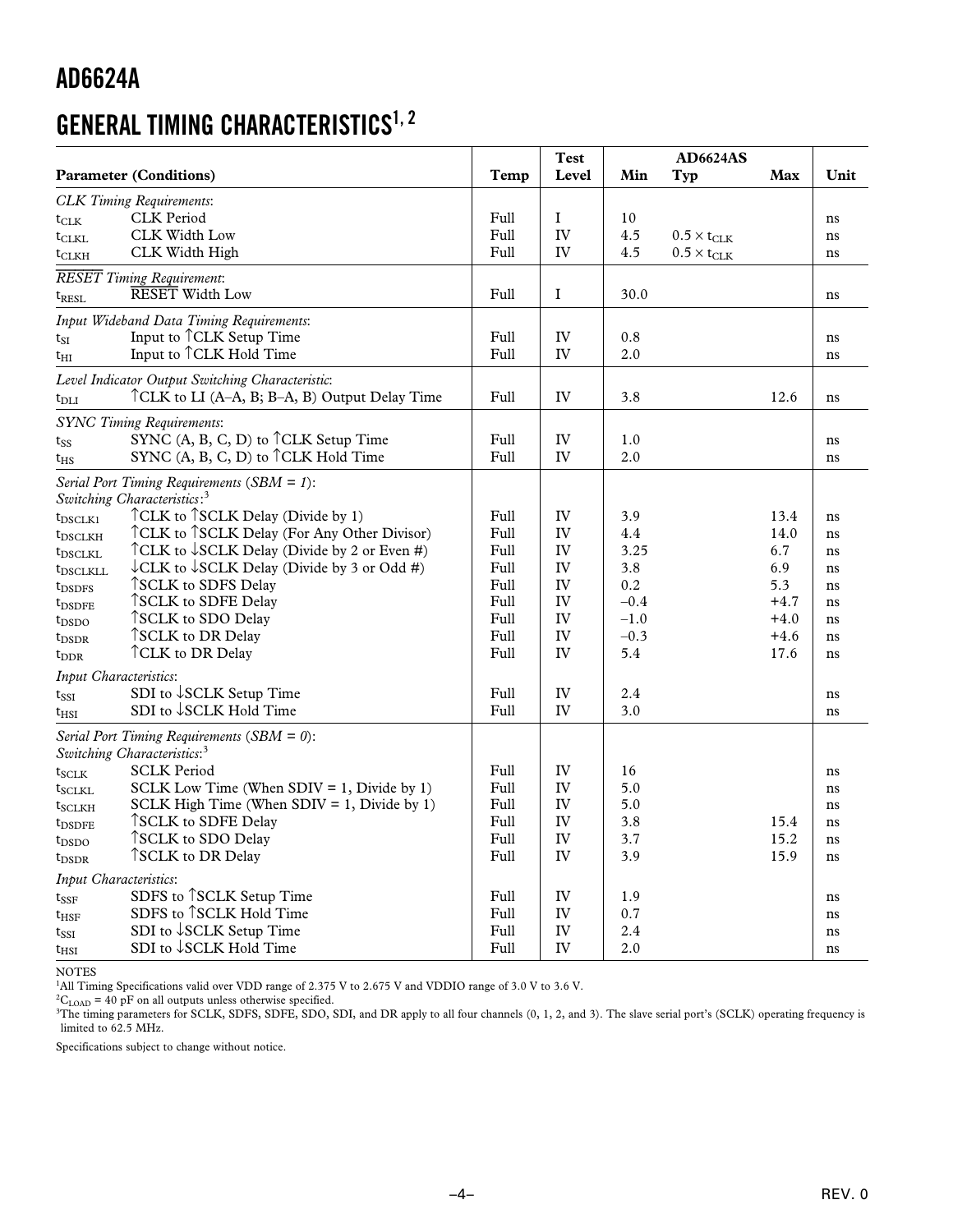# **MICROPROCESSOR PORT TIMING CHARACTERISTICS1, 2**

|                               |                                                                                             |      | <b>Test</b> |                           | <b>AD6624AS</b>    |                                                  |      |
|-------------------------------|---------------------------------------------------------------------------------------------|------|-------------|---------------------------|--------------------|--------------------------------------------------|------|
| <b>Parameter (Conditions)</b> |                                                                                             | Temp | Level       | Min                       | Typ                | Max                                              | Unit |
|                               | MICROPROCESSOR PORT, MODE INM (MODE = $0$ )                                                 |      |             |                           |                    |                                                  |      |
| MODE INM Write Timing:        |                                                                                             |      |             |                           |                    |                                                  |      |
| $t_{SC}$                      | Control <sup>3</sup> to $\hat{C}$ CLK Setup Time                                            | Full | IV          | 5.5                       |                    |                                                  | ns   |
| $t_{HC}$                      | Control <sup>3</sup> to <sup><math>\uparrow</math></sup> CLK Hold Time                      | Full | IV          | 1.0                       |                    |                                                  | ns   |
| $t_{HWR}$                     | $\overline{\text{WR}}$ (RW) to RDY( $\overline{\text{DTACK}}$ ) Hold Time                   | Full | IV          | 8.0                       |                    |                                                  | ns   |
| $t_{SAM}$                     | Address/Data to WR(RW) Setup Time                                                           | Full | IV          | $-0.5$                    |                    |                                                  | ns   |
| $t_{HAM}$                     | Address/Data to RDY(DTACK) Hold Time                                                        | Full | IV          | 7.0                       |                    |                                                  | ns   |
| t <sub>DRDY</sub>             | $\overline{\text{WR}}$ (RW) to RDY( $\overline{\text{DTACK}}$ ) Delay                       | Full | IV          | 4.0                       |                    |                                                  | ns   |
| $t_{ACC}$                     | $\overline{\text{WR}}$ (RW) to RDY( $\overline{\text{DTACK}}$ ) High Delay                  | Full | IV          | $4\times t_{\text{CLK}}$  | $5 \times t_{CLK}$ | $9 \times t_{CLK}$                               | ns   |
| <b>MODE INM Read Timing:</b>  |                                                                                             |      |             |                           |                    |                                                  |      |
| $t_{SC}$                      | Control <sup>3</sup> to <sup>1</sup> CLK Setup Time                                         | Full | IV          | 4.0                       |                    |                                                  | ns   |
| $t_{HC}$                      | Control <sup>3</sup> to $\hat{C}$ CLK Hold Time                                             | Full | IV          | 2.0                       |                    |                                                  | ns   |
| $t_{SAM}$                     | Address to $\overline{RD}(\overline{DS})$ Setup Time                                        | Full | IV          | 0.0                       |                    |                                                  | ns   |
| $t_{HAM}$                     | Address to Data Hold Time                                                                   | Full | IV          | 7.0                       |                    |                                                  | ns   |
| t <sub>DRDY</sub>             | $\overline{\text{RD}}(\overline{\text{DS}})$ to $\text{RDY}(\overline{\text{DTACK}})$ Delay | Full | IV          | 4.0                       |                    |                                                  | ns   |
| $t_{ACC}$                     | $\overline{\text{RD}}(\overline{\text{DS}})$ to RDY( $\overline{\text{DTACK}}$ ) High Delay | Full | IV          | $8\times t_{\text{CLK}}$  |                    | $10 \times t_{CLK}$ 13 $\times t_{CLK}$          | ns   |
|                               | MICROPROCESSOR PORT, MODE MNM (MODE = 1)                                                    |      |             |                           |                    |                                                  |      |
| <b>MODE MNM Write Timing:</b> |                                                                                             |      |             |                           |                    |                                                  |      |
| $t_{SC}$                      | Control <sup>3</sup> to <sup>1</sup> CLK Setup Time                                         | Full | IV          | 5.5                       |                    |                                                  | ns   |
| $t_{HC}$                      | Control <sup>3</sup> to $\uparrow$ CLK Hold Time                                            | Full | IV          | 1.0                       |                    |                                                  | ns   |
| $t_{\rm HDS}$                 | $\overline{DS}(\overline{RD})$ to $\overline{DTACK}(RDY)$ Hold Time                         | Full | IV          | 8.0                       |                    |                                                  | ns   |
| $t_{HRW}$                     | $RW(\overline{WR})$ to $\overline{DTACK}(RDY)$ Hold Time                                    | Full | IV          | 8.0                       |                    |                                                  | ns   |
| $t_{SAM}$                     | Address/Data to $RW(\overline{WR})$ Setup Time                                              | Full | IV          | $-0.5$                    |                    |                                                  | ns   |
| $t_{HAM}$                     | Address/Data to $RW(\overline{WR})$ Hold Time                                               | Full | IV          | 7.0                       |                    |                                                  | ns   |
| $t_{ACC}$                     | $RW(\overline{WR})$ to $\overline{DTACK}(RDY)$ Low Delay                                    | Full | IV          | $4 \times t_{CLK}$        | $5 \times t_{CLK}$ | $9 \times t_{CLK}$                               | ns   |
| <b>MODE MNM Read Timing:</b>  |                                                                                             |      |             |                           |                    |                                                  |      |
| $t_{SC}$                      | Control <sup>3</sup> to <sup>1</sup> CLK Setup Time                                         | Full | IV          | 4.0                       |                    |                                                  | ns   |
| $t_{HC}$                      | Control <sup>3</sup> to $\uparrow$ CLK Hold Time                                            | Full | IV          | 2.0                       |                    |                                                  | ns   |
| $t_{SAM}$                     | Address to $\overline{DS}(\overline{RD})$ Setup Time                                        | Full | IV          | 0.0                       |                    |                                                  | ns   |
| $t_{HAM}$                     | Address to Data Hold Time                                                                   | Full | IV          | 7.0                       |                    |                                                  | ns   |
| $t_{ZD}$                      | Data Three-State Delay                                                                      | Full | IV          | 7.0                       |                    |                                                  | ns   |
| $t_{ACC}$                     | $\overline{DS(RD)}$ to $\overline{DTACK}(RDY)$ Low Delay                                    | Full | IV          | $8 \times t_{\text{CLK}}$ |                    | $10 \times t_{CLK}$ 13 $\times$ t <sub>CLK</sub> | ns   |

NOTES

<sup>1</sup>All Timing Specifications valid over VDD range of 2.375 V to 2.675 V and VDDIO range of 3.0 V to 3.6 V.<br><sup>2</sup>C<sub>LOAD</sub> = 40 pF on all outputs unless otherwise specified.<br><sup>3</sup>Specification pertains to control signals: RW, (W

Specifications subject to change without notice.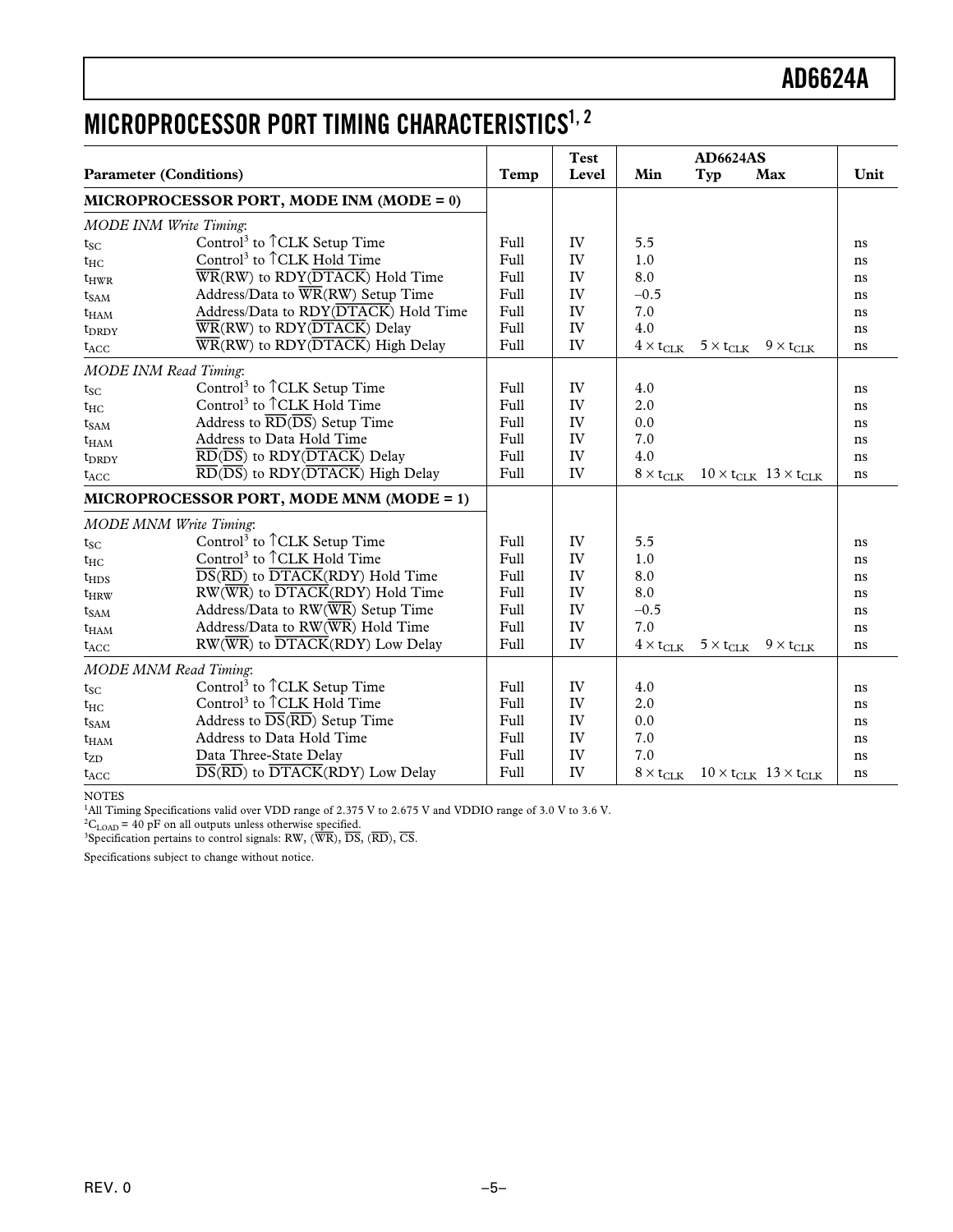# <span id="page-5-0"></span>**TIMING DIAGRAMS**



Figure 1. Level Indicator Output Switching **Characteristics** 



Figure 2. RESET Timing Requirements



Figure 3. Input Data Timing Requirements



Figure 4. SCLK Switching Characteristics (Divide by 1)



Figure 5. SCLK Switching Characteristic (Divide by 2 or EVEN Integer)



Figure 6. SCLK Switching Characteristic (Divide by 3 or ODD Integer)



Figure 7. Serial Port Switching Characteristics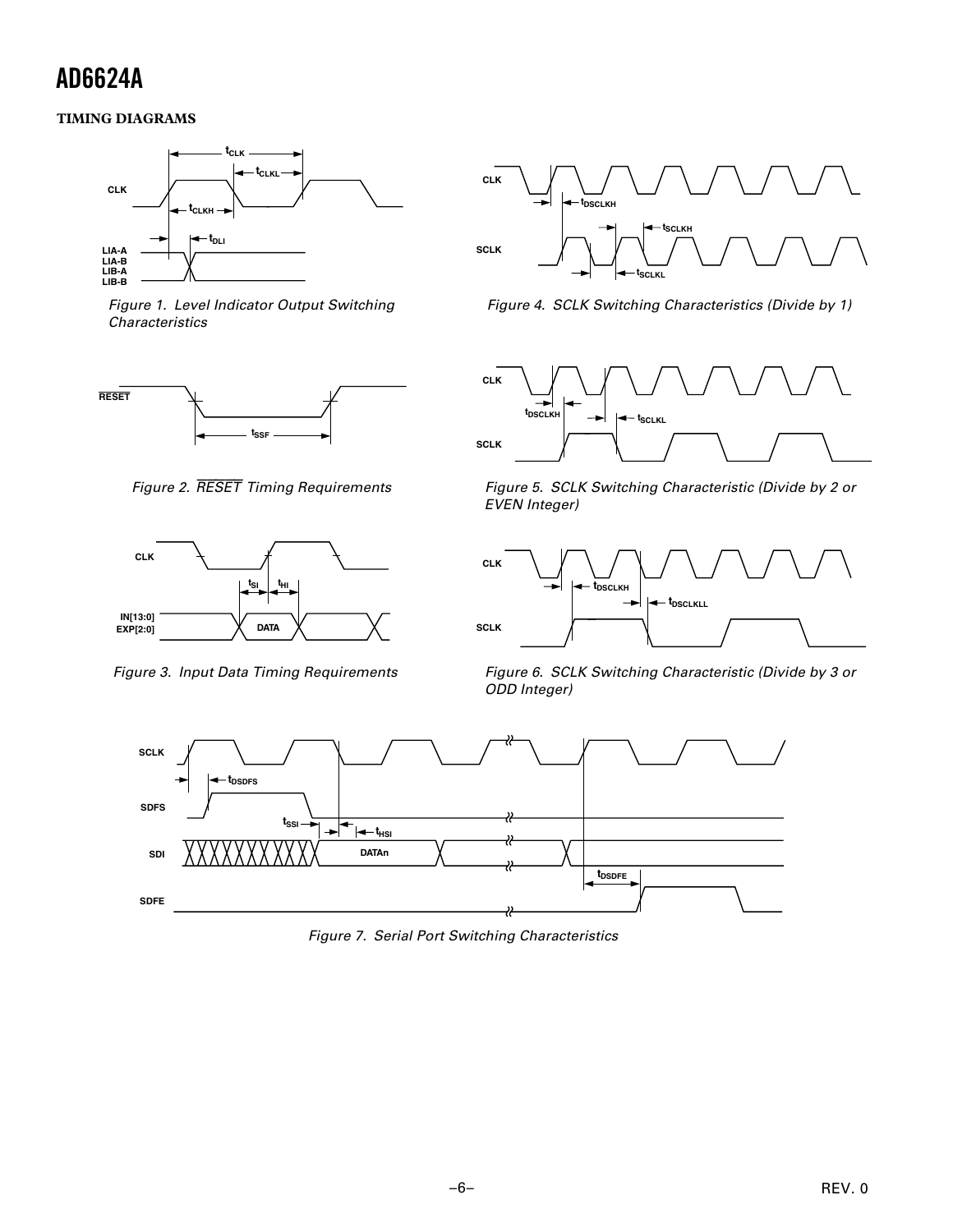

Figure 8. SDO, SDFE Switching Characteristics



Figure 9. CLK, DR Switching Characteristics



Figure 10. SCLK, DR Switching Characteristics



Figure 11. SDFS Timing Requirements (SBM = 0)



Figure 12. Input Timing for A and B Channels



Figure 13. SYNC Timing Inputs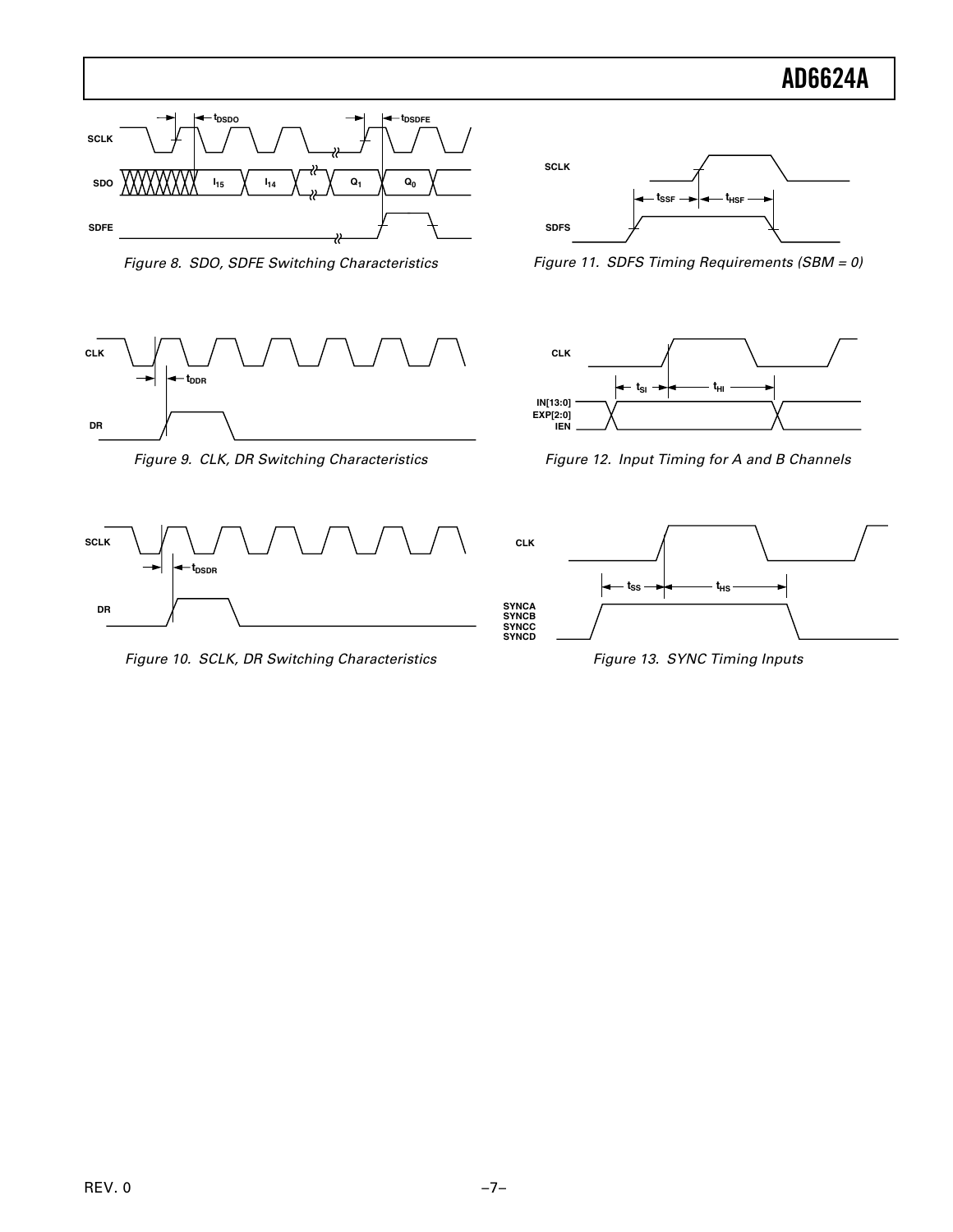# **TIMING DIAGRAMS—INM MICROPORT MODE**



**1. tACC ACCESS TIME DEPENDS ON THE ADDRESS ACCESSED. ACCESS TIME IS MEASURED FROM FE OF WR TO THE RE OF RDY. 2. t<sub>ACC</sub> REQUIRES A MAXIMUM 9 CLK PERIODS.** 

Figure 14. INM Microport Write Timing Requirements



 **A[2:0] = 7, 6, 5, 3, 2, 1**



#### **TIMING DIAGRAMS—MNM MICROPORT MODE**



**1. tACC ACCESS TIME DEPENDS ON THE ADDRESS ACCESSED. ACCESS TIME IS MEASURED FROM FE OF DS TO THE FE OF DTACK.**

**2.**  $t_{\text{ACC}}$  **REQUIRES A MAXIMUM 9 CLK PERIODS.** 





**1.**  $t_{\text{ACC}}$  **ACCESS TIME DEPENDS ON THE ADDRESS ACCESSED. ACCESS TIME IS MEASURED FROM FE OF DS TO THE FE OF DTACK.** 2.  $t_{\text{ACC}}$  REQUIRES A MAXIMUM 13 CLK PERIODS.

Figure 17. MNM Microport Read Timing Requirements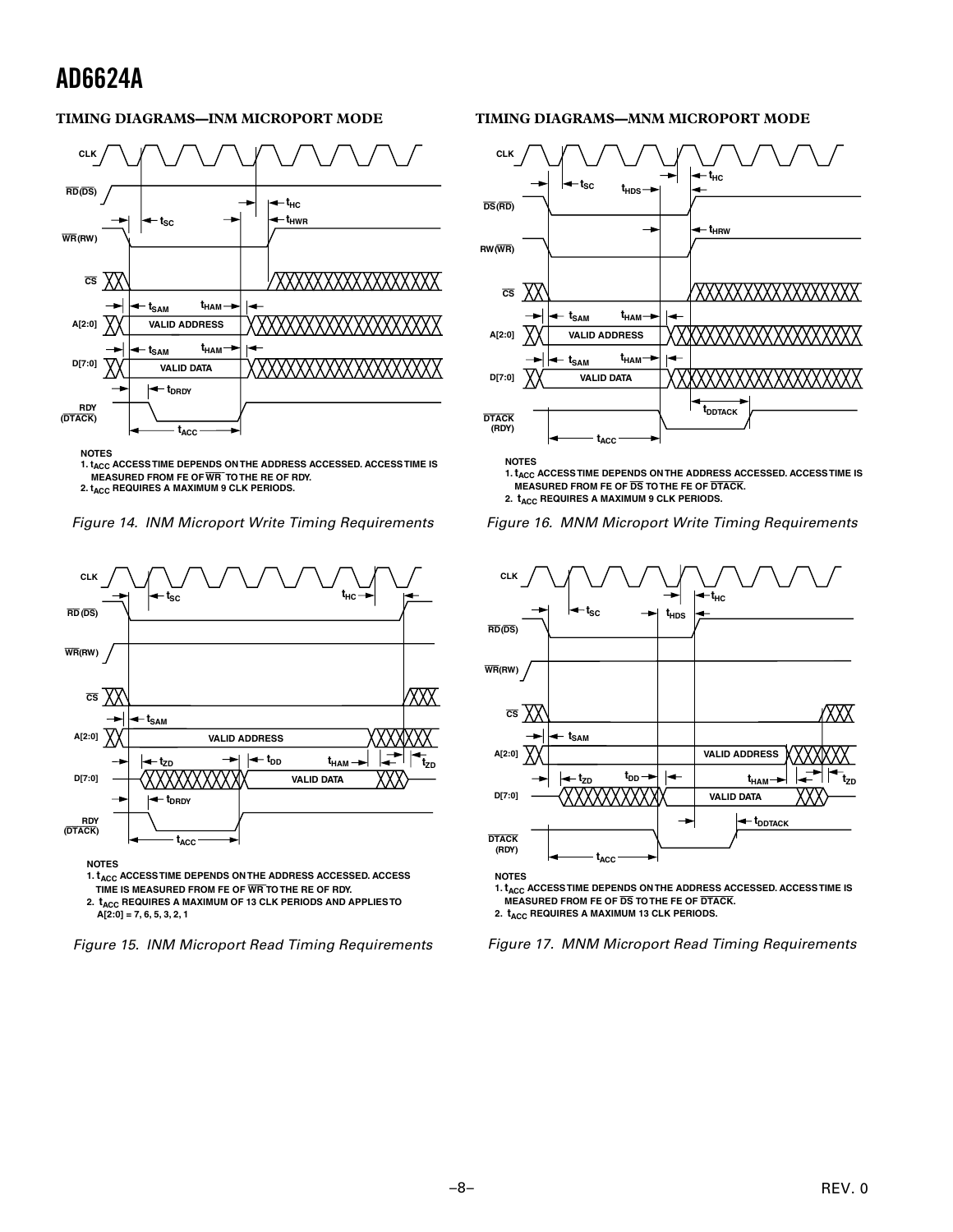#### <span id="page-8-0"></span>**ABSOLUTE MAXIMUM RATINGS\***

| Output Voltage Swing  -0.3 V to VDDIO + 0.3 V                            |
|--------------------------------------------------------------------------|
|                                                                          |
|                                                                          |
| Storage Temperature Range $\ldots \ldots \ldots -65^{\circ}C$ to +150 °C |
|                                                                          |

\*Stresses greater than those listed above may cause permanent damage to the device. These are stress ratings only; functional operation of the device at these or any other conditions greater than those indicated in the operational sections of this specification is not implied. Exposure to absolute maximum rating conditions for extended periods may affect device reliability.

# **Thermal Characteristics**

196-Lead Ball Grid Array:  $\theta_{IA}$  = 26.3°C/W, No Airflow  $\theta_{IA}$  = 22°C/W, 200 LFPM Airflow Thermal measurements made in the horizontal position on a 4-layer board.

### **EXPLANATION OF TEST LEVELS**

- I. 100% Production Tested.
- II. 100% Production Tested at 25°C, and Sample Tested at Specified Temperatures.
- III. Sample Tested Only.
- IV. Parameter Guaranteed by Design and Analysis.
- V. Parameter is Typical Value Only.
- VI. 100% Production Tested at 25°C, and Sample Tested at Temperature Extremes.

### **ORDERING GUIDE**

| Model                      | <b>Temperature Range</b>                      | <b>Package Description</b>                                                   | Package<br>Option |
|----------------------------|-----------------------------------------------|------------------------------------------------------------------------------|-------------------|
| AD6624AABC<br>AD6624AS/PCB | $-40^{\circ}$ C to +85 $^{\circ}$ C (Ambient) | 196-Lead BGA (Ball Grid Array)<br>Evaluation Board with AD6624A and Software | BC-196            |

### **CAUTION**

ESD (electrostatic discharge) sensitive device. Electrostatic charges as high as 4000 V readily accumulate on the human body and test equipment and can discharge without detection. Although the AD6624A features proprietary ESD protection circuitry, permanent damage may occur on devices subjected to high-energy electrostatic discharges. Therefore, proper ESD precautions are recommended to avoid performance degradation or loss of functionality.

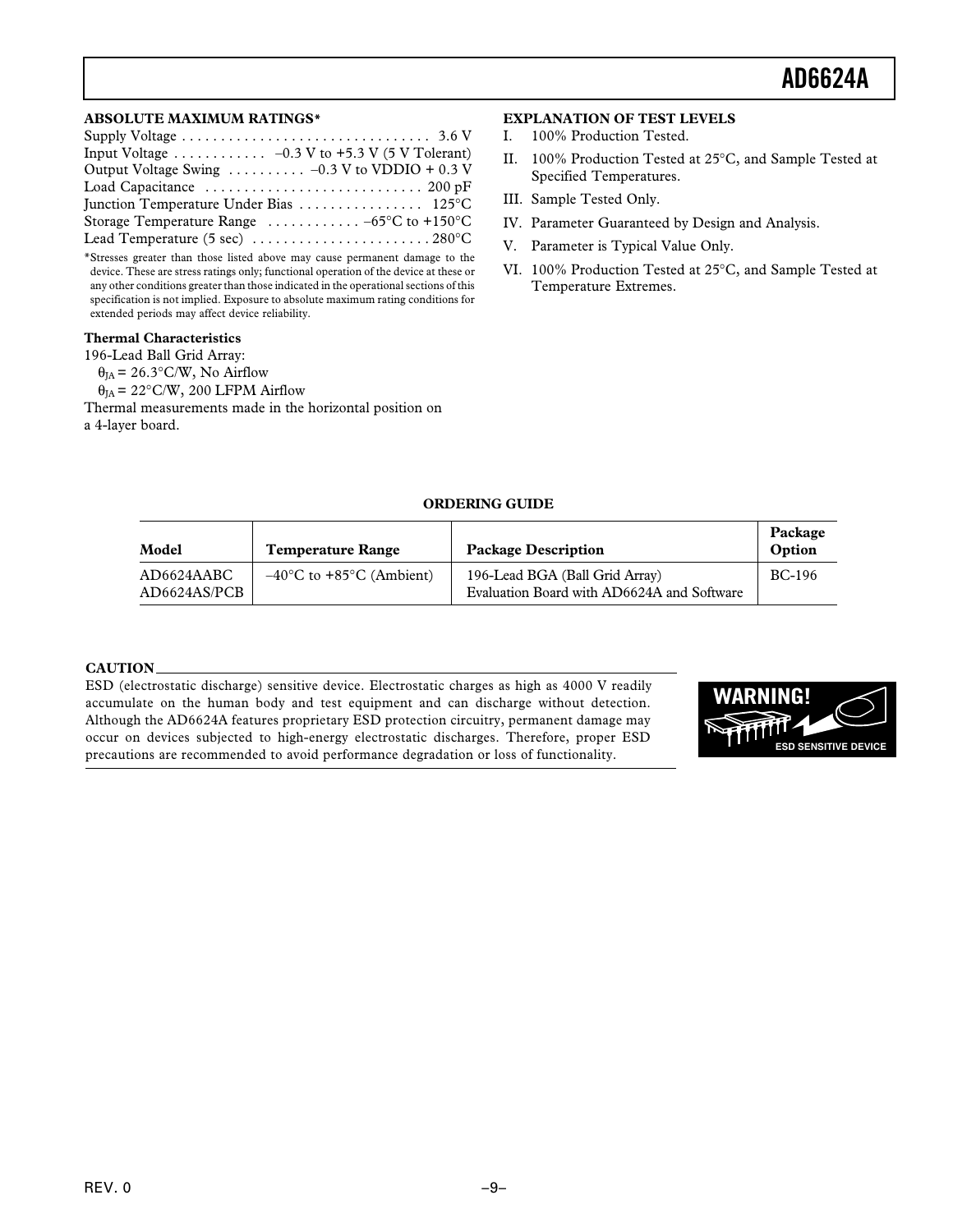**PIN CONFIGURATION (Top View)**



|   | 1                | 2                | 3                 | 4            | 5            | 6              | $\overline{7}$ | 8                 | 9                 | 10                  | 11                     | 12                | 13                             | 14              |
|---|------------------|------------------|-------------------|--------------|--------------|----------------|----------------|-------------------|-------------------|---------------------|------------------------|-------------------|--------------------------------|-----------------|
| Α | <b>NC</b>        |                  | INB <sub>5</sub>  | INB6         |              | <b>INB12</b>   | EXPB1          | EXPB0             | SDIN3             | SDFS3               | DR <sub>2</sub>        |                   | <b>NO</b><br>SDFS <sub>2</sub> | <b>NC</b>       |
| в | INB <sub>3</sub> |                  |                   | INB4         | INB7         | <b>INB10</b>   | <b>INB13</b>   | DR <sub>3</sub>   | SDO3              | SDFE <sub>2</sub>   | SDO <sub>2</sub>       |                   |                                |                 |
| c | INB1             |                  |                   | INB8         |              | INB9           | <b>INB11</b>   | EXPB <sub>2</sub> | SDFE3             | SCLK3               | SDIN <sub>2</sub>      | <b>SCLK2</b>      |                                | SDFE1           |
| D | LIB-B            | INB <sub>2</sub> | INB <sub>0</sub>  |              |              |                |                |                   |                   |                     |                        | SDFS1             | DR <sub>1</sub>                | SDIN1           |
| E | <b>CLK</b>       | <b>IENB</b>      | LIB-A             |              | <b>VDDIO</b> | <b>VDD</b>     | <b>VDDIO</b>   | <b>VDD</b>        | <b>VDDIO</b>      | <b>VDD</b>          |                        |                   | SDO1                           |                 |
| F | EXPA1            | EXPA0            | EXPA <sub>2</sub> |              | <b>VDD</b>   | <b>GND</b>     | <b>GND</b>     | <b>GND</b>        | <b>GND</b>        | <b>VDDIO</b>        |                        | SCLK1             | DR <sub>0</sub>                | <b>SDINO</b>    |
| G | <b>INA12</b>     | <b>INA13</b>     | <b>INA10</b>      |              | <b>VDDIO</b> | <b>GND</b>     | <b>GND</b>     | <b>GND</b>        | <b>GND</b>        | <b>VDD</b>          |                        | <b>SDFE0</b>      | SDO <sub>0</sub>               | <b>SCLK0</b>    |
| н | <b>INA11</b>     | INA9             | INA7              |              | <b>VDD</b>   | <b>GND</b>     | <b>GND</b>     | <b>GND</b>        | <b>GND</b>        | <b>VDDIO</b>        |                        | SDFS0             | SDIV1                          | <b>SDIVO</b>    |
| J | INA8             | INA6             | INA4              |              | <b>VDDIO</b> | <b>GND</b>     | <b>GND</b>     | <b>GND</b>        | <b>GND</b>        | <b>VDD</b>          |                        | SDIV <sub>2</sub> | SMB <sub>0</sub>               | SDIV3           |
| Κ | INA <sub>5</sub> | INA <sub>2</sub> | <b>INA0</b>       |              | <b>VDD</b>   | <b>VDDIO</b>   | <b>VDD</b>     | <b>VDDIO</b>      | <b>VDD</b>        | <b>VDDIO</b>        |                        | CHIP_ID1          | CHIP_ID3                       | CHIP_ID0        |
| г | INA1             |                  | INA3              |              |              |                |                |                   |                   |                     |                        | TDI               | <b>TMS</b>                     | CHIP_ID2        |
| М | <b>IENA</b>      |                  |                   | <b>SYNCD</b> | <b>SYNCA</b> | D <sub>5</sub> | D <sub>2</sub> | DS(RD)            |                   | A <sub>0</sub>      | <b>MODE</b>            | <b>TRST</b>       |                                | TD <sub>0</sub> |
| N |                  |                  |                   | LIA-A        | <b>SYNCC</b> | D7             | D4             | D1                | <b>DTACK(RDY)</b> | A2                  | $\overline{\text{cs}}$ |                   |                                | <b>TCLK</b>     |
| P | <b>NC</b>        | LIA-B            |                   | <b>SYNCB</b> | <b>RESET</b> | D <sub>6</sub> |                | D <sub>3</sub>    | D <sub>0</sub>    | $RW(\overline{WR})$ | A1                     |                   |                                | <b>NC</b>       |

**NC = NO CONNECT**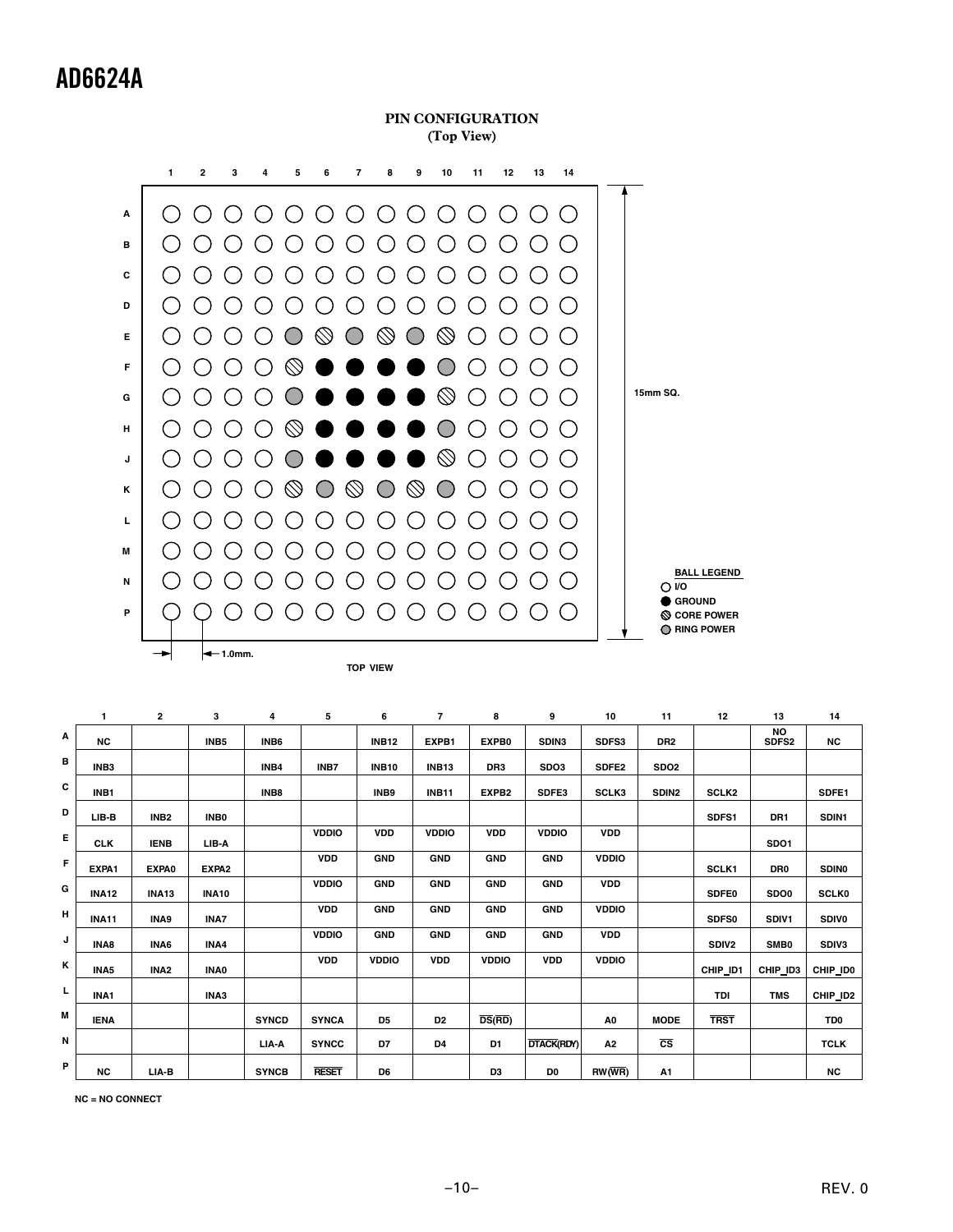**PIN FUNCTION DESCRIPTIONS 196-LEAD BGA**

<span id="page-10-0"></span>

| Pin No.                                           | <b>Type</b>   | <b>Function</b>                                    |
|---------------------------------------------------|---------------|----------------------------------------------------|
| <b>POWER SUPPLY</b>                               |               |                                                    |
| <b>VDD</b>                                        | $\mathbf{P}$  | 2.5 V Supply                                       |
| <b>VDDIO</b>                                      | P             | 3.3 V IO Supply                                    |
| <b>GND</b>                                        | G             | Ground                                             |
| <b>INPUTS</b>                                     |               |                                                    |
| $INA[13:0]$ <sup>1</sup>                          | $\rm I$       | A Input Data (Mantissa)                            |
| $EXPA[2:0]$ <sup>1</sup>                          | I             | A Input Data (Exponent)                            |
| IENA <sup>2</sup>                                 | $\rm I$       | Input Enable-Input A                               |
| $INB[13:0]$ <sup>1</sup>                          | I             | B Input Data (Mantissa)                            |
| $EXPB[2:0]$ <sup>1</sup>                          | I             | <b>B</b> Input Data (Exponent)                     |
| IENB <sup>2</sup>                                 | $\bf I$       | Input Enable-Input B                               |
| <b>RESET</b>                                      | I             | <b>Active Low Reset Pin</b>                        |
| <b>CLK</b>                                        | $\mathbf I$   | <b>Input Clock</b>                                 |
| SYNCA <sup>1</sup>                                | $\bf I$       | All Sync Pins Go to All Four Output Channels       |
| SYNCB <sup>1</sup>                                | I             |                                                    |
|                                                   |               | All Sync Pins Go to All Four Output Channels       |
| SYNCC <sup>1</sup>                                | I             | All Sync Pins Go to All Four Output Channels       |
| SYNCD <sup>1</sup>                                | $\bf I$       | All Sync Pins Go to All Four Output Channels       |
| SDINO <sup>1</sup>                                | I             | Serial Data Input-Channel 0                        |
| SDIN1 <sup>1</sup>                                | I             | Serial Data Input-Channel 1                        |
| SDIN2 <sup>1</sup>                                | $\bf I$       | Serial Data Input-Channel 2                        |
| SDIN3 <sup>1</sup>                                | I             | Serial Data Input-Channel 3                        |
| $\overline{\text{CS}}^1$                          | I             | Chip Select                                        |
| $CHIP\_ID[3:0]$ <sup>1</sup>                      | $\bf I$       | Chip ID Selector                                   |
| <b>CONTROL</b>                                    |               |                                                    |
| SBM0 <sup>1</sup>                                 | $\bf{I}$      | Serial Bus Master-Channel 0 only                   |
| SCLKO <sup>1</sup>                                | I/O           | Bidirectional Serial Clock-Channel 0               |
| SCLK1 <sup>1</sup>                                | I/O           | Bidirectional Serial Clock-Channel 1               |
| SCLK2 <sup>1</sup>                                | $VO$          | Bidirectional Serial Clock-Channel 2               |
| SCLK3 <sup>1</sup>                                | I/O           | Bidirectional Serial Clock-Channel 3               |
| $SDIV[3:0]$ <sup>1</sup>                          | I             | Serial Clock Divisor-Channel 0                     |
| SDFS0 <sup>1</sup>                                | $IO$          | Bidirectional Serial Data Frame Sync-Channel 0     |
| SDFS1 <sup>1</sup>                                | I/O           | Bidirectional Serial Data Frame Sync-Channel 1     |
| SDFS2 <sup>1</sup>                                | $VO$          | Bidirectional Serial Data Frame Sync-Channel 2     |
| SDFS3 <sup>1</sup>                                | I/O           | Bidirectional Serial Data Frame SyncvChannel 3     |
| SDFE0                                             | $\mathcal{O}$ | Serial Data Frame End-Channel 0                    |
| SDFE1                                             | $\mathcal{O}$ | Serial Data Frame End-Channel 1                    |
| SDFE <sub>2</sub>                                 | $\rm ^o$      | Serial Data Frame End-Channel 2                    |
| SDFE3                                             | $\mathbf{O}$  | Serial Data Frame End-Channel 3                    |
| MICROPORT CONTROL                                 |               |                                                    |
| D[7:0]                                            | I/O/T         | <b>Bidirectional Microport Data</b>                |
| A[2:0]                                            | I             | Microport Address Bus                              |
| $\overline{\text{DS}}$ ( $\overline{\text{RD}}$ ) | $\mathbf I$   | Active Low Data Strobe (Active Low Read)           |
| $\overline{\text{DTACK}}$ (RDY) <sup>2</sup>      | O/T           | Active Low Data Acknowledge (Microport Status Bit) |
| $RW(\overline{WR})$                               | I             | Read Write (Active Low Write)                      |
| <b>MODE</b>                                       | $\bf{I}$      | Intel or Motorola Mode Select                      |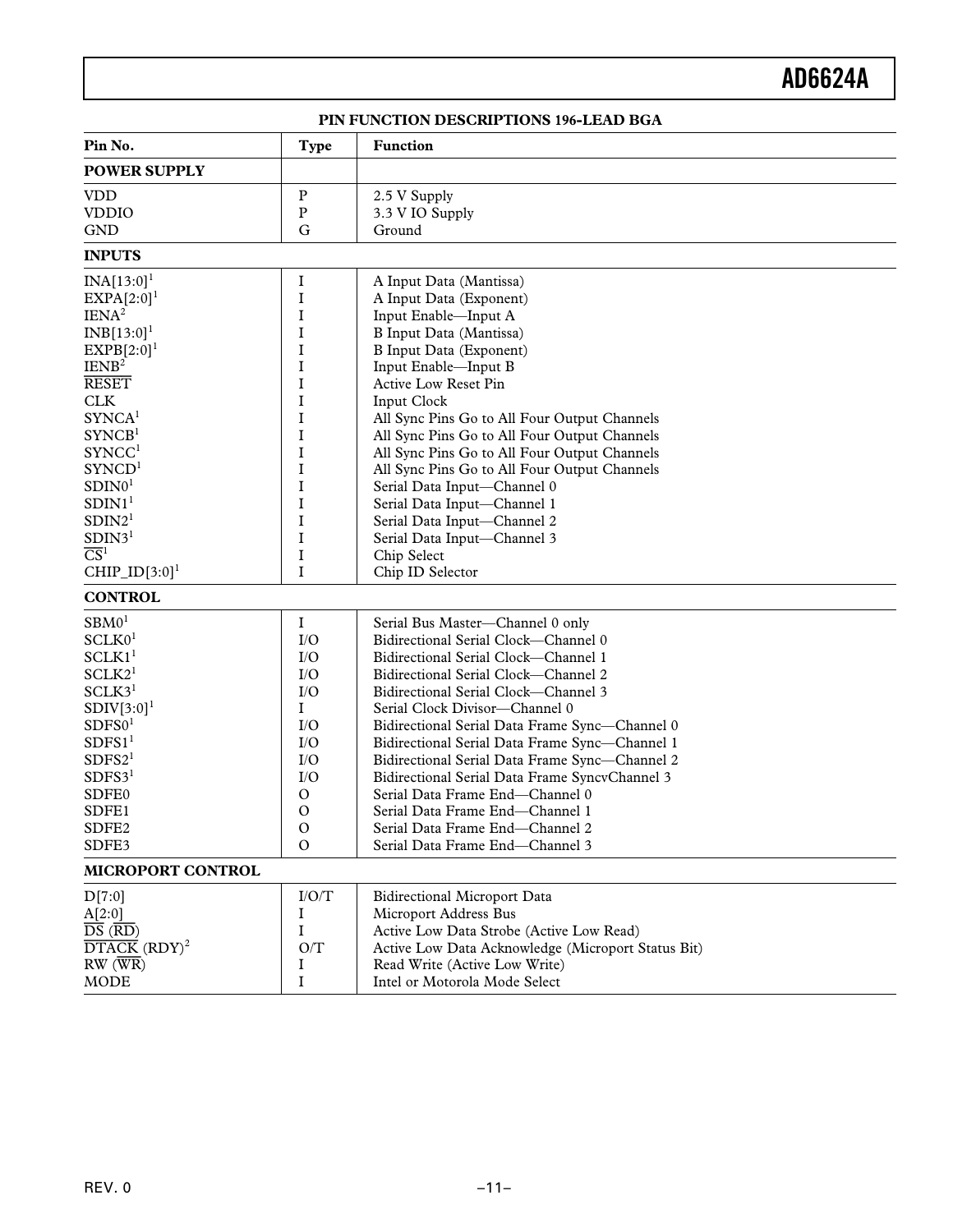| Pin No.                     | Type     | <b>Function</b>                             |  |  |  |
|-----------------------------|----------|---------------------------------------------|--|--|--|
| <b>OUTPUT</b>               |          |                                             |  |  |  |
| LIA-A                       | $\Omega$ | Level Indicator—Input A, Interleaved-Data A |  |  |  |
| $LIA-B$                     | $\Omega$ | Level Indicator-Input A, Interleaved-Data B |  |  |  |
| $LIB-B$                     | $\Omega$ | Level Indicator—Input B, Interleaved-Data B |  |  |  |
| $LIB-A$                     | $\Omega$ | Level Indicator-Input B, Interleaved-Data A |  |  |  |
| SDO0 <sup>1</sup>           | O/T      | Serial Data Output-Channel 0                |  |  |  |
| SDO1 <sup>1</sup>           | O/T      | Serial Data Output-Channel 1                |  |  |  |
| SDO2 <sup>1</sup>           | O/T      | Serial Data Output-Channel 2                |  |  |  |
| SDO3 <sup>1</sup>           | O/T      | Serial Data Output-Channel 3                |  |  |  |
| DR <sub>0</sub>             | O        | Output Data Ready Indicator-Channel 0       |  |  |  |
| DR <sub>1</sub>             | $\Omega$ | Output Data Ready Indicator-Channel 1       |  |  |  |
| DR <sub>2</sub>             | $\Omega$ | Output Data Ready Indicator-Channel 3       |  |  |  |
| DR <sub>3</sub>             | $\Omega$ | Output Data Ready Indicator-Channel 3       |  |  |  |
| <b>JTAG</b> and <b>BIST</b> |          |                                             |  |  |  |
| $T RST^2$                   |          | <b>Test Reset Pin</b>                       |  |  |  |
| TCLK <sup>1</sup>           |          | Test Clock Input                            |  |  |  |
| TMS <sup>2</sup>            |          | Test Mode Input                             |  |  |  |
| <b>TDO</b>                  | O/T      | Test Data Output                            |  |  |  |
| TDI <sup>2</sup>            |          | Test Data Input                             |  |  |  |

# **PIN FUNCTION DESCRIPTIONS 196-LEAD BGA (continued)**

NOTES 1 Pins with a pull-down resistor of nominal 70 kΩ.

<sup>2</sup>Pins with a pull-up resistors of nominal 70 kΩ.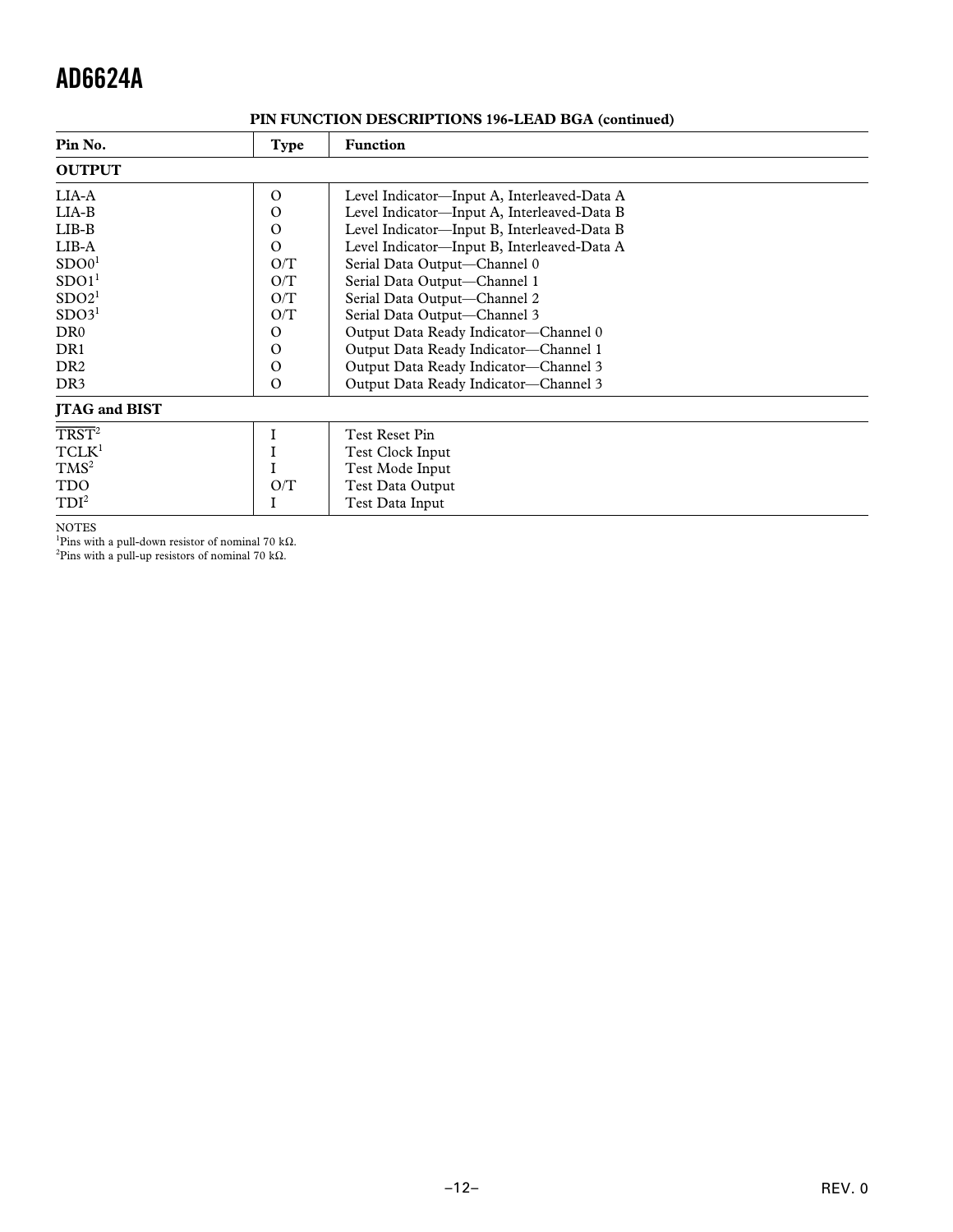### <span id="page-12-0"></span>**ARCHITECTURE**

The AD6624A has four signal processing stages: a Frequency Translator, second order Resampling Cascaded Integrator Comb FIR filters (rCIC2), a fifth order Cascaded Integrator Comb FIR filter (CIC5) and a RAM Coefficient FIR filter (RCF). Multiple modes are supported for clocking data into and out of the chip, and provide flexibility for interfacing to a wide variety of digitizers. Programming and control is accomplished via serial and microprocessor interfaces.

Frequency translation is accomplished with a 32-bit complex Numerically Controlled Oscillator (NCO). Real data entering this stage is separated into in-phase (I) and quadrature (Q) components. This stage translates the input signal from a digital intermediate frequency (IF) to digital baseband. Phase and amplitude dither may be enabled on-chip to improve spurious performance of the NCO. A phase-offset word is available to create a known phase relationship between multiple AD6624s or between channels.

Following frequency translation is a resampling, fixed-coefficient, high-speed, second order, Resampling Cascade Integrator Comb (rCIC2) filter that reduces the sample rate based on the ratio between the decimation and interpolation registers.

The next stage is a fifth order Cascaded Integrator Comb (CIC5) filter whose response is defined by the decimation rate. The purpose of these filters is to reduce the data rate to the final filter stage so it can calculate more taps per output.

The final stage is a sum-of-products FIR filter with programmable 20-bit coefficients, and decimation rates programmable from 1 to 256 (1–32 in practice). The RAM Coefficient FIR filter (RCF in the Functional Block Diagram) can handle a maximum of 160 taps.

The overall filter response for the AD6624A is the composite of all decimating and interpolating stages. Each successive filter stage is capable of narrower transition bandwidths but requires a greater number of CLK cycles to calculate the output. More decimation in the first filter stage will minimize overall power consumption. Data from the chip is interfaced to the DSP via a high-speed synchronous serial port.

Figure 18a illustrates the basic function of the AD6624A: to select and filter a single channel from a wide input spectrum. The frequency translator "tunes" the desired carrier to baseband. Figure 18b shows the combined filter response of the rCIC2, CIC5, and RCF.



Figure 18a. Frequency Translation of Wideband Input Spectrum



Figure 18b. Composite Filter Response of rCIC2, CIC5, and RCF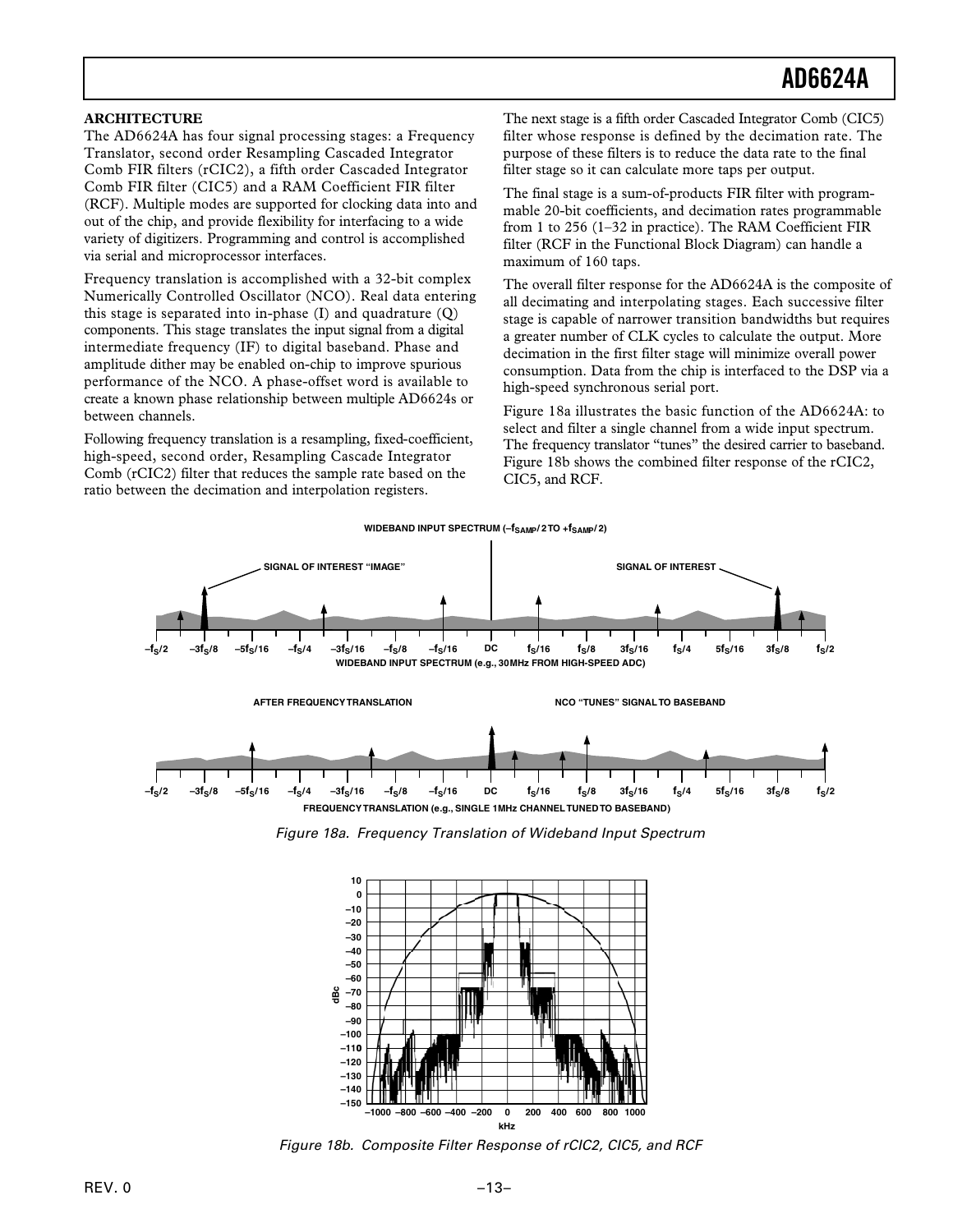### <span id="page-13-0"></span>**EXAMPLE FILTER RESPONSE**

The filter in Figure 19 is based on a 65 MSPS input data rate and an output rate of 541.6666 kSPS (two samples per symbol for EDGE). Total decimation rate is 120 distributed between the rCIC2, CIC5 and RCF.



Figure 19. Filter Response

The filter in Figure 20 is designed to meet the IS-136 specifications. For this configuration, the clock is set to 61.44 MSPS with a total decimation rate of 320 providing an output data rate of 192 kSPS or four samples per symbol.



Figure 20. Filter Response

# **INPUT DATA PORTS**

The AD6624A features dual, high-speed ADC input ports, Input Port A and Input Port B. The dual input ports allow for the most flexibility with a single tuner chip. These can be diversity inputs or truly independent inputs such as separate antenna segments. Either ADC port can be routed to one of four tuner channels. For added flexibility, each input port can be used to support multiplexed inputs such as found on the AD6600 or other ADCs with mixed outputs. This added flexibility can allow for up to four different analog sources to be processed simultaneously by the four internal channels.

In addition, the front end of the AD6624A contains circuitry that enables high-speed signal level detection and control. This is accomplished with a unique high-speed level detection circuit

that offers minimal latency and maximum flexibility to control up to four analog signal paths. The overall signal path latency from input to output on the AD6624A can be expressed in highspeed clock cycles. The equation below can be used to calculate the latency.

$$
T_{LATENCY}=M_{rClC2}\big(M_{CIC5}+7\big)+N_{TAPS}+4\big(SDIV+1\big)+18
$$

 $M_{rClC2}$  and  $M_{ClC5}$  are decimation values for the rC1C2 and CIC5 filters respectively,  $N<sub>TAPS</sub>$  is the number RCF taps chosen, and *SDIV* is the chosen SCLK divisor factor.

#### **Input Data Format**

Each input port consists of a 14-bit mantissa and 3-bit exponent. If interfacing to a standard ADC is required, the exponent bits can be grounded. If connected to a floating point ADC such as the AD6600, the exponent bits from that product can be connected to the input exponent bits of the AD6624A. The mantissa data format is two's-complement and the exponent is unsigned binary.

# **Input Timing**

The data from each high-speed input port is latched on the rising edge of CLK. This clock signal is used to sample the input port and clock the synchronous signal processing stages that follow in the selected channels.

The clock signals can operate up to 80 MHz and have a 50% duty cycle. In applications using high-speed ADCs, the ADC sample clock or data valid strobe is typically used to clock the AD6624A.



Figure 21. Input Data Timing Requirements



Figure 22. CLK Timing Requirements

### **Input Enable Control**

There is an IENA and an IENB pin for the Input Port A and Input Port B respectively. There are four modes of operation used for each IEN pin. Using these modes, it is possible to emulate operation of the other RSPs such as the AD6620, which offer dual channel modes normally associated with diversity operations. These modes are: IEN transition to low, IEN transition to high, IEN high, and blank on IEN low.

In the IEN high mode, the inputs and normal operations occur when the Input Enable is high. In the IEN transition to low mode, normal operations occur on the first rising edge of the clock after the IEN transitions to low. Likewise, in the IEN transition to high mode, operations occur on the rising edge of the clock after the IEN transitions to high. See the Numerically Controlled Oscillator section for more details on configuring the Input Enable Modes. In blank on IEN low mode, the input data is interpreted as zero when IEN is low.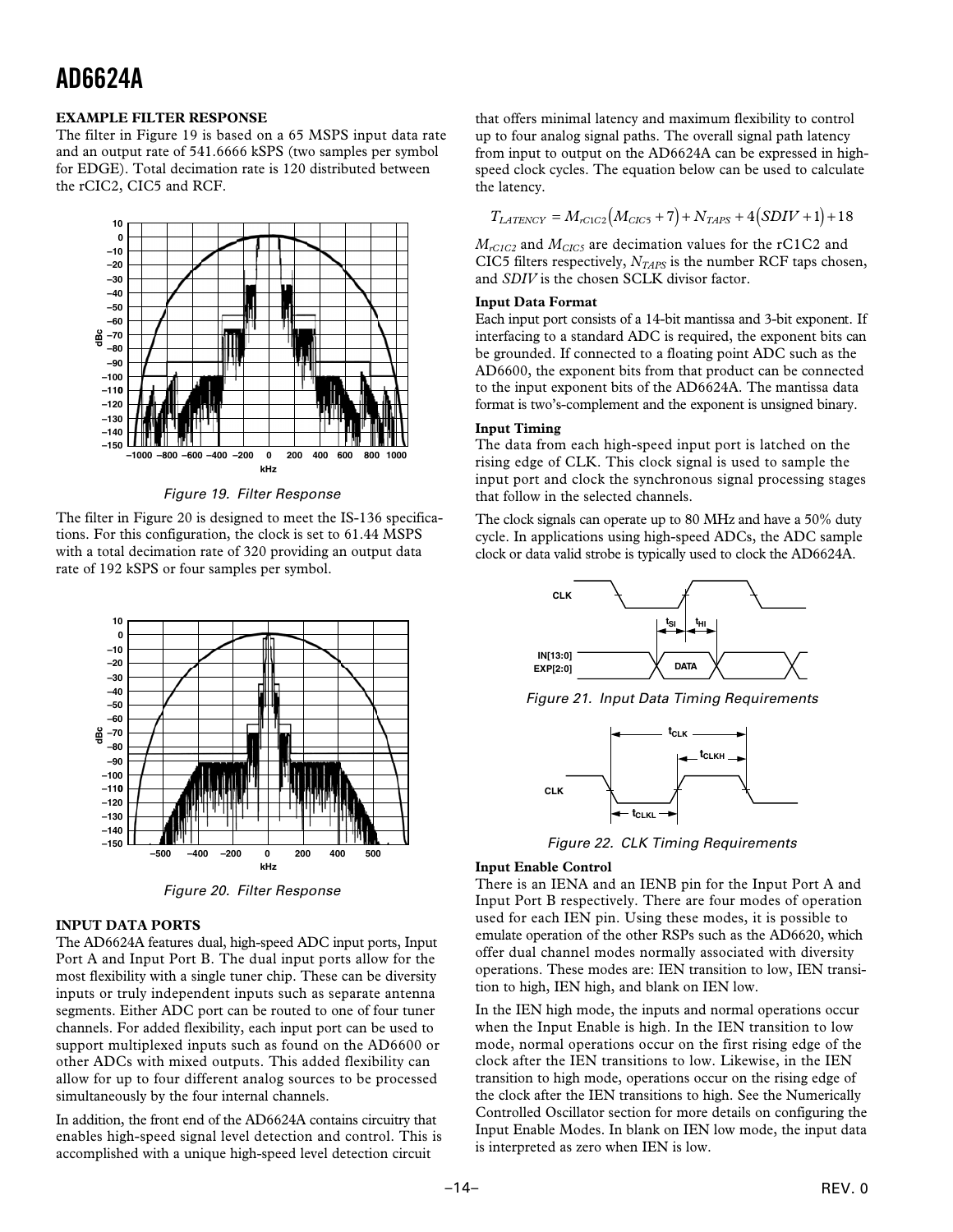<span id="page-14-0"></span>A typical application for this feature would be to take the data from an AD6600 Diversity ADC to one of the inputs of the AD6624A. The A/B\_OUT from that chip would be tied to the IEN. One channel within the AD6624A would be then set so that IEN transition to low is enabled. Another channel would be configured so that IEN transition to high is enabled. One of the serial outputs would be configured as the Serial Bus Master and the other as a serial bus slave and the output bus configured as shown in Figure 25. This would allow two of the AD6624A channels to be configured to emulate that AD6620 in diversity mode. Of course the NCO frequencies and other channel characteristics would need to be set similarly, but this feature allows the AD6624A to handle interleaved data streams such as found on the AD6600.

The difference between the IEN transition to high and the IEN high is found when a system clock is provided that is higher than the data rate of the converter. It is often advantageous to supply a clock that runs faster than the data rate so that additional filter taps can be computed. This naturally provides better filtering. In order to ensure that other parts of the circuit properly recognize the faster clock in the simplest manner, the IEN transition to low or high should be used. In this mode, only the first clock edge that meets the setup and hold times will be used to latch and process the input data. All other clock pulses are ignored by front end processing. However, each clock cycle will still produce a new filter computation pair.

### **Gain Switching**

The AD6624A includes circuitry that is useful in applications where either large dynamic ranges exist or where gain ranging converters are employed. This circuitry allows digital thresholds to be set such that an upper and a lower threshold can be programmed.

One such use of this may be to detect when an ADC converter is about to reach full-scale with a particular input condition. The result would be to provide a flag that could be used to quickly insert an attenuator that would prevent ADC overdrive. If 18 dB (or any arbitrary value) of attenuation (or gain) is switched in, the signal dynamic range of the system will have been increased by 18 dB. The process begins when the input signal reaches the upper programmed threshold. In a typical application, this may be set 1 dB (user-definable) below fullscale. When this input condition is met, the appropriate LI (LIA-A, LIA-B, LIB-A, or LIB-B) signal associated with either the A or B input port is made active. This can be used to switch the gain or attenuation of the external circuit. The LI signal stays active until the input condition falls below the lower programmed threshold. To provide hysteresis, a dwell-time register (see Memory Map for Input Control Registers) is available to hold off switching of the control line for a predetermined number of clocks. Once the input condition is below the lower threshold, the programmable counter begins counting high-speed clocks. As long as the input signal stays below the lower threshold for the number of high-speed clock cycles programmed, the attenuator will be removed on the terminal count. However, if the input condition goes above the lower threshold with the counter running, it will be reset and must fall below the lower threshold again to initiate the process. This will prevent unnecessary switching between states.

This is illustrated in Figure 23. When the input signal goes above the upper threshold, the appropriate LI signal becomes active. Once the signal falls below the lower threshold, the counter begins counting. If the input condition goes above the lower threshold, the counter is reset and starts again as shown in Figure 23. Once the counter has terminated to zero, the LI signal goes inactive.



Figure 23. Threshold Settings for LI

The LI signal can be used for a variety of functions. It can be used to set the controls of an attenuator DVGA or integrated and used with an analog VGA. To simplify the use of this feature, the AD6624A includes two separate gain settings, one when this line is inactive (rCIC2\_QUIET[4:0]) and the other when active (rCIC2\_LOUD[4:0]). This allows the digital gain to be adjusted to the external changes. In conjunction with the gain setting, a variable hold-off is included to compensate for the pipeline delay of the ADC and the switching time of the gain control element. Together, these two features provide seamless gain switching.

Another use of these pins is to facilitate a gain range hold-off within a gain-ranging ADC. For converters that use gain ranging to increase total signal dynamic range, it may be desirable to prohibit internal gain ranging from occurring in some instances. For such converters, the LI (A or B) signals can be used to hold this off. For this application, the upper threshold would be set based on similar criteria. However, the lower threshold would be set to a level consistent with the gain ranges of the specific converter. The hold-off delay can then be set appropriately for any number of factors such as fading profile, signal peak to average ratio, or any other time-based characteristics that might cause unnecessary gain changes.

Since the AD6624A has a total of four gain control circuits that can be used if both A and B Input Ports have interleaved data, each respective LI pin is independent and can be set to different set points. It should be noted that the gain control circuits are wideband and are implemented prior to any filtering elements to minimize loop delay. Any of the four channels can be set to monitor any of the possible four input channels (two in normal mode and four when the inputs are time-multiplexed).

The chip also provides appropriate scaling of the internal data based on the attenuation associated with the LI signal. In this manner, data to the DSP maintains a correct scale value throughout the process, making it totally independent. Since finite delays are often associated with external gain switching components, the AD6624A includes a variable pipeline delay that can be used to compensate for external pipeline delays or gross settling times associated with gain/attenuator devices. This delay may be set up to seven high-speed clocks. These features ensure smooth switching between gain settings.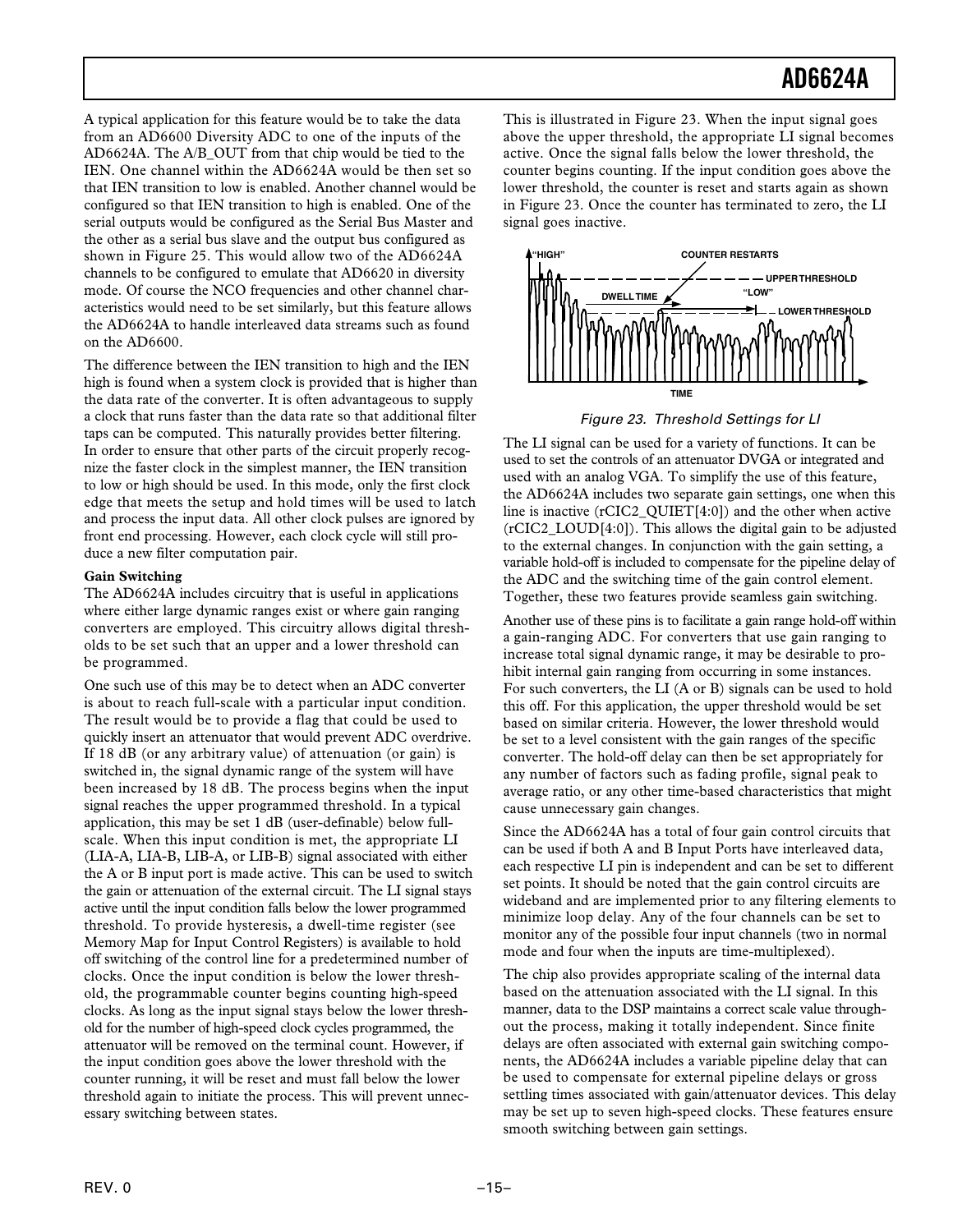# <span id="page-15-0"></span>**Input Data Scaling**

The AD6624A has two data input ports: an A Input Port and a B Input Port. Each accepts 14-bit mantissa (*two's-complement integer*) IN[13:0], a 3-bit exponent (*unsigned integer*) EXP[2:0] and the Input Enable (IEN). Both inputs are clocked by CLK. These pins allow direct interfacing to both standard fixed-point ADCs such as the AD9225 and AD6640, as well as to gainranging ADCs such as the AD6600. For normal operation with ADCs having fewer than 14 bits, the active bits should be MSBjustified and the unused LSBs should be tied low.

The 3-bit exponent, EXP[2:0], is interpreted as an unsigned integer. The exponent will subsequently be modified by either of the 5-bit scale values stored in register 0x92, Bits 4–0 or Bits 9–5. These 5-bit registers contain the sum of the rCIC2 scale value plus the external attenuator scale settings and the Exponent Offset (ExpOff). If no external attenuator is used, these values can only be set to the value of the rCIC2 scale. If an external attenuator is used, Bit Position 4–0 (Register 0x92 rCIC2\_LOUD[4:0]) contains the scale value for the largest input range. Bit Positions 9–5 (Register 0x92 rCIC2\_QUIET[4:0]) are used for the nonattenuated input signal range.

### **Scaling with Fixed-Point ADCs**

For fixed-point ADCs, the AD6624A exponent inputs EXP[2:0] are typically not used and should be tied low. The ADC outputs are tied directly to the AD6624A Inputs, MSB-justified. The ExpOff bits in 0x92 should be programmed to 0. Likewise, the Exponent Invert bit should be 0.

Thus for fixed-point ADCs, the exponents are typically static and no input scaling is used in the AD6624A.



Figure 24. Typical Interconnection of the AD6640 Fixed Point ADC and the AD6624A

### **Scaling with Floating-Point or Gain-Ranging ADCs**

An example of the exponent control feature combines the AD6600 and the AD6624A. The AD6600 is an 11-bit ADC with three bits of gain ranging. In effect, the 11-bit ADC provides the mantissa, and the three bits of relative signal strength indicator (RSSI) for the exponent. Only five of the eight available steps are used by the AD6600. See the AD6600 data sheet for additional details.

For gain-ranging ADCs such as the AD6600,

$$
scaled\_input = IN \times 2^{-mod(7-Exp+rCIC2,8)},
$$
  
\n
$$
ExpInv = 1, ExpWeight = 0
$$
 (1)

where: *IN* is the value of IN[13:0], *Exp* is the value of EXP[2:0], and *rCIC2* is the rCIC scale register value (0x92 Bits 9–5 and 4–0). The RSSI output of the AD6600 numerically grows with increasing signal strength of the analog input  $(RSSI = 5$  for a large signal,  $RSSI = 0$  for a small signal). When the Exponent Invert Bit (ExpInv) is set to zero, the AD6624A will consider the smallest signal at the IN[13:0] to be the largest and as the EXP word increases, it shifts the data down internally  $(EXP = 5$  will shift a 14-bit word right by five internal bits before passing the data to the rCIC2). In this example, where  $ExpInv = 0$ , the  $AD6624A$ regards the largest signal possible on the AD6600 as the smallest signal. Thus, the Exponent Invert Bit can be used to make the AD6624A exponent agree with the AD6600 RSSI. By setting ExpInv = 1, it forces the AD6624A to shift the data up (left) for growing EXP instead of down. The exponent invert bit should always be set high for use with the AD6600.

The Exponent Offset is used to shift the data right. For example, Table I shows that with no rCIC2 scaling, 12 dB of range is lost when the ADC input is at the largest level. This is undesirable because it lowers the Dynamic Range and SNR of the system by reducing the signal of interest relative to the quantization noise floor.

**Table I. AD6600 Transfer Function with AD6624A ExpInv = 1, and No ExpOff**

| <b>ADC</b> Input<br>Level | AD6600<br>RSSI[2:0] | <b>AD6624A</b><br>Data | Signal<br>Reduction |
|---------------------------|---------------------|------------------------|---------------------|
| Largest                   | 101(5)              | $\div$ 4 (>> 2)        | $-12$ dB            |
|                           | 100(4)              | $\div$ 8 (>> 3)        | $-18$ dB            |
|                           | 011(3)              | $\div$ 16 (>> 4)       | $-24$ dB            |
|                           | 010(2)              | $\div$ 32 (>> 5)       | $-30$ dB            |
|                           | 001(1)              | $\div$ 64 (>> 6)       | $-36$ dB            |
| Smallest                  | 000(0)              | $\div$ 128 (>> 7)      | $-42$ dB            |

 $(ExpInv = 1, ExpOff = 0)$ 

To avoid this automatic attenuation of the full-scale ADC signal, the ExpOff is used to move the largest signal  $(RSSI = 5)$ up to the point where there is no downshift. In other words, once the Exponent Invert bit has been set, the Exponent Offset should be adjusted so that mod( $7-5 + ExpOff, 8$ ) = 0. This is the case when Exponent Offset is set to 6 since  $mod(8,8) = 0$ . Table II illustrates the use of ExpInv and ExpOff when used with the AD6600 ADC.

**Table II. AD6600 Transfer Function with AD6624A ExpInv = 1, and ExpOff = 6**

| <b>ADC</b> Input<br>Level | AD6600<br>RSSI[2:0] | <b>AD6624A</b><br>Data             | Signal<br><b>Reduction</b> |
|---------------------------|---------------------|------------------------------------|----------------------------|
| Largest                   | 101(5)              | $\div$ 1 (>> 0)                    | $-0$ dB                    |
|                           | 100(4)<br>011(3)    | $\div$ 2 (>> 1)<br>$\div$ 4 (>> 2) | $-6$ dB<br>$-12$ dB        |
|                           | 010(2)              | $\div$ 8 (>> 3)                    | $-18$ dB                   |
|                           | 001(1)              | $\div$ 16 (>> 4)                   | $-24$ dB                   |
| Smallest                  | 000(0)              | $\div$ 32 (>> 5)                   | $-30$ dB                   |

 $(ExpInv = 1, ExpOff = 6)$ 

This flexibility in handling the exponent allows the AD6624A to interface with gain-ranging ADCs other than the AD6600. The Exponent Offset can be adjusted to allow up to seven RSSI(EXP) ranges to be used as opposed to the AD6600's five.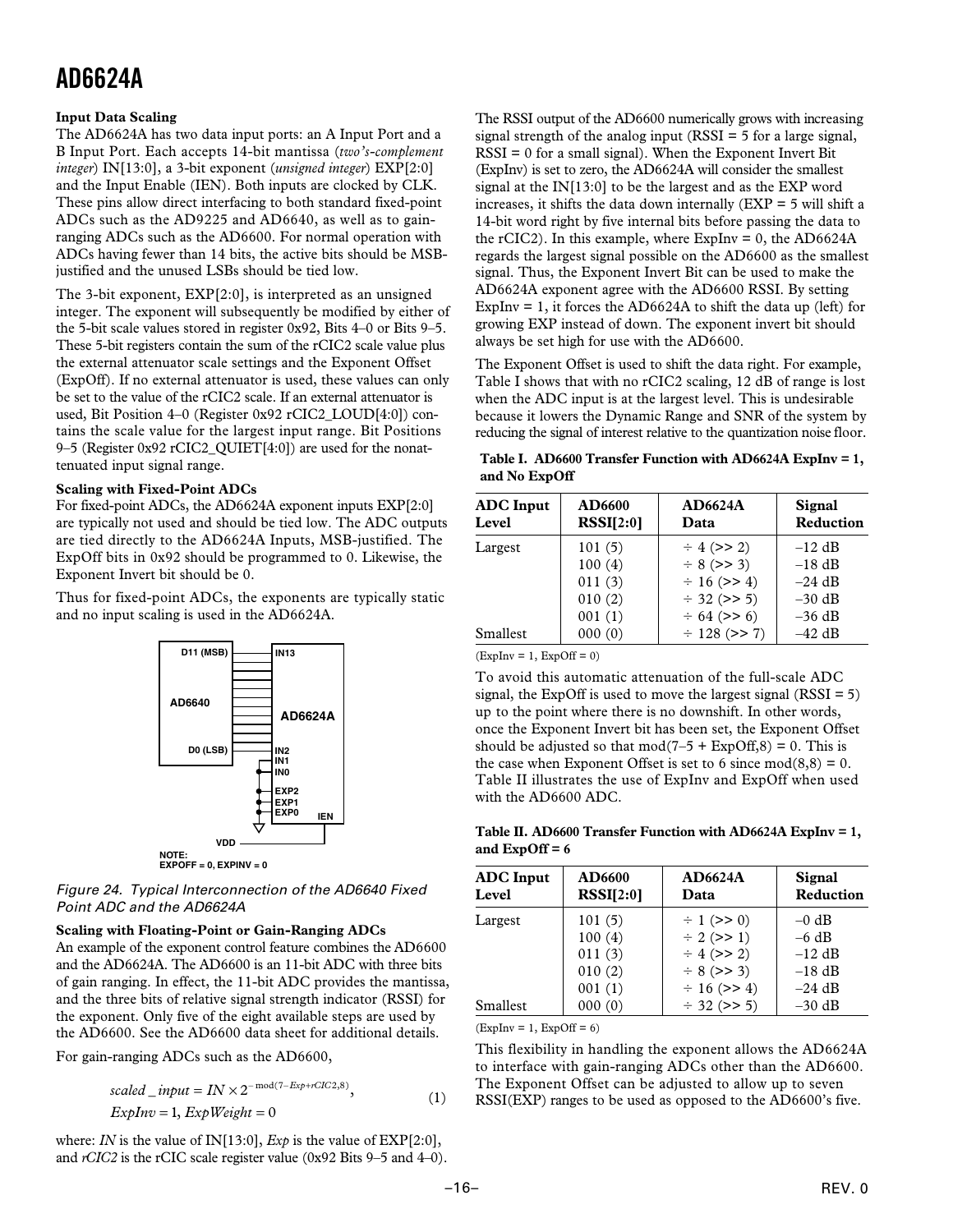<span id="page-16-0"></span>It also allows the AD6624A to be tailored in a system that employs the AD6600, but does not utilize all of its signal range. For example, if only the first four RSSI ranges are expected to occur, the ExpOff could be adjusted to five, which would then make  $RSSI = 4$  correspond to the 0 dB point of the AD6624A.



Figure 25. Typical Interconnection of the AD6600 Gain-Ranging ADC and the AD6624A

# **NUMERICALLY CONTROLLED OSCILLATOR Frequency Translation**

This processing stage comprises a digital tuner consisting of two multipliers and a 32-bit complex NCO. Each channel of the AD6624A has an independent NCO. The NCO serves as a quadrature local oscillator capable of producing an NCO frequency between –CLK/2 and +CLK/2 with a resolution of  $CLK/2^{32}$  in the complex mode. The worst-case spurious signal from the NCO is better than –100 dBc for all output frequencies.

The NCO frequency value in registers 0x85 and 0x86 are interpreted as a 32-bit unsigned integer. The NCO frequency is calculated using the equation below.

$$
NCO\_FREQ = 2^{32} \times \text{mod}\left(\frac{f_{CHANNEL}}{CLK}\right)
$$
 (2)

*NCO*\_*FREQ* is the 32-bit integer (Registers 0x85 and 0x86), *fCHANNEL* is the desired channel frequency, and

*CLK*\* is the AD6624A master clock rate (CLK).

# **NCO Frequency Hold-Off Register**

When the NCO Frequency registers are written, data is actually passed to a shadow register. Data may be moved to the main registers by one of two methods. The first is to start the chip using the soft sync feature, which will directly load the NCO registers. The second allows changes to be pre-written and then updated through direct software control. To accomplish this, there is an NCO Frequency Hold-Off Counter. The counter (0x84) is a 16-bit unsigned integer and is clocked at the master CLK rate. This hold-off counter is also used in conjunction with the frequency hopping feature of this chip.

# **Phase Offset**

The phase offset register (0x87) adds an offset to the phase accumulator of the NCO. This is a 16-bit register and is interpreted as a 16-bit unsigned integer. A 0x0000 in this register corresponds to a 0 radian offset and a 0xFFFF corresponds to an offset of 2  $\pi$  (1–1/(2<sup>16</sup>)) radians. This register allows multiple NCOs to be synchronized to produce sine waves with a known and steady phase difference.

### **NCO Control Register**

The NCO control register located at 0x88 is used to configure the features of the NCO. These are controlled on a per-channel basis. These are described below.

### **Bypass**

The NCO in the front end of the AD6624A can be bypassed. Bypass mode is enabled by setting Bit 0 of 0x88 high. When they are bypassed, down conversion is not performed and the AD6624A channel functions simply as a real filter on complex data. This is useful for passband sampling application where the A input is connected to the I signal path within the filter and the B input is connected to the Q signal path. This may be desired if the digitized signal has already been converted to passband in prior analog stages or by other digital preprocessing.

### **Phase Dither**

The AD6624A provides a phase dither option for improving the spurious performance of the NCO. Phase dither is enabled by setting Bit 1. When phase dither is enabled by setting this bit high, spurs due to phase truncation in the NCO are randomized. The energy from these spurs is spread into the noise floor and Spurious Free Dynamic Range is increased at the expense of very slight decreases in the SNR. The choice of whether phase dither is used in a system will ultimately be decided by the system goals. If lower spurs are desired at the expense of a slightly raised noise floor, it should be employed. If a low noise floor is desired and the higher spurs can be tolerated or filtered by subsequent stages, phase dither is not needed.

### **Amplitude Dither**

Amplitude dither can also be used to improve spurious performance of the NCO. Amplitude dither is enabled by setting Bit 2. Amplitude dither improves performance by randomizing the amplitude quantization errors within the angular to Cartesian conversion of the NCO. This option may reduce spurs at the expense of a slightly raised noise floor. Amplitude dither and phase dither can be used together, separately, or not at all.

# **Clear Phase Accumulator on HOP**

When Bit 3 is set, the NCO phase accumulator is cleared prior to a frequency hop. This ensures a consistent phase of the NCO on each hop. The NCO phase offset is unaffected by this setting and is still in effect. If phase-continuous hopping is desired, this bit should be cleared and the last phase in the NCO phase register will be the initiating point for the new frequency.

### **Input Enable Control**

There are four different modes of operation for the input enable. Each of the high-speed input ports includes an IEN line. Any of the four filter channels can be programmed to take data from either of the two A or B Input Ports (see WB Input Select section). Along with data is the IEN(A, B) signal. Each filter channel can be configured to process the IEN signal in one of four modes. Three of the modes are associated with when data is processed based on a time division multiplexed data stream. The fourth mode is used in applications that employ time division duplex such as radar, sonar, ultrasound, and communications that involve TDD.

### **Mode 00: Blank On IEN Low**

In this mode, data is blanked while the IEN line is low. During the period of time when the IEN line is high, new data is strobed on each rising edge of the input clock. When the IEN line is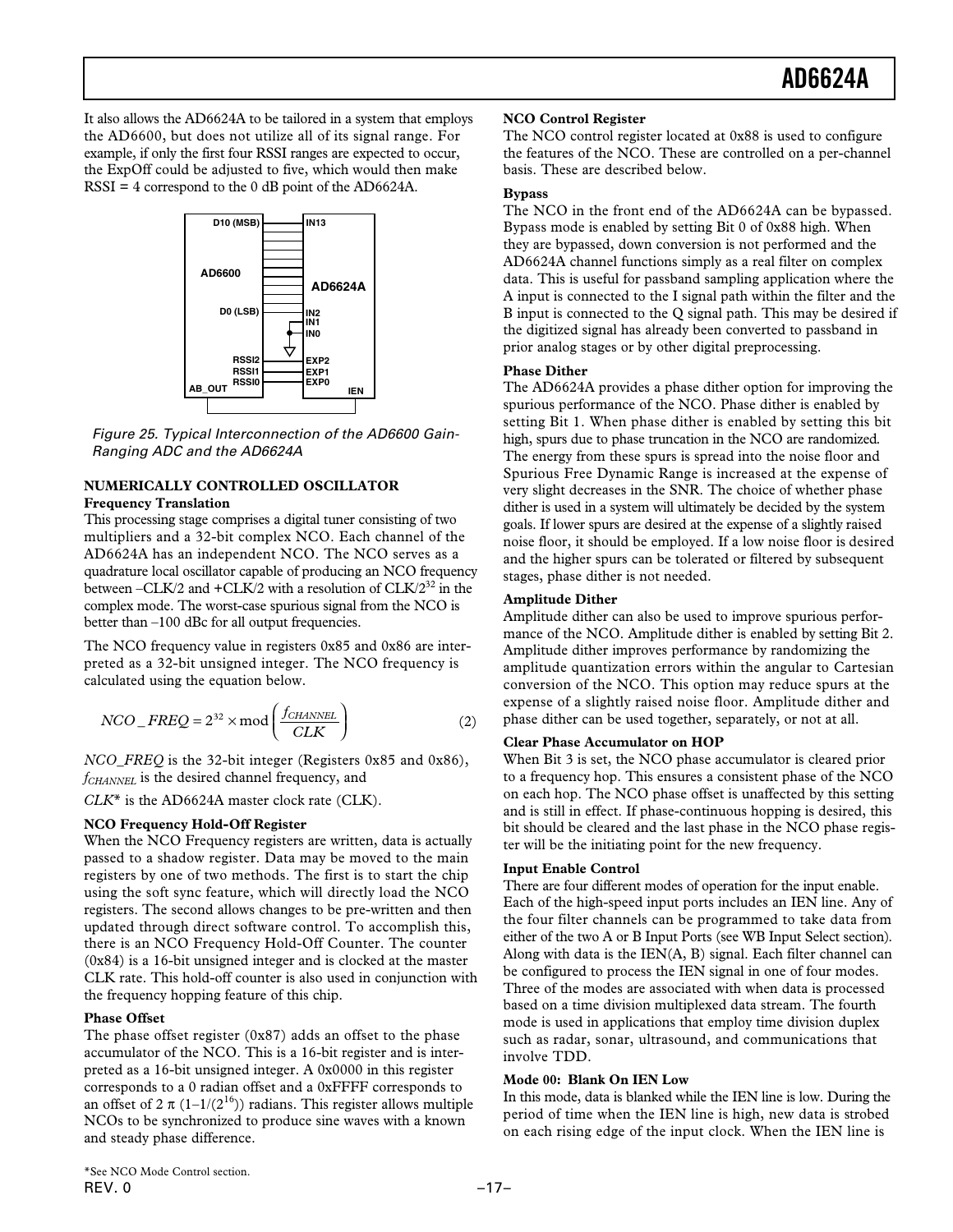<span id="page-17-0"></span>lowered, input data is replaced with zero values. During this period, the NCO continues to run such that when the IEN line is raised again, the NCO value will be at the value it would have otherwise been in had the IEN line never been lowered. This mode has the effect of blanking the digital inputs when the IEN line is lowered. Back end processing (rCIC2, CIC5, and RCF) continues while the IEN line is high. This mode is useful for time division multiplexed applications.

#### **Mode 01: Clock On IEN High**

In this mode, data is clocked into the chip while the IEN line is high. During the period of time when the IEN line is high, new data is strobed on each rising edge of the input clock. When IEN line is lowered, input data is no longer latched into the channel. Additionally, NCO advances are halted. However, back end processing (rCIC2, CIC5, and RCF) continues during this period. The primary use for this mode is to allow for a clock that is faster than the input sample data rate to allow more filter taps to be computed than would otherwise be possible. In Figure 26, input data is strobed only during the period of time when IEN is high, despite the fact that the CLK continues to run at a rate four times faster than the data.



Figure 26. Fractional Rate Input Timing  $(4 \times CLK)$  in Mode 01

#### **Mode 10: Clock on IEN Transition to High**

In this mode, data is clocked into the chip only on the first clock edge after the rising transition of the IEN line. Although data is only latched on the first valid clock edge, the back end processing (rCIC2, CIC5, and RCF) continues on each available clock that may be present, similar to Mode 01. The NCO phase accumulator is incremented only once for each new input data sample and not once for each input clock.

#### **Mode 11: Clock on IEN Transition to Low**

In this mode, data is clocked into the chip only on the first clock edge after the falling transition of the IEN line. Although data is only latched on the first valid clock edge, the back end processing (rCIC2, CIC5, and RCF) continues on each available clock that may be present, similar to Mode 01. The NCO phase accumulator is incremented only once for each new input data sample and not once for each input clock.

#### **WB Input Select**

Bit 6 in this register controls which input port is selected for signal processing. If this bit is set high, Input Port B (INB, EXPB, and IENB) is connected to the selected filter channel. If this bit is cleared, Input Port A (INA, EXPA, and IENA) is connected to the selected filter channel.

#### **Sync Select**

Bits 7 and 8 of this register determine which external sync pin is associated with the selected channel. The AD6624A has four sync pins named SYNCA, SYNCB, SYNCC, and SYNCD. Any of these sync pins can be associated with any of the four receiver

channels within the AD6624A. Additionally, if only one sync signal is required for the system, all four receiver channels can reference the same sync pulse. Bit value 00 is Channel A, 01 is Channel B, 10 is Channel C, and 11 is Channel D.

### **SECOND ORDER rCIC FILTER**

The rCIC2 filter is a second order cascaded resampling integrator comb filter. The resampler is implemented using a unique technique, which does not require the use of a high-speed clock, thus simplifying the design and saving power. The resampler allows for noninteger relationships between the master clock and the output data rate. This allows easier implementation of systems that are either multimode or require a master clock that is not a multiple of the data rate to be used.

Interpolation up to 512, and decimation up to 4096, is allowed in the rCIC2. The resampling factor for the rCIC2 (L) is a 9-bit integer. When combined with the decimation factor M, a 12-bit number, the total rate change can be any fraction in the form of:

$$
R_{rClC2} = \frac{L}{M}
$$
  
\n
$$
R_{rClC2} \le 1
$$
\n(3)

The only constraint is that the ratio *L/M* must be less than or equal to one. This implies that the *rCIC*2 decimates by 1 or more.

Resampling is implemented by apparently increasing the input sample rate by the Factor L, using zero stuffing for the new data samples. Following the resampler is a second order cascaded integrator comb filter. Filter characteristics are determined only by the fractional rate change (L/M).

The filter can process signals at the full rate of the input port 80 MHz. The output rate of this stage is given by Equation 4.

$$
f_{SAMP2} = \frac{L_{rClC2} \times f_{SAMP}}{M_{rClC2}} \tag{4}
$$

Both *LrCIC*2 and *MrCIC*2 are unsigned integers. The interpolation rate ( $L_{rClC2}$ ) may be from 1 to 512 and the decimation ( $M_{rClC2}$ ) may be between 1 and 4096. The stage can be bypassed by setting the decimation to 1/1.

The frequency response of the rCIC2 filter is given by Equation 5.

$$
H(z) = \frac{1}{2^{S_{cC2}} \times L_{rCIC2}} \times \left(\frac{1 - z^{-\frac{M_{cC2}}{L_{cC2}}}}{1 - z^{-1}}\right)^{2}
$$
  

$$
H(f) = \frac{1}{2^{S_{cC2}} \times L_{rCIC2}} \times \left(\frac{\sin\left(\pi \frac{M_{rCIC2} \times f}{L_{rCIC2} \times f_{SAMP}}\right)}{\sin\left(\pi \frac{f}{f_{SAMP}}\right)}\right)^{2}
$$
(5)

The scale factor,  $S_{rClC2}$  is a programmable, unsigned 5-bit value between 0 and 31. This serves as an attenuator that can reduce the gain of the rCIC2 in 6 dB increments. For the best dynamic range,  $S_{rCIC2}$  should be set to the smallest value possible (i.e., lowest attenuation) without creating an overflow condition. This can be safely accomplished using the following equation: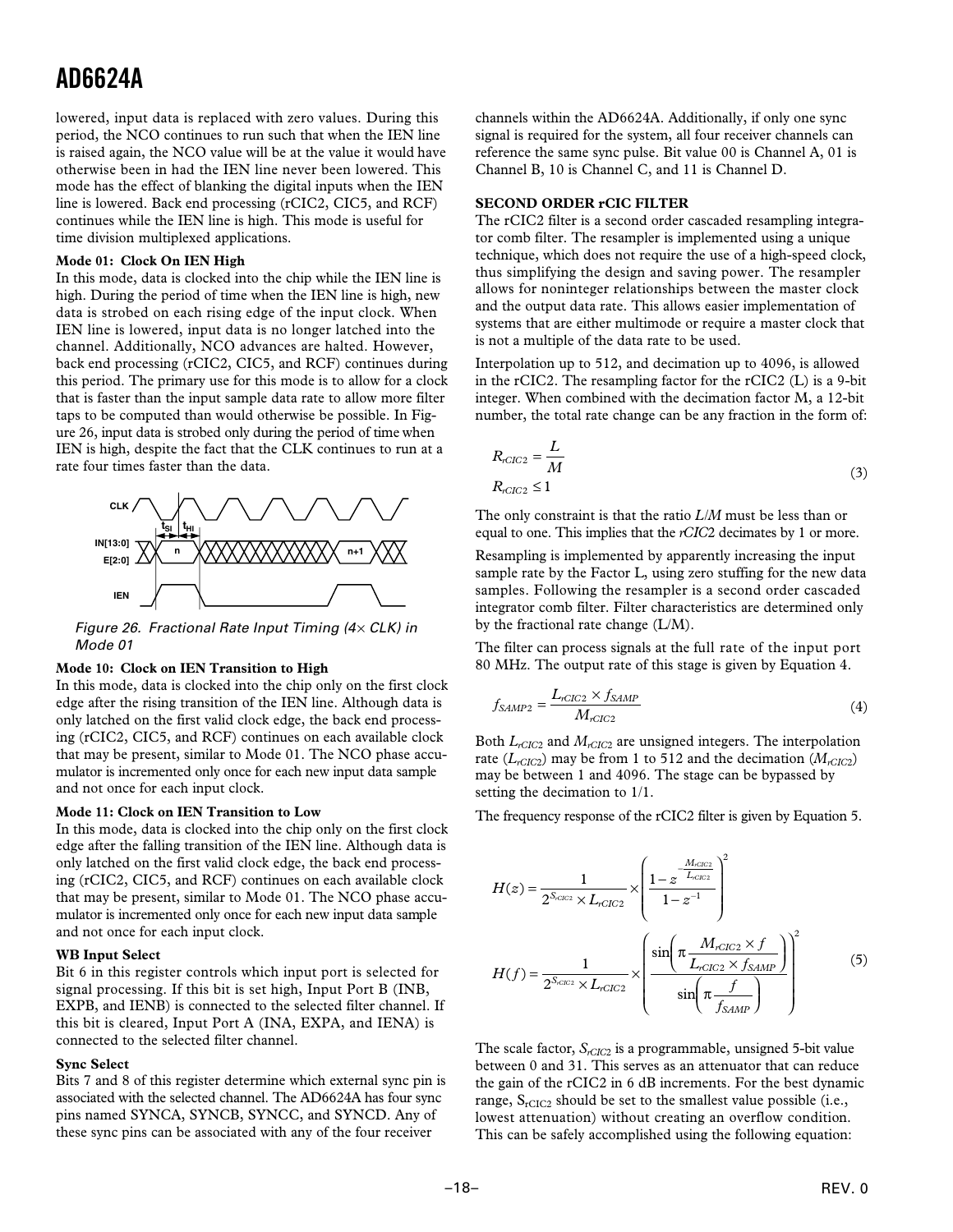(6)

<span id="page-18-0"></span>
$$
S_{rClC2} = ceil \left[ \log_2 \left( M_{rClC2} + floor \left( \frac{M_{rClC2}}{L_{rClC2}} \right) \times \left( 2 \times M_{rClC2} - L_{rClC2} \times floor \left( \frac{M_{rClC2}}{L_{rClC2}} + 1 \right) \right) \right) \right]
$$
  

$$
OL_{CIC2} = \frac{(M_{rClC2}^2)}{L_{rClC2} \times 2^{S_{rClC2}}} \times input\_level
$$

where *input\_level* is the largest fraction of full-scale possible at the input to the AD6624A (normally 1). The rCIC2 scale factor is always used whether or not the rCIC2 is bypassed.

Moreover, there are two scale registers (rCIC2\_LOUD[4:0] Bits 4–0 in x92), and (rCIC2\_QUIET[4:0] Bits 9–5 in 0x92) that are used in conjunction with the computed  $S_{rClC2}$  which determines the overall rCIC2 scaling. The  $S_{rClC2}$  value must be summed with the values in each respective scale register and ExpOff, to determine the scale value that must be placed in the rCIC2 scale register. This number must be less than 32 or the interpolation and decimation rates must be adjusted to validate this equation. The ceil function denotes the next whole integer and the floor function denotes the previous whole integer. For example, the ceil $(4.5)$  is 5 while the floor $(4.5)$  is 4.

The gain and passband droop of the rCIC2 should be calculated by the equations above, as well as the filter transfer equations that follow. Excessive passband droop can be compensated for in the RCF stage by peaking the passband by the inverse of the roll-off.

$$
scaled\_input = IN \times 2^{-\text{mod}(Exp + rClC2,8)}, ExpInv = 0
$$
\n
$$
scaled\_input = IN \times 2^{-\text{mod}(7-Exp + rClC2,8)}, ExpInv = 1
$$
\n<sup>(7)</sup>

where: *IN* is the value of IN[15:0], *Exp* is the value of EXP[2:0], and *rCIC*2 is the value of the 0x92 (rCIC2\_QUIET[4:0] and rCIC2\_LOUD[4:0]) scale register.

### **rCIC2 Rejection**

Table III illustrates the amount of bandwidth in percent of the data rate into the rCIC2 stage. The data in this table may be scaled to any other allowable sample rate up to 80 MHz in Single Channel Mode or 40 MHz in Diversity Channel Mode. The table can be used as a tool to decide how to distribute the decimation between rCIC2, CIC5, and the RCF.

Table III. SSB rCIC2 Alias Rejection Table (f<sub>SAMP</sub> = 1) **Bandwidth Shown in Percentage of fSAMP** 

| $M_{CIC5}$<br>$L_{rClC2}$ | $-50$ dB | $-60$ dB | $-70$ dB | $-80$ dB | $-90$ dB | $-100$ dB |
|---------------------------|----------|----------|----------|----------|----------|-----------|
| 2                         | 1.79     | 1.007    | 0.566    | 0.318    | 0.179    | 0.101     |
| 3                         | 1.508    | 0.858    | 0.486    | 0.274    | 0.155    | 0.087     |
| 4                         | 1.217    | 0.696    | 0.395    | 0.223    | 0.126    | 0.071     |
| 5                         | 1.006    | 0.577    | 0.328    | 0.186    | 0.105    | 0.059     |
| 6                         | 0.853    | 0.49     | 0.279    | 0.158    | 0.089    | 0.05      |
| 7                         | 0.739    | 0.425    | 0.242    | 0.137    | 0.077    | 0.044     |
| 8                         | 0.651    | 0.374    | 0.213    | 0.121    | 0.068    | 0.038     |
| 9                         | 0.581    | 0.334    | 0.19     | 0.108    | 0.061    | 0.034     |
| 10                        | 0.525    | 0.302    | 0.172    | 0.097    | 0.055    | 0.031     |
| 11                        | 0.478    | 0.275    | 0.157    | 0.089    | 0.05     | 0.028     |
| 12                        | 0.439    | 0.253    | 0.144    | 0.082    | 0.046    | 0.026     |
| 13                        | 0.406    | 0.234    | 0.133    | 0.075    | 0.043    | 0.024     |
| 14                        | 0.378    | 0.217    | 0.124    | 0.07     | 0.04     | 0.022     |
| 15                        | 0.353    | 0.203    | 0.116    | 0.066    | 0.037    | 0.021     |
| 16                        | 0.331    | 0.19     | 0.109    | 0.061    | 0.035    | 0.02      |

# **Example Calculations**

Goal: Implement a filter with an Input Sample Rate of 10 MHz requiring 100 dB of alias rejection for  $a \pm 7$  kHz passband.

Solution: First determine the percentage of the sample rate that is represented by the passband.

$$
BW_{FRACTION} = 100 \times \frac{7 \, kHz}{10 \, MHz} = 0.07 \tag{8}
$$

Find the –100 dB column in Table III and look down this column for a value greater than or equal to your passband percentage of the clock rate. Then look across to the extreme left column and find the corresponding rate-change factor  $(M_{rCIC2}/L_{rCIC2})$ . Referring to the table, notice that for a  $M_{rCIC2}/L_{rCIC2}$  of 4, the frequency having –100 dB of alias rejection is 0.071 percent, which is slightly greater than the 0.07 percent calculated. Therefore, for this example, the maximum bound on rCIC2 rate change is 4. A higher chosen  $M_{rCIC2}/L_{rCIC2}$  means less alias rejection than the 100 dB required.

An  $M_{rClC2}/L_{rClC2}$  of less than four would still yield the required rejection; however, the power consumption can be minimized by decimating as much as possible in this rCIC2 stage. Decimation in rCIC2 lowers the data rate, and thus reduces power consumed in subsequent stages. It should also be noted that there is more than one way to determine the decimation by 4. A decimation of 4 is the same as an L/M ratio of 0.25. Thus any integer combination of L/M that yields 0.25 will work (1/4, 2/8, or 4/16). However, for the best dynamic range, the simplest ratio should be used. For example, 1/4 gives better performance than 4/16.

### **Decimation and Interpolation Registers**

rCIC2 decimation values are stored in register 0x90. This is a 12-bit register and contains the decimation portion less 1. The interpolation portion is stored in register 0x91. This 9-bit value holds the interpolation less one.

# **rCIC2 Scale**

Register 0x92 contains the scaling information for this section of the circuit. The primary function is to store the scale value computed in the sections above.

Bits 4–0 (rCIC2\_LOUD[4:0]) of this register are used to contain the scaling factor for the rCIC2 during conditions of strong signals. These five bits represent the rCIC2 scalar calculated above plus any external signal scaling with an attenuator.

Bits 9–5 (rCIC2\_QUIET[4:0]) of this register are used to contain the scaling factor for the rCIC2 during conditions of weak signals. In this register, no external attenuator would be used and is not included. Only the value computed above is stored in these bits.

Bit 10 of this register is used to indicate the value of the external exponent. If this bit is set LOW, each external exponent represents 6 dB per step as in the AD6600. If this bit is set to HIGH, each exponent represents a 12 dB step.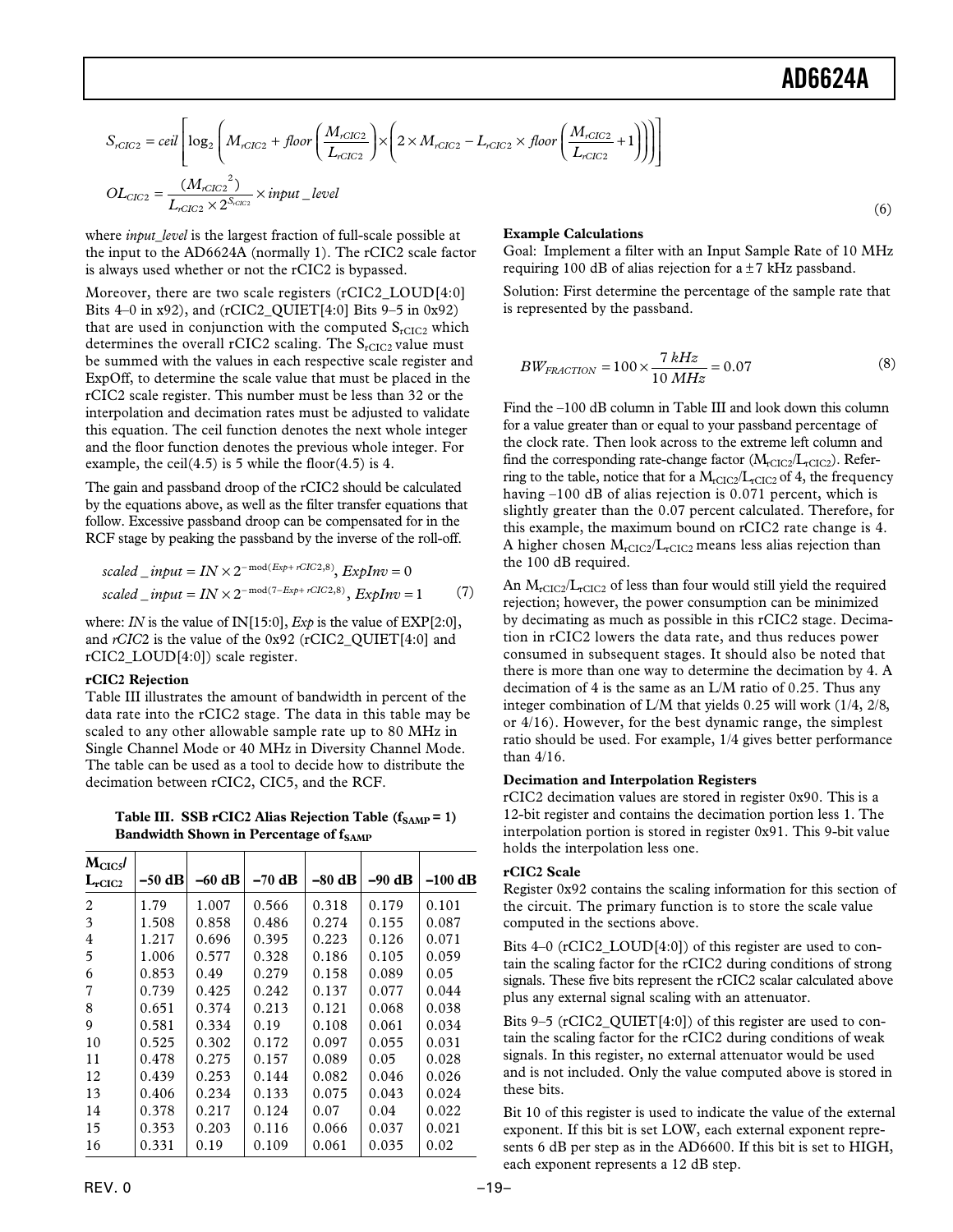<span id="page-19-0"></span>Bit 11 of this register is used to invert the external exponent before internal calculation. This bit should be set HIGH for gain-ranging ADCs that use an increasing exponent to represent an increasing signal level. This bit should be set LOW for gainranging ADCs that use a decreasing exponent for representing an increasing signal level.

In applications that do not require the features of the rCIC2, it may be bypassed by setting the L/M ratio to 1/1. This effectively bypasses all circuitry of the rCIC2 except the scaling, which is still effectual.

#### **FIFTH ORDER CASCADED INTEGRATOR COMB FILTER**

The third signal processing stage, CIC5, implements a sharper fixed-coefficient, decimating filter than CIC2. The input rate to this filter is  $f_{SAMP2}$ . The maximum input rate is given by Equation 9. N<sub>CH</sub> equals two for Diversity Channel Real input mode; otherwise  $N_{CH}$  equals one. In order to satisfy this equation,  $M_{CIC2}$ can be increased,  $N_{CH}$  can be reduced, or  $f_{CLK}$  can be increased (reference fractional rate input timing described in the Input Timing section).

$$
f_{SAMP2} \le \frac{f_{CLK}}{N_{CH}}
$$
 (9)

The decimation ratio,  $M<sub>CIC5</sub>$ , may be programmed from 2 to 32 (all integer values). The frequency response of the filter is given by Equation 10. The gain and passband droop of CIC5 should be calculated by these equations. Both parameters may be compensated for in the RCF stage.

$$
H(z) = \frac{1}{2^{S_{\text{CCs}}+5}} \times \left(\frac{1-z^{-M_{\text{CCs}}}}{1-z^{-1}}\right)^5
$$
\n(10)

$$
H(f) = \frac{1}{2^{S_{CC5}+5}} \times \left( \frac{\sin \left( \pi \frac{M_{CIC5} \times f}{f_{SAMP2}} \right)}{\sin \left( \pi \frac{f}{f_{SAMP2}} \right)} \right)^5
$$

The scale factor,  $S<sub>CIC5</sub>$  is a programmable unsigned integer between 0 and 20. It serves to control the attenuation of the data into the CIC5 stage in 6 dB increments. For the best dynamic range,  $S<sub>CIC5</sub>$  should be set to the smallest value possible (lowest attenuation) without creating an overflow condition. This can be safely accomplished using Equation 11, where  $OL<sub>rCIC2</sub>$  is the largest fraction of full scale possible at the input to this filter stage. This value is output from the rCIC2 stage, then pipelined into the CIC5.

$$
S_{CIC5} = ceil \left( \log_2(M_{CIC5}^{5} \times OL_{rClC2}) \right) - 5
$$

$$
OL_{CIC5} = \frac{\left( M_{CIC5}^{5} \right)}{2^{S_{CIC5} + 5}} \times OL_{rClC2}
$$
(11)

The output rate of this stage is given by Equation 12.

$$
f_{SAMP5} \le \frac{f_{SAMP2}}{M_{CIC5}}\tag{12}
$$

### **CIC5 Rejection**

Table IV illustrates the amount of bandwidth in percentage of the clock rate that can be protected with various decimation rates and alias rejection specifications. The maximum input rate into the CIC5 is 80 MHz when the rC1C2 decimates by one. As in Table III, these are the 1/2 bandwidth characteristics of the CIC5. Note that the CIC5 stage can protect a much wider band than the CIC2 for any given rejection.

Table IV. SSB CIC5 Alias Rejection Table  $(f_{SAMP2} = 1)$ 

| $M_{CIC5}$ | $-50$ dB | $-60$ dB | $-70$ dB | $-80$ dB | $-90$ dB | $-100$ dB |
|------------|----------|----------|----------|----------|----------|-----------|
| 2          | 10.227   | 8.078    | 6.393    | 5.066    | 4.008    | 3.183     |
| 3          | 7.924    | 6.367    | 5.11     | 4.107    | 3.297    | 2.642     |
| 4          | 6.213    | 5.022    | 4.057    | 3.271    | 2.636    | 2.121     |
| 5          | 5.068    | 4.107    | 3.326    | 2.687    | 2.17     | 1.748     |
| 6          | 4.267    | 3.463    | 2.808    | 2.27     | 1.836    | 1.48      |
| 7          | 3.68     | 2.989    | 2.425    | 1.962    | 1.588    | 1.281     |
| 8          | 3.233    | 2.627    | 2.133    | 1.726    | 1.397    | 1.128     |
| 9          | 2.881    | 2.342    | 1.902    | 1.54     | 1.247    | 1.007     |
| 10         | 2.598    | 2.113    | 1.716    | 1.39     | 1.125    | 0.909     |
| 11         | 2.365    | 1.924    | 1.563    | 1.266    | 1.025    | 0.828     |
| 12         | 2.17     | 1.765    | 1.435    | 1.162    | 0.941    | 0.76      |
| 13         | 2.005    | 1.631    | 1.326    | 1.074    | 0.87     | 0.703     |
| 14         | 1.863    | 1.516    | 1.232    | 0.998    | 0.809    | 0.653     |
| 15         | 1.74     | 1.416    | 1.151    | 0.932    | 0.755    | 0.61      |
| 16         | 1.632    | 1.328    | 1.079    | 0.874    | 0.708    | 0.572     |
| 17         | 1.536    | 1.25     | 1.016    | 0.823    | 0.667    | 0.539     |
| 18         | 1.451    | 1.181    | 0.96     | 0.778    | 0.63     | 0.509     |
| 19         | 1.375    | 1.119    | 0.91     | 0.737    | 0.597    | 0.483     |
| 20         | 1.307    | 1.064    | 0.865    | 0.701    | 0.568    | 0.459     |
| 21         | 1.245    | 1.013    | 0.824    | 0.667    | 0.541    | 0.437     |
| 22         | 1.188    | 0.967    | 0.786    | 0.637    | 0.516    | 0.417     |
| 23         | 1.137    | 0.925    | 0.752    | 0.61     | 0.494    | 0.399     |
| 24         | 1.09     | 0.887    | 0.721    | 0.584    | 0.474    | 0.383     |
| 25         | 1.046    | 0.852    | 0.692    | 0.561    | 0.455    | 0.367     |
| 26         | 1.006    | 0.819    | 0.666    | 0.54     | 0.437    | 0.353     |
| 27         | 0.969    | 0.789    | 0.641    | 0.52     | 0.421    | 0.34      |
| 28         | 0.934    | 0.761    | 0.618    | 0.501    | 0.406    | 0.328     |
| 29         | 0.902    | 0.734    | 0.597    | 0.484    | 0.392    | 0.317     |
| 30         | 0.872    | 0.71     | 0.577    | 0.468    | 0.379    | 0.306     |
| 31         | 0.844    | 0.687    | 0.559    | 0.453    | 0.367    | 0.297     |
| 32         | 0.818    | 0.666    | 0.541    | 0.439    | 0.355    | 0.287     |

This table helps to calculate an upper bound on decimation, M<sub>CIC5</sub>, given the desired filter characteristics.

#### **RAM COEFFICIENT FILTER**

The final signal processing stage is a sum-of-products decimating filter with programmable coefficients (see Figure 27). The data memories I-RAM and Q-RAM store the 160 most recent complex samples from the previous filter stage with 20-bit resolution. The coefficient memory, CMEM, stores up to 256 coefficients with 20-bit resolution. On every CLK cycle, one tap for I and one tap for Q are calculated using the same coefficients. The RCF output consists of 24-bit data bits.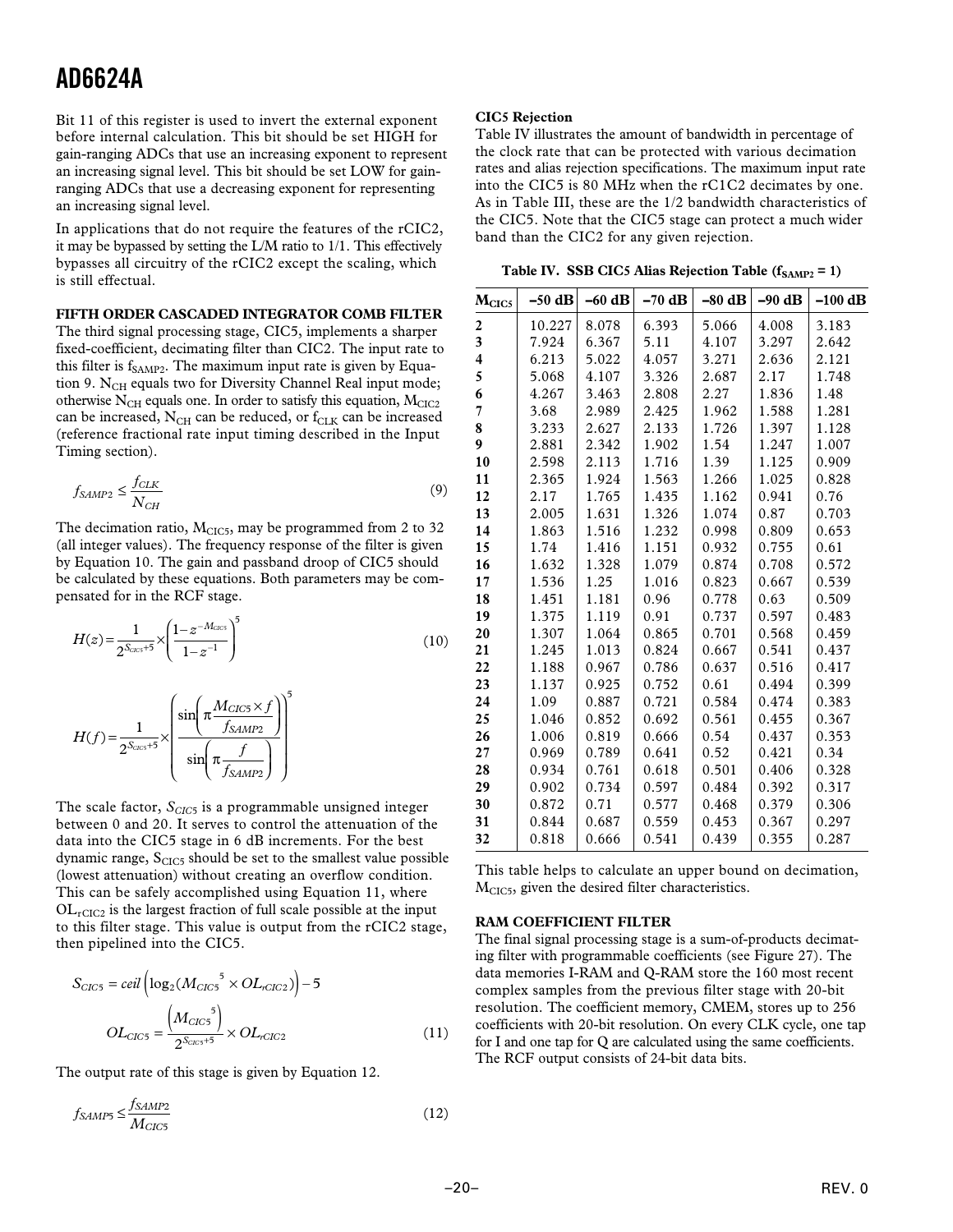<span id="page-20-0"></span>

Figure 27. RAM Coefficient Filter Block Diagram

#### **RCF Decimation Register**

Each RCF channel can be used to decimate the data rate. The decimation register is an 8-bit register and can decimate from 1 to 256. The RCF decimation is stored in 0xA0 in the form of  $M_{RCF}$ -1. The input rate to the RCF is  $f_{SAMP}$ .

### **RCF Decimation Phase**

The RCF decimation phase can be used to synchronize multiple filters within a chip. This is useful when using multiple channels within the AD6624A to implement polyphase filter allowing the resources of several filters to be operated in parallel and shared. In such an application, two RCF filters would be processing the same data from the CIC5. However, each filter will be delayed by one-half the decimation rate, thus creating a 180° phase difference between the two halves. The AD6624A filter channel uses the value stored in this register to preload the RCF counter. Therefore, instead of starting from 0, the counter is loaded with this value, thus creating an offset in the processing that should be equivalent to the required processing delay. This data is stored in 0xA1 as an 8-bit number.

#### **RCF Filter Length**

The maximum number of taps this filter can calculate,  $N_{TAPS}$ , is given by the equation below. The value *NTAPS*-1 is written to the channel register within the AD6624A at address 0xA2.

$$
N_{TAPS} \le \min\left[\frac{f_{CLK} \times M_{RCF}}{f_{SAMP5}}, 160\right]
$$
\n(13)

The RCF coefficients are located in addresses 0x00 to 0x7F and are interpreted as 20-bit two's-complement numbers. When writing the coefficient RAM, the lower addresses will be multiplied by relatively older data from the CIC5, and the higher coefficient addresses will be multiplied by relatively newer data from the CIC5. The coefficients need not be symmetric and the coefficient length,  $N<sub>TAPS</sub>$ , may be even or odd. If the coefficients are symmetric, both sides of the impulse response must be written into the coefficient RAM.

Although the base memory for coefficients is only 128 words long, the actual length is 256 words long. There are two pages, each of 128 words long. The page is selected by Bit 8 of 0xA4. Although this data must be written in pages, the internal core handles filters that exceed the length of 128 taps. Therefore, the full length of the data RAM may be used as the filter length (160 taps).

The RCF stores the data from the CIC5 into a 160 × 40 RAM.  $160 \times 20$  is assigned to I data and  $160 \times 20$  is assigned to Q data. The RCF uses the RAM as a circular buffer, so that it is difficult to know in which address a particular data element is stored. To avoid start-up transients due to undefined data RAM values, the data RAM should be cleared upon initialization.

When the RCF is triggered to calculate a filter output, it starts by multiplying the oldest value in the data RAM by the first coefficient, which is pointed to by the RCF Coefficient Offset Register (0xA3). This value is accumulated with the products of newer data words multiplied by the subsequent locations in the coefficient RAM until the coefficient address  $RCF_{OFF}$  $+$  N<sub>TAPS</sub> $-1$  is reached.

**Table V. Three-Tap Filter**

| <b>Coefficient Address</b> | <b>Impulse Response</b> | Data          |
|----------------------------|-------------------------|---------------|
| $\Omega$                   | h(0)                    | $N(0)$ Oldest |
|                            | h(1)                    | N(1)          |
| 2 ( $N_{TAPS} - 1$ )       | h(2)                    | $N(2)$ Newest |

The RCF Coefficient Offset register can be used for two purposes. The main purpose of this register is to allow multiple filters to be loaded into memory and selected simply by changing the offset as a pointer for rapid filter changes. The other use of this register is to form part of symbol timing adjustment. If the desired filter length is padded with zeros on the ends, the starting point can be adjusted to form slight delays when the filter is computed with reference to the high-speed clock. This allows for vernier adjustment of the symbol timing. Course adjustments can be made with the RCF Decimation Phase.

The output rate of this filter is determined by the output rate of the CIC5 stage and  $M_{RCF}$ .

$$
f_{SAMPR} = \frac{f_{SAMP5}}{M_{RCF}}\tag{14}
$$

### **RCF Output Scale Factor and Control Register**

Register 0xA4 is a compound register used to configure several aspects of the RCF register. Bits 3–0 are used to set the scale of the fixed-point output mode. This scale value may also be used to set the floating-point outputs in conjunction with Bit 6 of this register.

Bits 4 and 5 determine the output mode. Mode 00 sets up the chip in fixed-point mode. The number of bits is determined by the serial port configuration. See Serial Output Data Port section.

Mode 01 selects floating-point mode  $8 + 4$ . In this mode, an 8-bit mantissa is followed by a 4-bit exponent. In mode 1x (x is don't care), the mode is  $12 + 4$ , or 12-bit mantissa and 4-bit exponent.

|  | Table VI. Output Mode Formats |  |
|--|-------------------------------|--|
|--|-------------------------------|--|

| Floating Point $12 + 4$ | $\mathbf{R}$ |
|-------------------------|--------------|
| Floating Point $8 + 4$  | 01           |
| <b>Fixed Point</b>      | 00           |

Normally, the AD6624A will determine the exponent value that optimizes numerical accuracy. However, if Bit 6 is set, the value stored in Bits 3–0 is used to scale the output. This ensures consistent scaling and accuracy during conditions that may warrant predictable output ranges.

If Bit 7 is set, the same exponent will be used for both the real and imaginary (I and Q) outputs. The exponent used will be the one that prevents numeric overflow at the expense of small signal accuracy. However, this is seldom a problem as small numbers would represent 0 regardless of the exponent used.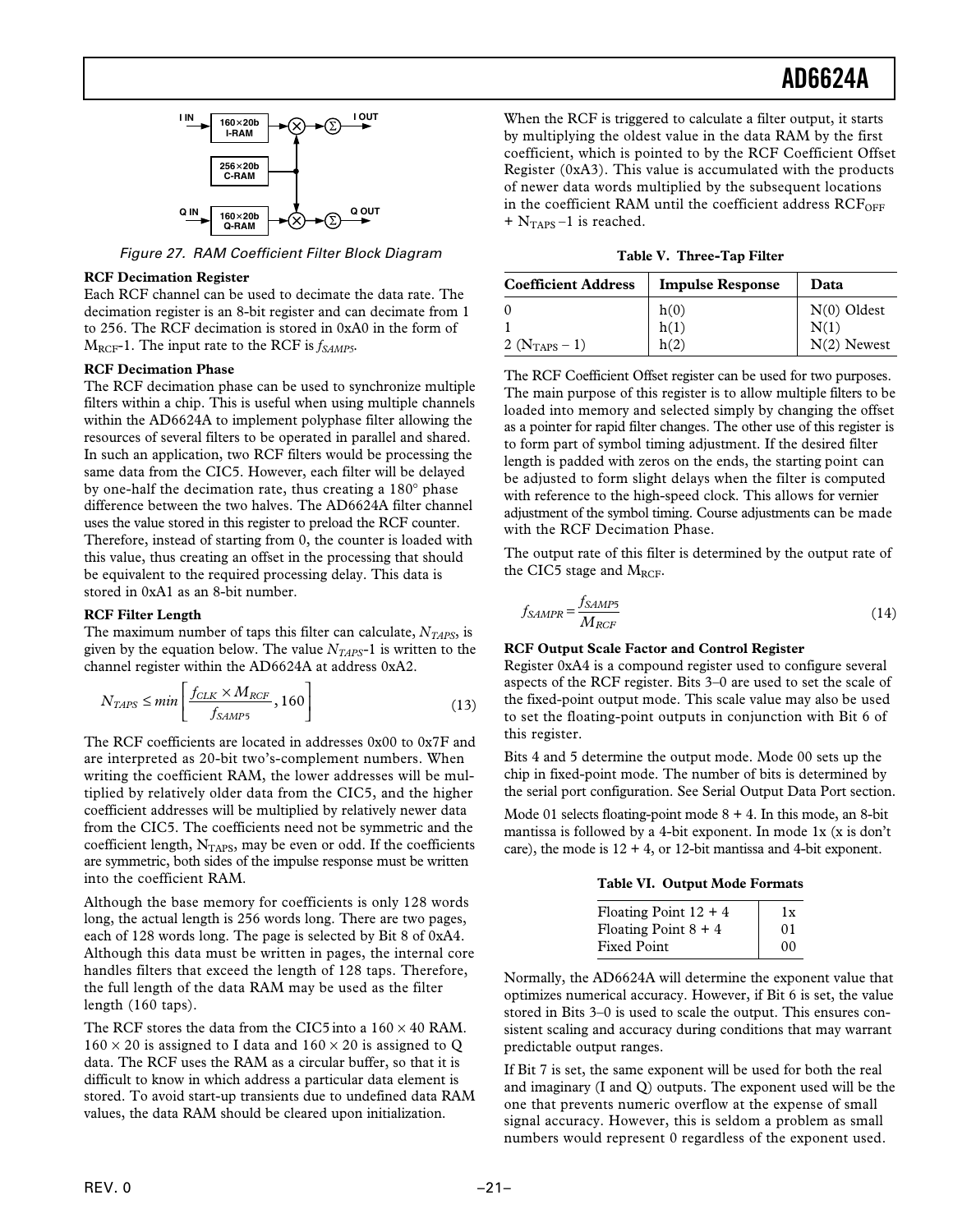<span id="page-21-0"></span>Bit 8 is the RCF bank select bit used to program the register. When this bit is 0, the lowest block of 128 is selected (Taps 0) through 127). When high, the highest block is selected (Taps 128 through 255). It should be noted that while the chip is computing filters, Tap 127 is adjacent to 128 and there are no paging issues.

Bit 9 selects the origin of the input to each RCF. If Bit 9 is clear, the RCF input comes from the CIC5 normally associated with the RCF. If, however, the bit is set, the input comes from CIC5 Channel 1. The only exception is Channel 1, which uses the output of CIC5 Channel 0 as its alternate. Using this feature, each RCF can either operate on its own channel data or be paired with the RCF of Channel 1. The RCF of Channel 1 can also be paired with Channel 0. This control bit is used with polyphase distributed filtering.

If Bit 10 is clear, the AD6624A channel operates in normal mode. However, if Bit 10 is set, the RCF is bypassed to Channel BIST. See BIST (Built In Self-Test) section below for more details.

### **USER-CONFIGURABLE BUILT-IN SELF-TEST (BIST)**

The AD6624A includes two built-in test features to test the integrity of each channel. The first is a RAM BIST, which is intended to test the integrity of the high-speed random access memory within the AD6624A. The second is Channel BIST, which is designed to test the integrity of the main signal paths of the AD6624A. Each BIST function is independent of the other, meaning that each channel can be tested independently at the same time.

### **RAM BIST**

The RAM BIST can be used to validate functionality of the on-chip RAM. This feature provides a simple pass/fail test, which will give confidence that the channel RAM is operational. The following steps should be followed to perform this test.

- The channels to be tested should be put into Sleep mode via the external address register 0x011.
- The RAM BIST Enable bit in the RCF register xA8 should be set high.
- Wait 1600 clock cycles.
- Register 0xA8 should be read back. If Bit 0 is high, the test is not yet complete. If Bit 0 is low, the test is complete and Bits 1 and 2 indicate the condition of the internal RAM. If Bit 1 is high, CMEM is bad. If Bit 2 is high, DMEM is bad.

| <b>Register Value</b> | <b>Coefficient MEM</b> | Data MEM        |
|-----------------------|------------------------|-----------------|
| XX <sub>1</sub>       | <b>Test Incomplete</b> | Test Incomplete |
| 000                   | Pass                   | Pass            |
| 010                   | Fail                   | Pass            |
| 100                   | Pass                   | Fail            |
| 110                   | Fail                   | Fail            |

# **Table VII. BIST Register 0xA8**

### **CHANNEL BIST**

The Channel BIST is a thorough test of the selected AD6624A signal path. With this test mode, it is possible to use externally supplied vectors or an internal pseudo-random generator. An error signature register in the RCF monitors the output data of the channel and is used to determine if the proper data exits the RCF. If errors are detected, each internal block may be bypassed and another test can be run to debug the fault. The I and Q paths are tested independently. The following steps should be followed to perform this test.

- The channels to be tested should be configured as required for the application setting the decimation rates, scalars, and RCF coefficients.
- The channels should remain in the Sleep mode.
- The Start Hold-Off counter of the channels to be tested should be set to 1.
- Memory location 0xA5 and 0xA6 should be set to 0.
- The Channel BIST located at 0xA7 should be enabled by setting Bits 19–0 to the number of RCF outputs to observe.
- Bit 4 of external address register 5 should be set high to start the soft sync.
- Set the SYNC bits high for the channels to be tested.
- Bit 6 must be set to 0 to allow the user to provide test vectors. The internal pseudo-random number generator may also be used to generate an input sequence by setting Bit 7 high.
- An internal –FS sine can be inserted when Bit 6 is set to 1 and Bit 7 is cleared.
- When the SOFT\_SYNC is addressed, the selected channels will come out of the Sleep mode and processing will occur.
- If the user is providing external vectors, the chip may be brought out of Sleep mode by one of the other methods, provided that either of the IEN inputs is inactive until the channel is ready to accept data.
- After a sufficient amount of time, the Channel BIST Signature registers 0xA5 and 0xA6 will contain a numeric value that can be compared to the expected value for a known good AD6624A with the exact same configuration. If the values are the same, there is a very low probability that there is an error in the channel.

# **CHIP SYNCHRONIZATION**

Two types of synchronization can be achieved with the AD6624A. These are Start and Hop. Each is described in detail below. The synchronization is accomplished with the use of a shadow register and a hold-off counter. See Figure 28 for a simplistic schematic of the NCO shadow register and NCO Freq Hold-Off counter to understand basic operation. Enabling the clock (AD6624A CLK) for the hold-off counter can occur with either a Soft\_Sync (via the microport), or a Pin Sync (via any of the four AD6624A SYNC Pins A, B, C, and D). The functions that include shadow registers to allow synchronization include:

1. Start

2. Hop (NCO Frequency)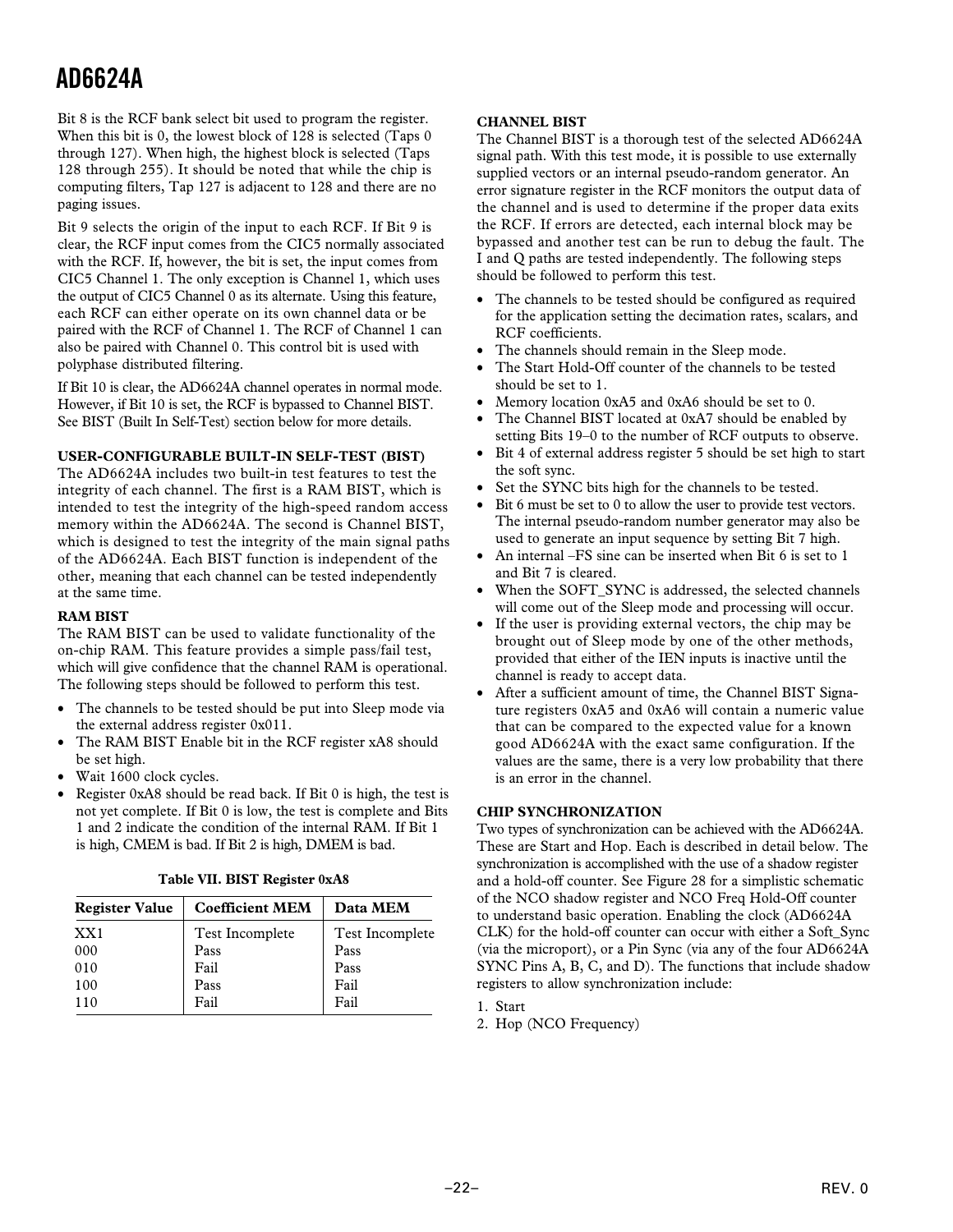<span id="page-22-0"></span>

Figure 28. NCO Shadow Register and Hold-Off Counter

# **Start**

Start refers to the start-up of an individual channel, chip, or multiple chips. If a channel is not used, it should be put in the Sleep mode to reduce power dissipation. Following a hard reset (low pulse on the AD6624A *RESET* pin), all channels are placed in the Sleep mode. Channels may also be manually put to sleep by writing to the mode register controlling the sleep function.

# *Start with No Sync*

If no synchronization is needed to start multiple channels or multiple AD6624s, the following method should be used to initialize the device.

- 1. To program a channel, it should first be set to Sleep mode (bit high) (Ext Address 3). All appropriate control and memory registers (filter) are then loaded. The Start Update Hold-Off Counter (0x83) should be set to 1.
- 2. Set the appropriate Sleep bit low (Ext Address 3). This enables the channel. The channel must have Sleep mode low to activate a channel.

# *Start with Soft Sync*

The AD6624A includes the ability to synchronize channels or chips under microprocessor control. One action to synchronize is the start of channels or chips. The Start Update Hold-Off Counter (0x83), in conjunction with the Start bit and Sync bit (Ext Address 5), allows this synchronization. Basically, the Start Update Hold-Off Counter delays the Start of a channel(s) by its value (number of AD6624A CLKs). The following method is used to synchronize the start of multiple channels via microprocessor control.

- 1. Set the appropriate channels to Sleep mode (a hard reset to the AD6624A Reset pin brings all four channels up in Sleep mode).
- 2. Note that the time RDY (Pin 57) goes high to when the NCO begins processing data is the contents of the Start Update Hold-Off Counter(s) (0x83) plus six master clock cycles.
- 3. Write the Start Update Hold-Off Counter(s) (0x83) to the appropriate value (greater than 1 and less than  $2^{16-1}$ ). If the chip(s) is not initialized, all other registers should be loaded at this step.
- 4. Write the Start bit and the Sync bit high (Ext Address 5).
- 5. This starts the Start Update Hold-Off Counter counting down. The counter is clocked with the AD6624A CLK signal. When it reaches a count of one, the Sleep bit of the appropriate channel(s) is set low to activate the channel(s).

# *Start with Pin Sync*

The AD6624A has four Sync pins, A, B, C, and D, that can be used to provide for very accurate synchronization channels. Each channel can be programmed to look at any of the four sync pins. Additionally, any or all channels can monitor a single Sync pin or each can monitor a separate pin, providing complete flexibility of synchronization. Synchronization of Start with one of the external signals is accomplished with the following method.

- 1. Set the appropriate channels to Sleep mode (a hard reset to the AD6624A *RESET* pin brings all four channels up in Sleep mode).
- 2. Note that the time from when the SYNC pin goes high to when the NCO begins processing data is the contents of the Start Update Hold-Off Counter(s) (0x83) plus three master clock cycles.
- 3. Write the Start Update Hold-Off Counter(s) (0x83) to the appropriate value (greater than 1 and less than  $2^{16-1}$ ). If the chip(s) is not initialized, all other registers should be loaded at this step.
- 4. Set the Start on Pin Sync bit and the appropriate Sync Pin Enable high (Ext Address 4 ) (A, B, C, or D).
- 5. When the Sync pin is sampled high by the AD6624A CLK, it enables the count-down of the Start Update Hold-Off Counter. The counter is clocked with the AD6624A CLK signal. When it reaches a count of one, the Sleep bit of the appropriate channel(s) is set low to activate the channel(s).

# **Hop**

Hop is a jump from one NCO frequency to a new NCO frequency. This change in frequency can be synchronized via microprocessor control (Soft Sync) or an external Sync signal (Pin Sync) as described below.

To set the NCO frequency without synchronization the following method should be used.

# *Set Freq No Hop*

- 1. Set the NCO Freq Hold-Off counter to 0.
- 2. Load the appropriate NCO frequency. The new frequency will be immediately loaded to the NCO.

# *Hop with Soft Sync*

The AD6624A includes the ability to synchronize a change in NCO frequency of multiple channels or chips under microprocessor control. The NCO Freq Hold-Off counter (0x84), in conjunction with the Hop bit and the Sync bit (Ext Address 4), allow this synchronization. Basically, the NCO Freq Hold-Off counter delays the new frequency from being loaded into the NCO by its value (number of AD6624A CLKs). The following method is used to synchronize a hop in frequency of multiple channels via microprocessor control.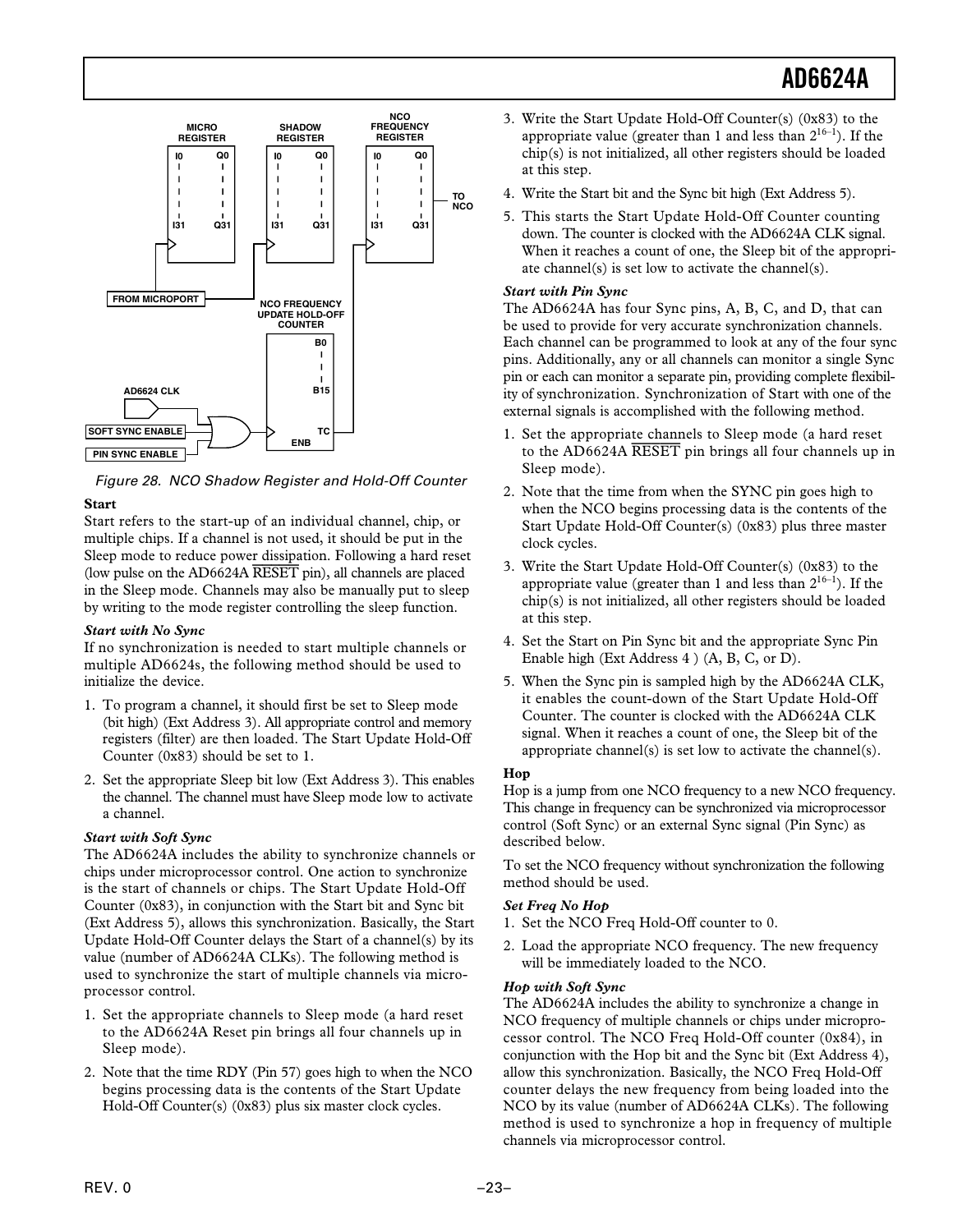- <span id="page-23-0"></span>1. Note that the time from when RDY (Pin 57) goes high to when the NCO begins processing data is the contents of the NCO Freq Hold-Off counter (0x84) plus seven master clock cycles.
- 2. Write the NCO Freq Hold-Off (0x84) counter to the appropriate value (greater than 1 and less then  $2^{16-1}$ ).
- 3. Write the NCO Frequency register(s) to the new desired frequency.
- 4. Write the Hop bit and the Sync(s) bit high (Ext Address 4).
- 5. This starts the NCO Freq Hold-Off counter counting down. The counter is clocked with the AD6624A CLK signal. When it reaches a count of one, the new frequency is loaded into the NCO.

# *Hop with Pin Sync*

The AD6624A includes four Sync pins to provide the most accurate synchronization, especially between multiple AD6624s. Synchronization of hopping to a new NCO frequency with an external signal is accomplished using the following method:

- 1. Note that the time from when the Sync pin goes high to when the NCO begins processing data is the contents of the NCO Freq Hold-Off counter (0x84) plus five master clock cycles.
- 2. Write the NCO Freq Hold-Off counter(s) (0x84) to the appropriate value (greater than 1 and less than  $2^{16-1}$ ).
- 3. Write the NCO Frequency register(s) to the new desired frequency.
- 4. Set the Hop on Pin Sync bit and the appropriate Sync Pin Enable high.
- 5. When the selected Sync pin is sampled high by the AD6624A CLK, it enables the count-down of the NCO Freq Hold-Off counter. The counter is clocked with the AD6624A CLK signal. When it reaches a count of one, the new frequency is loaded into the NCO.

# **SERIAL OUTPUT DATA PORT**

The AD6624A has four configurable serial output ports (SDO0, SDO1, SDO2, and SDO3). Each port can be operated independently of the other, making it possible to connect each to a different DSP. In the case where a single DSP is required, the ports can easily be configured to work with a single serial port on a single DSP. As such, each output may be configured as either serial master or slave. Additionally, each channel can be configured independently of the others.

# **Serial Output Data Format**

The AD6624A works with a variety of output data formats. These include word lengths of 12-, 16-, and 24-bit precision. In addition to the normal linear binary data format, the AD6624A offers a floating-point data format to simplify numeric processing. These formats are 8-bit mantissa with 4-bit exponent, and 12-bit mantissa and 4-bit exponent. These modes are available regardless of the bit precision of the serial data frame. In the normal linear binary data format, a programmable internal 4-bit scaling factor is used to scale the output. See the RCF Output Scale Factor section and Control Register above for more details. In all modes, the data is shifted out of the device in Big Endian format (MSB first).

In floating-point mode, the chip normally determines the exponent automatically; however, the chip can be forced to use the same exponent for both the real and imaginary portion of the data. The choice of exponents favors prevention of numerical overflow at the expense of small number accuracy. However, this should not be a problem as small numbers imply numbers close to zero.

Finally, the AD6624A channel can be forced to use a preselected scale factor if desired. This allows for a consistent range of data useful to many applications.

### **Compact Serial Data Format**

Channel data from the AD6624A can be output in a compact 8+4 floating-point format in conjunction with the Common Exponent model. The 8+4 floating-point format causes the AD6624A to provide I/Q output data in the form [I mantissa, 8 bits] [I exponent, 4 bits] followed by [Q mantissa, 8 bits] [Q exponent, 4 bits]. Although the four Q exponent bits normally would follow the Q mantissa, it is not strictly necessary for these bits to be provided since its value will be identical to the I exponent value due to the Common Exponent mode. Since the next I/Q sample appears internally at the shifter after precisely 20 high-speed clock cycles, the four Q exponent bits are not shifted out. (The output shifter gives priority to the new sample rather than the four remaining exponent bits.) The result is that 20 bits are provided as necessary, and these bits contain all the information necessary to reconstruct the I/Q sample. Note that all output shifters will be continuously active with this configuration.

The compact serial data mode is enabled by using a total decimation factor of 20 in each channel. The equation below illustrates how decimation and interpolation factors can be distributed across the filter blocks:

$$
\frac{M_{rClC2}}{L_{rClC2}} \times M_{rClC5} \times M_{RCF} = 20\tag{15}
$$

The RCF control register must also be set to 8+4 floating-point mode (0xA4 bits 5-4: 01), and the common exponent mode (0xA4 bit 7: 1). For more information on how the Compact Serial Data Format can be used to process UMTS signals, please reference the technical note: Processing Two UMTS Carriers with 2x Oversampling Using the AD6624A.

# **Serial Data Frame (Serial Bus Master)**

The serial data frame is initiated with the Serial Data Frame Sync (SDFS0, SDFS1, SDFS2, or SDFS3). As each channel within the AD6624A completes a filter cycle, data is transferred into the serial data buffer. In the Serial Bus Master (SBM) mode, the internal serial controller initiates the SDFS on the next rising edge of the serial clock. In the AD6624A, there are three different modes in which the frame sync may be generated as a Serial Bus Master.

In the first mode, the SDFS is valid for one complete clock cycle prior to the data shift. On the next clock cycle, the AD6624A begins shifting out the digitally processed data stream. Depending on the bit precision of the serial configuration, either 12, 16, or 24 bits of I data are shifted out, followed by 12, 16, or 24 bits of Q data. The format of this data will be in one of the formats listed above. In the second mode, the SDFS is high for the entire time that valid bits are being shifted. The SDFS bit goes high concurrent with the first bit shifted out of the AD6624A.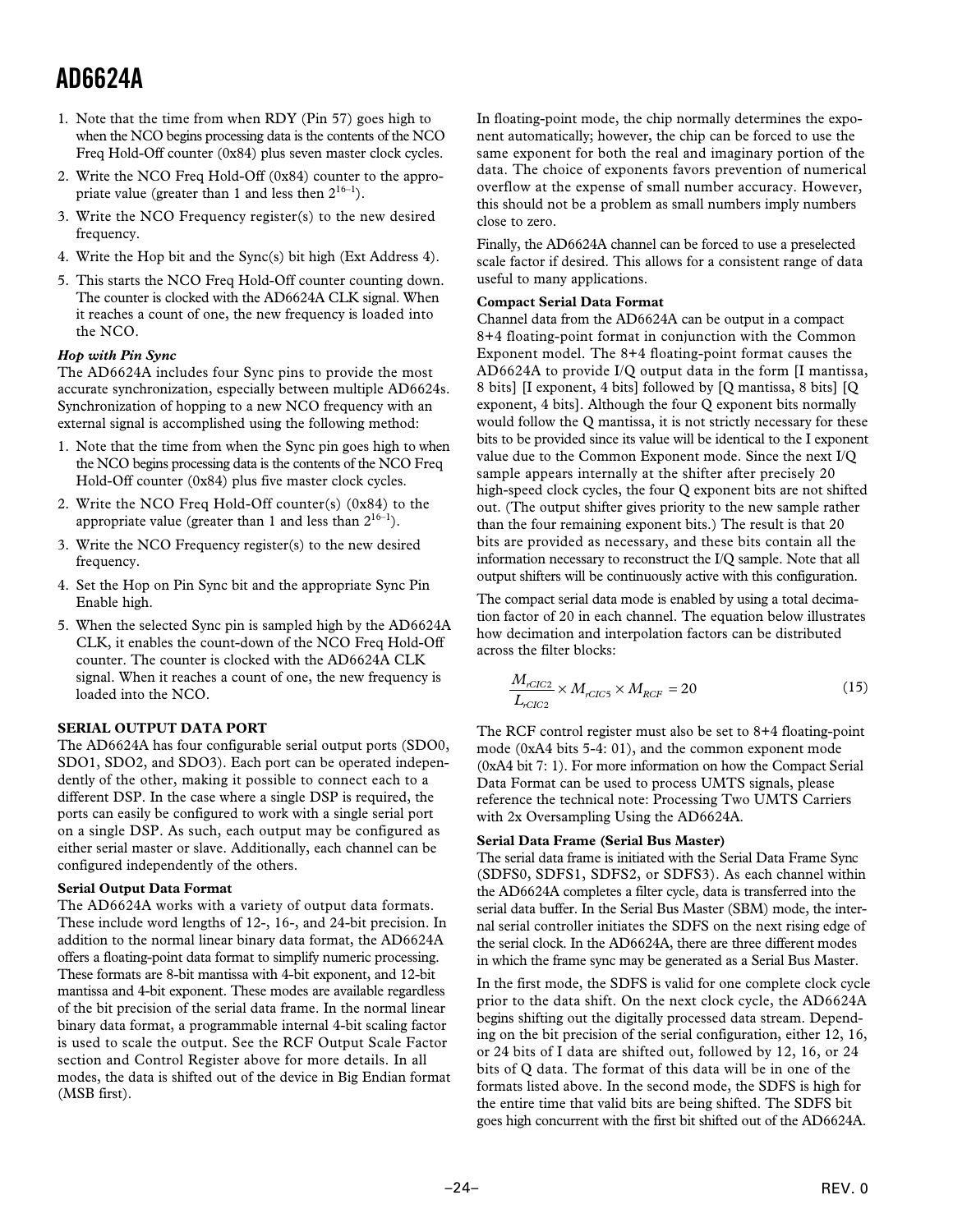<span id="page-24-0"></span>



Figure 30. SDFS Is High During Data Shift

In the final mode, the SDFS bit goes high as in the first mode, one clock cycle prior to the actual data. However, a second SDFS is inserted one clock cycle prior to the shift of the first Q bit. In this manner, each word out of the AD6624A is accompanied by an SDFS.



Figure 31. A Second SDFS Inserted Prior to First Q Bit

Regardless of the mode above, the SDFE behaves the same in each. On the last bit of the serial frame (least significant bit of the Q word), the Serial Data Frame End (SDFE) is raised. The SDFE signal can either be used by the DSP to indicate the end of the frame or it can be used as the SDFS (Serial Data Frame Sync) of another AD6624A chip or channel running in Serial Cascade mode.

# **Serial Data Frame (Serial Cascade)**

Any of the AD6624A serial outputs may be operated in the serial cascade mode (serial slave). In this mode, the selected AD6624A channel requires an external device such as a DSP to issue the serial clock and SDFS.

To operate successfully in the serial cascade mode, the DSP must have some indication that the AD6624A channel's serial buffer is ready to send data. This is indicated by the assertion of the DRx pin where "x" is the channel number. This pin should be tied to an interrupt or flag pin of the DSP. In this manner, the DSP will know when to service the serial port.

When the DSP begins handling the serial service, the serial port should be configured such that the SDFS pin is asserted one clock cycle prior to shifting data. As such, the AD6624A channel samples the SDFS pin on the rising edge of the serial clock. On the next rising edge of the serial clock, the AD6624A serial port begins shifting data until the specified number of bits has been shifted.



Figure 32. SDO, SDFS Switching Characteristics (SBM = 0)

On the last bit of the serial frame (least significant bit of the Q word), the SDFE is raised. The SDFE signal can either be used by the DSP to indicate the end of the frame or it can be used as the SDFS of another AD6624A chip or channel running in Serial Cascade mode.



Figure 33. SDO, SDFE Switching Characteristics

# **Configuring the Serial Ports**

Each Serial Output Port may function as either a master or slave. A Serial Bus Master will provide SCLK (SCLK0, SCLK1, SCLK2, SCLK3) and SDFS outputs. A Serial Slave will accept these signals as inputs. Upon the lift of *RESET*, Serial Port 0 will become a master if the SBM0 pin is high, and a slave if SBM0 is low. Serial Ports 1, 2, and 3 will always default to serial slaves when *RESET* is taken low. They can be programmed as a master by setting the SBM1, SBM2, and SBM3 bits in the 0xA9 Registers high.

# **Serial Port Data Rate**

If a Serial Port is defined as a master, the SCLK frequency is defined by Equation 15.  $f_{CLK}$  is the frequency of the master clock of the AD6624A channel and SDIV is the Serial Division word for the channel (1, 2, or 3). The SDIV for Serial Port 0 is located directly as pins on the package for easy hardware configuration and is *not* mapped into 0xA9. For Serial Ports 1, 2, and 3, the internal register 0xA9 Bits 3–0 define the SDIV (SDIV0, SDIV1, SDIV2, SDIV3) word.

$$
f_{SCLK} = \frac{f_{CLK}}{SDIV + 1}
$$
 (16)

# **Serial Port to DSP Interconnection**

The AD6624A is very flexible in the manner that the serial ports can be configured and connected to external devices. Each of the channels can be independently configured and processed by different DSPs or all of the channels can be chained together to form a TDM (time division multiplexed) serial chain. This allows one DSP to handle all of the channels. Additionally, the channels can be parceled off in any combination in between.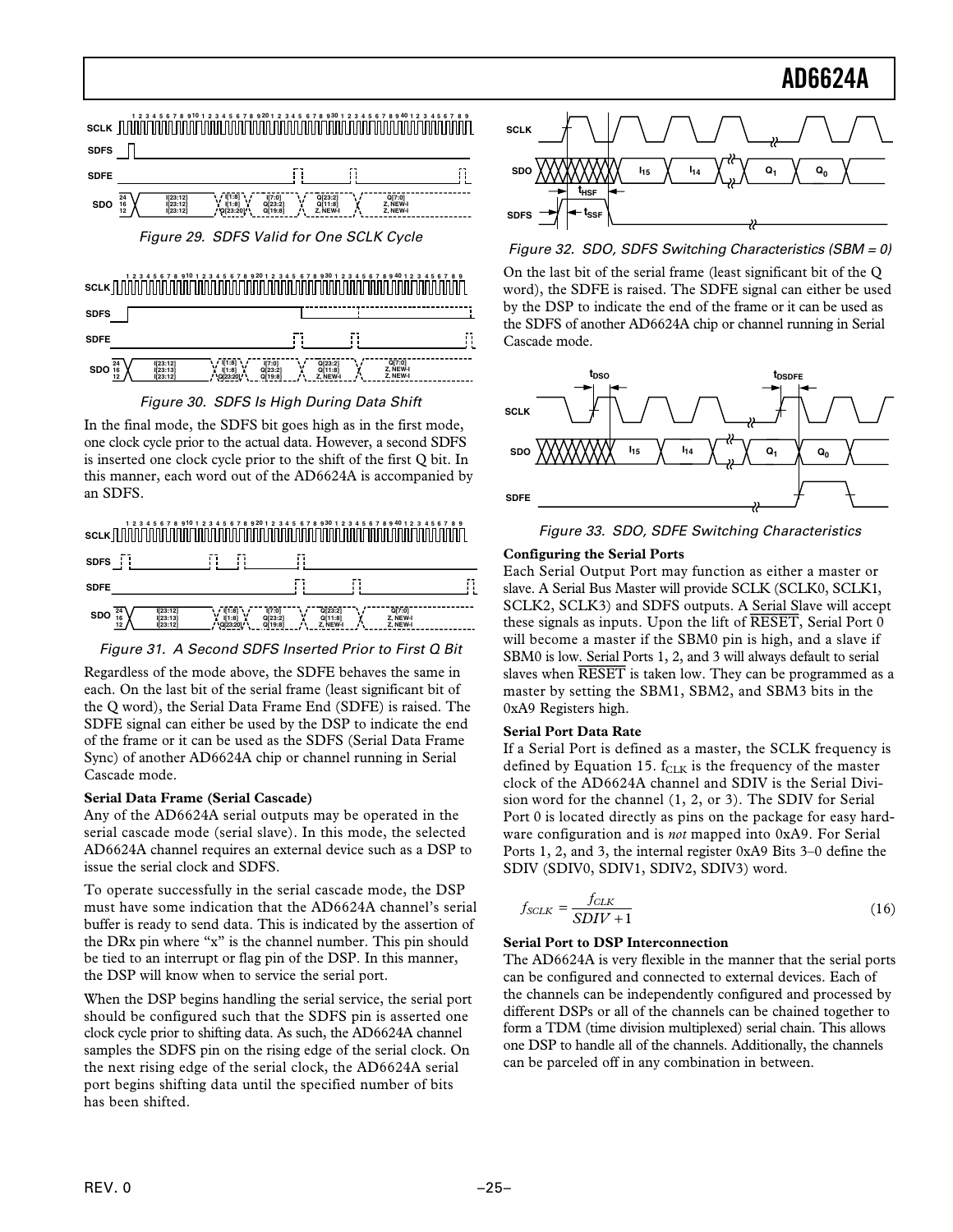<span id="page-25-0"></span>To configure a channel as a serial bus master, Bit 4 of register 0xA9 should be set high. However, as with the SDIV pins, Channel 0 SBM is not mapped to memory and is instead pinned out and must be hard-wired as either a master or a slave. Figure 34 shows the typical interconnections between an AD6624A Channel in Serial Bus Master mode and a DSP.



Figure 34. Typical Serial Data Output Interface to DSP (Serial Master Mode, SBM = 1)

#### **Serial Slave Operation**

The AD6624A can also be operated as a serial bus slave. In this configuration, shown in Figure 35, the serial clock provided by the DSP can be asynchronous with the AD6624A clock and input data. In this mode, the clock has a maximum frequency of 62.5 MHz and must be fast enough to read the entire serial frame prior to the next frame coming available. Since the AD6624A output is derived (via the Decimation/Interpolation Rates) from its input sample rate, the output rate can be determined by the user. The output rate of the AD6624A is given below.

$$
f_{OUT} = \frac{F_{ADC} \times L_{CIC2}}{M_{CIC2} \times M_{CIC5} \times M_{RCF}}
$$
(17)



Figure 35. Typical Serial Data Output Interface to DSP (Serial Slave Mode, SBM = 0)

#### **Serial Ports Cascaded**

Serial output ports may be cascaded on the AD6624A such that the SDO's outputs are shorted together. In this mode, the SDO port of the master channel three-states when the SDO port of the slave channel is active. This allows data to be shifted out of a slave channel immediately following the completion of data frame (I/Q pair) shifting out of a master AD6624A channel. To accomplish this, the SDFE signal of the master channel drives the SDFS input of the slave channel. Serial output port cascading can be used with channels on the same AD6624A device, or with channels on two different devices as shown in Figure 36. To satisfy  $t_{\text{SSF}}$  and  $t_{\text{HSF}}$  timing requirements of the slave channel, the SDFE signal from the master channel should be delayed using a noninverting buffer (e.g., 74LVC244A) that provides a minimum of 1.5 ns of propagation delay. Figure 36 shows the cascade capability between two AD6624A devices. The first is connected as a serial master (SBM  $= 1$ ) and the second is configured in Serial Cascade mode (SBM  $= 0$ ).

Using the AD6624A master/slave mode permits a DSP to shift the data from the master AD6624A serial port, followed immediately by a frame of data (I and Q words) from the AD6624A slave port. As shown in Figure 36, the master port is Serial Port 0. The slave port can be either Serial Port 1, 2, or 3, or a Serial Port 0 from another AD6624A. Other AD6624A serial ports can be cascaded to the slave port by using the SDFE and SDFS in the manner shown. The only limit to the number of ports that can be cascaded comes from serial bandwidth and fan-out considerations.

There must be enough serial clock cycles available to shift the necessary data into the DSP, and the SCLK (common to all channels and DSP) must be closely monitored to ensure that it is a clean signal. For systems where a single DSP serial port will be connected to many AD6624A serial ports, it is recommended that the SCLK signal from the master be buffered to the slaves. See Serial Port Buffering in the Applications section.



Figure 36. Typical Serial Data Output Interface to DSP (Serial Cascade Mode, SBM = 0)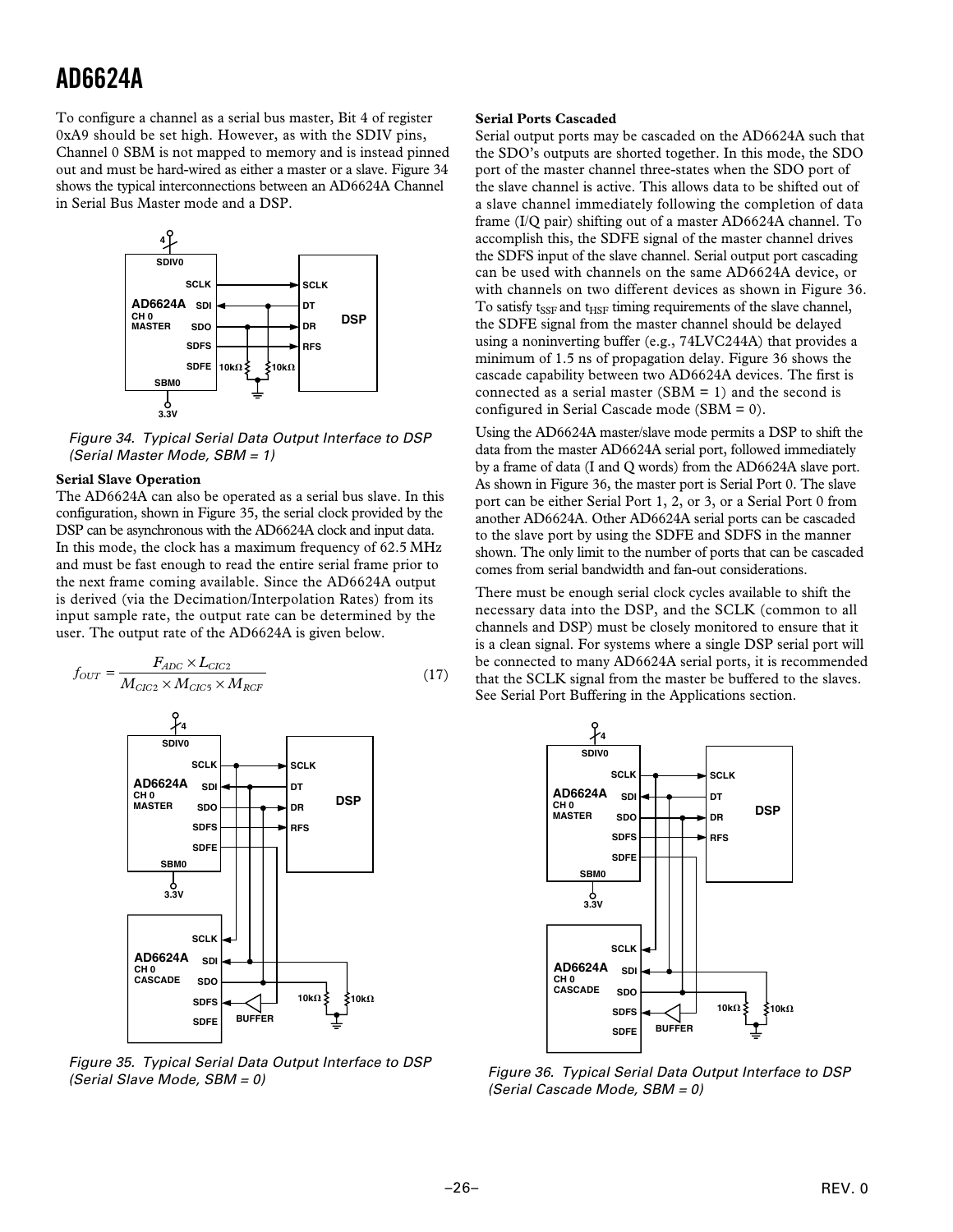| <b>Ch Address</b> | Register                       | <b>Bit Width</b> | <b>Comments</b>                                      |
|-------------------|--------------------------------|------------------|------------------------------------------------------|
| $00 - 7F$         | Coefficient Memory (CMEM)      | $20\,$           | $128 \times 20$ -Bit Memory                          |
| 80                | <b>CHANNEL SLEEP</b>           | 1                | SLEEP Bit from EXT_ADDRESS 3<br>0:                   |
| 81                | Soft_Sync Control Register     | $\overline{c}$   | 1:<br>Hop                                            |
|                   |                                |                  | Start<br>0:                                          |
| 82                | Pin_SYNC Control Register      | 3                | First SYNC Only<br>2:                                |
|                   |                                |                  | 1:<br>Hop_En                                         |
|                   |                                |                  | 0:<br>Start_En                                       |
| 83                | Start Hold-Off Counter         | 16               | Start Hold-Off Value                                 |
| 84                | NCO Frequency Hold-Off Counter | 16               | NCO_FREQ Hold-Off Value                              |
| 85                | NCO Frequency Register 0       | 16               | NCO_FREQ[15:0]                                       |
| 86                | NCO Frequency Register 1       | 16               | NCO_FREQ[31:16]                                      |
| 87                | NCO Phase Offset Register      | 16               | NCO_PHASE[15:0]                                      |
| 88                | NCO Control Register           | 9                | 8-7: SYNC Input Select[1:0]                          |
|                   |                                |                  | WB Input Select B/A<br>6:                            |
|                   |                                |                  | Input Enable Control<br>$5 - 4:$                     |
|                   |                                |                  | 11: Clock On IEN Transition to Low                   |
|                   |                                |                  | 10: Clock On IEN Transition to High                  |
|                   |                                |                  | 01:<br>Clock On IEN High                             |
|                   |                                |                  | 00:<br>Mask On IEN Low                               |
|                   |                                |                  | Clear Phase Accumulator On HOP<br>3:                 |
|                   |                                |                  | 2:<br>Amplitude Dither                               |
|                   |                                |                  | Phase Dither<br>1:                                   |
|                   |                                |                  | Bypass (A-Input -> I-Path, $B \rightarrow Q$ )<br>0: |
| 89-8F             | Unused                         |                  |                                                      |
| 90                | rCIC2 Decimation $-1$          | 12               | $M_{rClC2}$ -1                                       |
| 91                | rCIC2 Interpolation $-1$       | 9                | $L_{rClC2}$ -1                                       |
| 92                | rCIC2 Scale                    | 12               | <b>Exponent Invert</b><br>11:                        |
|                   |                                |                  | Exponent Weight<br>10:                               |
|                   |                                |                  | 9-5: rCIC2_QUIET[4:0]                                |
|                   |                                |                  | 4-0: $rCIC2\_LOUD[4:0]$                              |
| 93                | Reserved                       | 8                | Reserved (Must Be Written Low)                       |
| 94                | CIC5 Decimation -1             | 8                | $MCIC5-1$                                            |
| 95                | CIC5 Scale                     | 5                | 4-0: CIC5_SCALE[4:0]                                 |
| 96                | Reserved                       | 8                | Reserved (Must Be Written Low)                       |
| 97-9F             | Unused                         |                  |                                                      |
| A <sub>0</sub>    | RCF Decimation $-1$            | 8                | $M_{RCF}$ -1                                         |
| A1                | <b>RCF</b> Decimation Phase    | 8                | $P_{RCF}$                                            |
| A <sub>2</sub>    | RCF Number of Taps -1          | 8                |                                                      |
| A3                | <b>RCF Coefficient Offset</b>  | 8                | $NTAPS-1$                                            |
| A4                | <b>RCF Control Register</b>    | 11               | $CO_{RCF}$<br><b>RCF Bypass BIST</b><br>10:          |
|                   |                                |                  | RCF Input Select (Own 0, Other 1)<br>9:              |
|                   |                                |                  | Program RAM Bank 1/0<br>8:                           |
|                   |                                |                  | 7:<br>Use Common Exponent                            |
|                   |                                |                  | 6:                                                   |
|                   |                                |                  | Force Output Scale                                   |
|                   |                                |                  | Output Format<br>$5 - 4:$                            |
|                   |                                |                  | Floating Point $12 + 4$<br>$1x$ :                    |
|                   |                                |                  | Floating Point $8 + 4$<br>01:                        |
|                   |                                |                  | 00:<br><b>Fixed Point</b>                            |
|                   |                                |                  | 3-0: Output Scale                                    |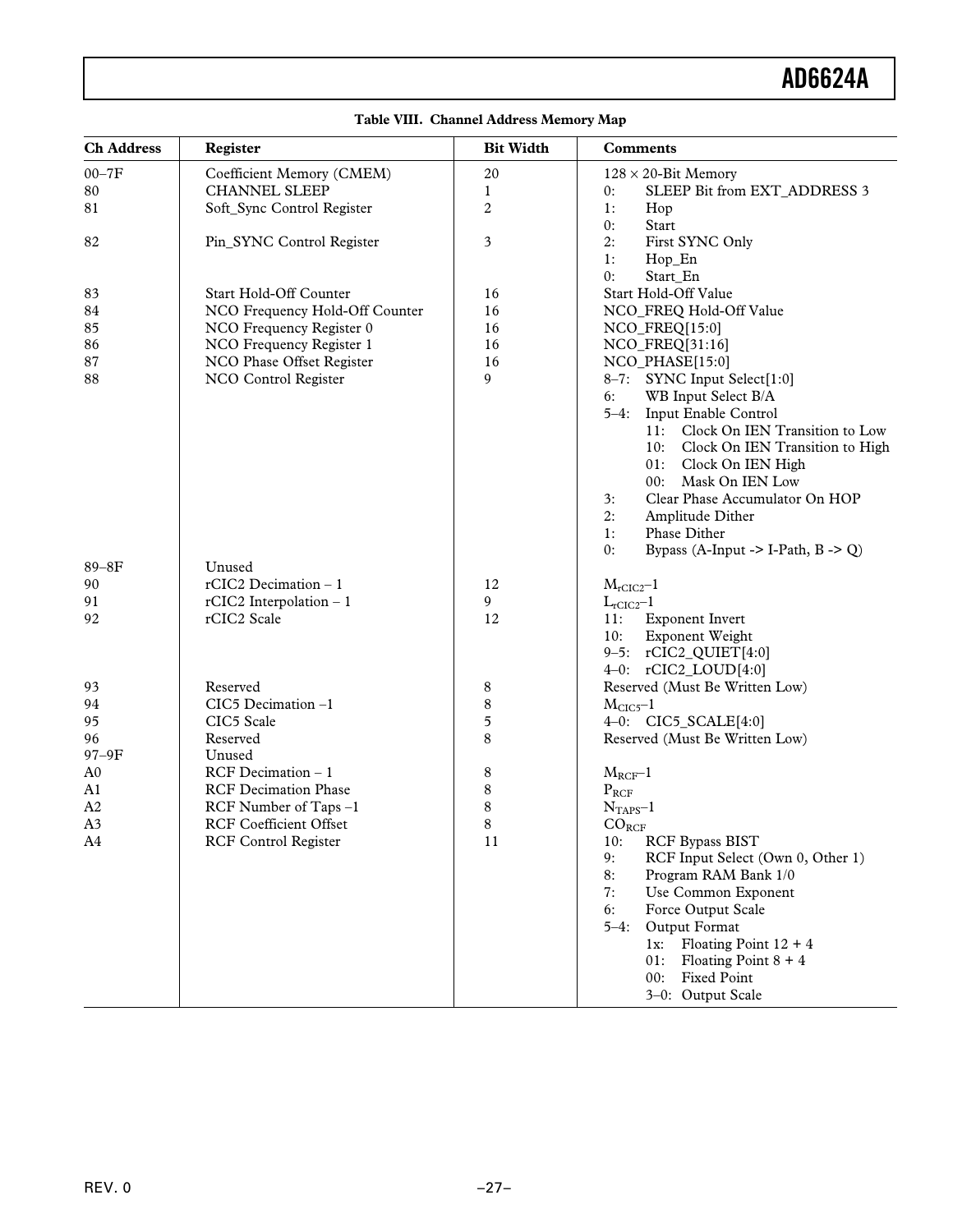<span id="page-27-0"></span>

| <b>Ch Address</b> | Register                        | <b>Bit Width</b> | <b>Comments</b>                         |
|-------------------|---------------------------------|------------------|-----------------------------------------|
| A5                | BIST Signature for I Path       | 16               | BIST-I                                  |
| A6                | BIST Signature for O Path       | 16               | BIST-Q                                  |
| A7                | # of BIST Outputs to Accumulate | 20               | 19–0: # of Outputs (Counter Value Read) |
| A8                | RAM BIST Control Register       | 3                | D-RAM Fail/Pass<br>2:                   |
|                   |                                 |                  | C-RAM Fail/Pass<br>1:                   |
|                   |                                 |                  | RAM BIST Enable<br>0:                   |
| A <sup>9</sup>    | Serial Port Control Register    | 10               | Map RCF Data to BIST Registers<br>9:    |
|                   |                                 |                  | 8-7: I SDFS Control                     |
|                   |                                 |                  | Separate I and Q SDFS Pulses<br>lx:     |
|                   |                                 |                  | SDFS High for Entire Frame<br>01:       |
|                   |                                 |                  | Single SDFS Pulse<br>00:                |
|                   |                                 |                  | $6-5$ : SOWL                            |
|                   |                                 |                  | 24-Bit Words<br>$1x$ :                  |
|                   |                                 |                  | 16-Bit Words<br>01:                     |
|                   |                                 |                  | 12-Bit Words<br>00:                     |
|                   |                                 |                  | <b>SBMx</b><br>4:                       |
|                   |                                 |                  | SDIVx[3:0]<br>$3-0$ :                   |

**Table VIII. Channel Address Memory Map (continued)**

#### **Serial Output Frame Timing (Master and Slave)**

The SDFS signal transitions accordingly depending on whether the part is in Master (SBM = 1, Figure 43) or Slave (SBM = 0, Figure 32) mode. The next rising edge of SCLK after this occurs will drive the first bit of the serial data on the SDO pin. The falling edge of SCLK or the subsequent rising edge can then be used by the DSP to sample the data until the required number of bits is received (determined by the serial output port word length). If the DSP has the ability to count bits, the DSP will know when the complete frame is received. If not, the DSP can monitor the SDFE pin to determine that the frame is complete.

#### **Serial Port Timing Specifications**

Whether the AD6624A serial channel is operated as a Serial Bus Master or as a Serial Slave, the serial port timing is identical. Figures 38 to 44 indicate the required timing for each of the specifications.



Figure 37. SCLK Timing Requirements



Figure 38. SCLK Switching Characteristics (Divide by 1)



Figure 39. Serial Input Data Timing Requirements



Figure 40. Serial Output Data Switching Characteristics



Figure 41. SDFS Timing Requirements (SBM = 0)



Figure 42. Timing for Serial Output Port (SBM = 1)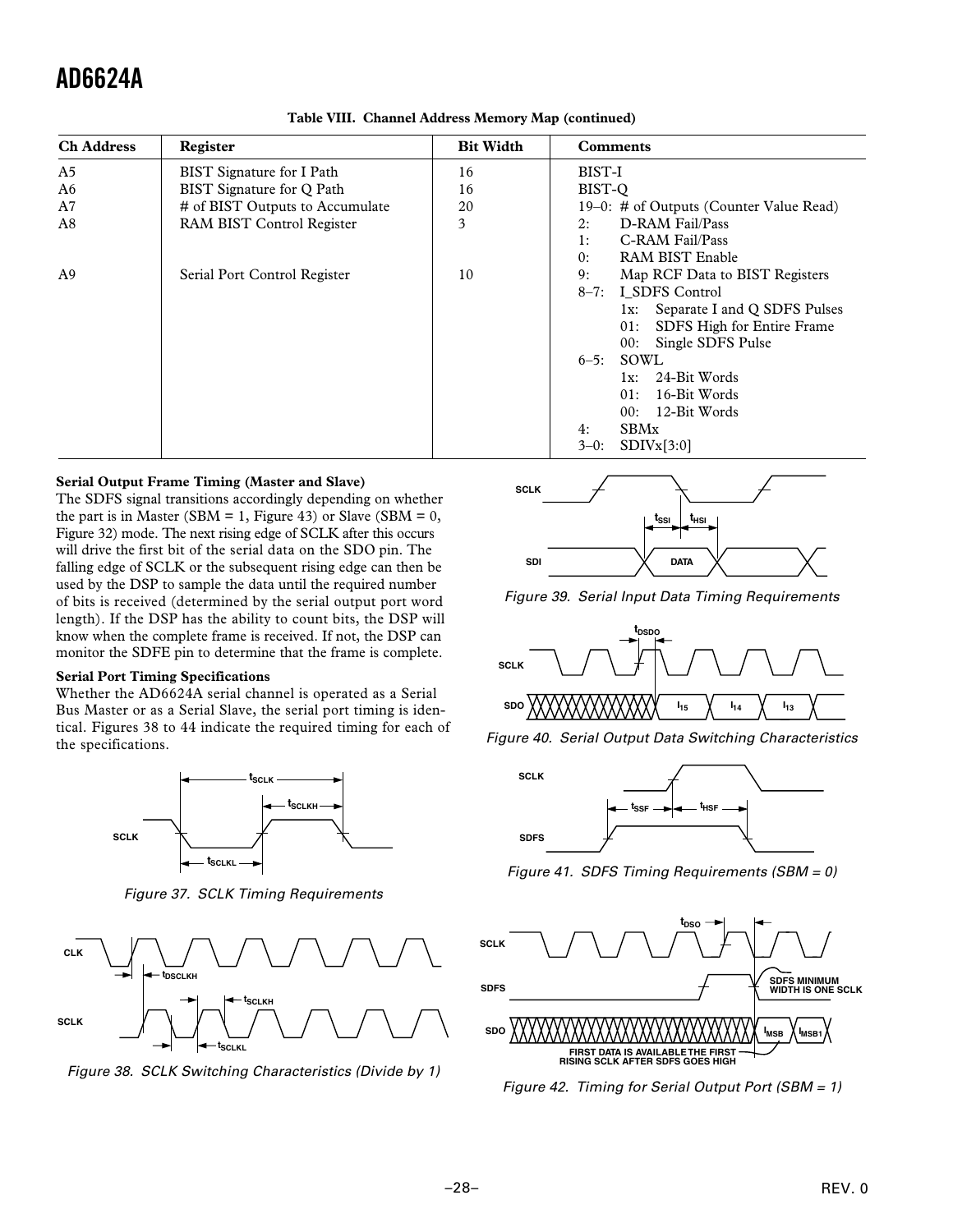<span id="page-28-0"></span>

Figure 43. Serial Frame Switching Characteristics (SBM = 1)



Figure 44. SDO, SDFE Switching Characteristics

### **SBM0**

SBM0 is the Serial Bus Master pin for the Channel 0 Serial Port only. Serial Ports 1, 2, and 3 will always default to Serial Slave mode but can be programmed as masters in the internal register space. The SBM0 pin gives the user the option to boot the AD6624A through Serial Port 0 as a master. When SBM0 is high (master mode), the AD6624A generates SCLK0 and SDFS0. When SBM0 is low (slave mode), the AD6624A accepts external SCLK0 and SDFS0 signals. When configured as a bus master, the SCLK0 signal can be used to strobe data into the DSP interface. When used with another AD6624A in Serial Cascade mode, SCLK0 can be taken from the master AD6624A and used to shift data out from the cascaded device. In this situation, SDFS of the slave AD6624A channel is connected to the SDFE pin of the master AD6624A channel (or the preceding chip in the chain). When an AD6624A is in Serial Slave mode, all of the serial port activities are controlled by the external signals SCLK and SDFS.

Regardless of whether the chip is a Serial Bus Master or is in Serial Slave mode, the AD6624A Serial Port functions are identical except for the source of the SCLK and SDFS pins.

# **SCLK**

SCLK is an output when SBM (SBM0 or register bit for Serial Ports 1, 2, and 3) is high; SCLK is an input when SBM (SBM0 or register bit for Serial Ports 1, 2, and 3) is low in serial slave mode. In either case, the SDIN input is sampled on the falling edge of SCLK and all outputs are switched on the rising edge of SCLK. The SDFS pin is sampled on the falling edge of SCLK. This allows the AD6624A to recognize the SDFS in time to initiate a frame on the very next SCLK rising edge. The maximum speed of this port is 80 MHz.

# **SDIN**

SDIN is the Serial Data Input. Serial Data is sampled on the falling edge of SCLK. This pin is used in the serial control mode to write the internal control registers of the AD6624A. These activities are described later in the Serial Port Control section. The Serial Input Port is self-framing and bears no fixed relationship to either SDFS or SDFE.

# **SDO**

SDO is the Serial Data Output. Serial output data is shifted on the rising edge of SCLK. On the very next SCLK rising edge after an SDFS, the MSB of the I data from the channel is shifted. On every subsequent SCLK edge, a new piece of data is shifted out on the SDO pin until the last bit of data is shifted out. The last bit of data shifted is the LSB of the Channel's Q data. SDO is three-stated when the serial port is outside its time-slot. This allows the AD6624A to share the SDIN of a DSP with other AD6624s or other devices.

# **SDFS**

SDFS is the Serial Data Frame Sync signal. SDFS is an output when SBM (SBM0 or register bit for Serial Ports 1, 2, and 3) is high in the Master mode. SDFS is an input when SBM (SBM0 or register bit for Serial Ports 1, 2, and 3) is low in the Slave mode. SDFS is sampled on the falling edge of SCLK. When SBM is sampled low, the AD6624A serial port will function as a serial slave. In this mode, the port is silent until the DSP issues a frame sync. When the AD6624A detects an SDFS on the falling edge of a DSP-generated serial clock, on the next rising edge of the serial clock, the AD6624A enables the output driver and shifts the MSB of the I word. Data is shifted until the LSB of the Q word has been sent. On the LSB of the Q word, the AD6624A generates an SDFE, which can be cascaded to the next SDFS on a TDM serial chain or to the DSP to indicate that the last bit has been sent.

When SBM is sampled high, the chip functions as a serial bus master. In this mode, the AD6624A is responsible for generating serial control data. Three modes of that operation are set via channel address 0xA9 Bits 8–7. Each behaves a little differently, as detailed below.

In the first mode (0xA9 Bits 8–7:00), the SDFS is valid for one complete clock cycle prior to the data shift. On the next clock cycle, the AD6624A begins shifting serial data. In the second mode, (0xA9 Bits 8–7:01), the SDFS is high for the entire time that valid bits are being shifted. The SDFS bit goes high concurrent with the first bit shifted out of the AD6624A and returns low after the last bit is shifted out of the AD6624A. In the third mode (0xA9 Bits 8–7:10), the SDFS bit goes high as in the first mode, one clock cycle prior to the actual data. However, a second SDFS is inserted one clock cycle prior to the shift of the first Q bit. In this manner, each word out of the AD6624A is accompanied by an SDFS.

# **SDFE**

SDFE is the Serial Data Frame End output. SDFE will go high during the last SCLK cycle (LSB of the Q word) of an active time-slot. The SDFE output of a master AD6624A channel can be tied to the input SDFS of an AD6624A channel in Serial Slave mode in order to provide a hard-wired time-slot scenario. When the last bit of SDO data is shifted out of the Master AD6624A, the SDFE signal will be driven high by the same SCLK rising edge on which this bit is clocked out. On the falling edge of this SCLK cycle, the slaved serial port will sample its SDFS signal, which is hard-wired to the SDFE of the master. On the very next SCLK rising edge, data of the slave will start shifting. There will be no rest between the time slots of the master and slave.

# **Serial Word Length**

Bits 6–5 of register 0xA9 determine the length of the serial word (I or Q). If these bits are set to '00,' each word is 12 bits (12 bits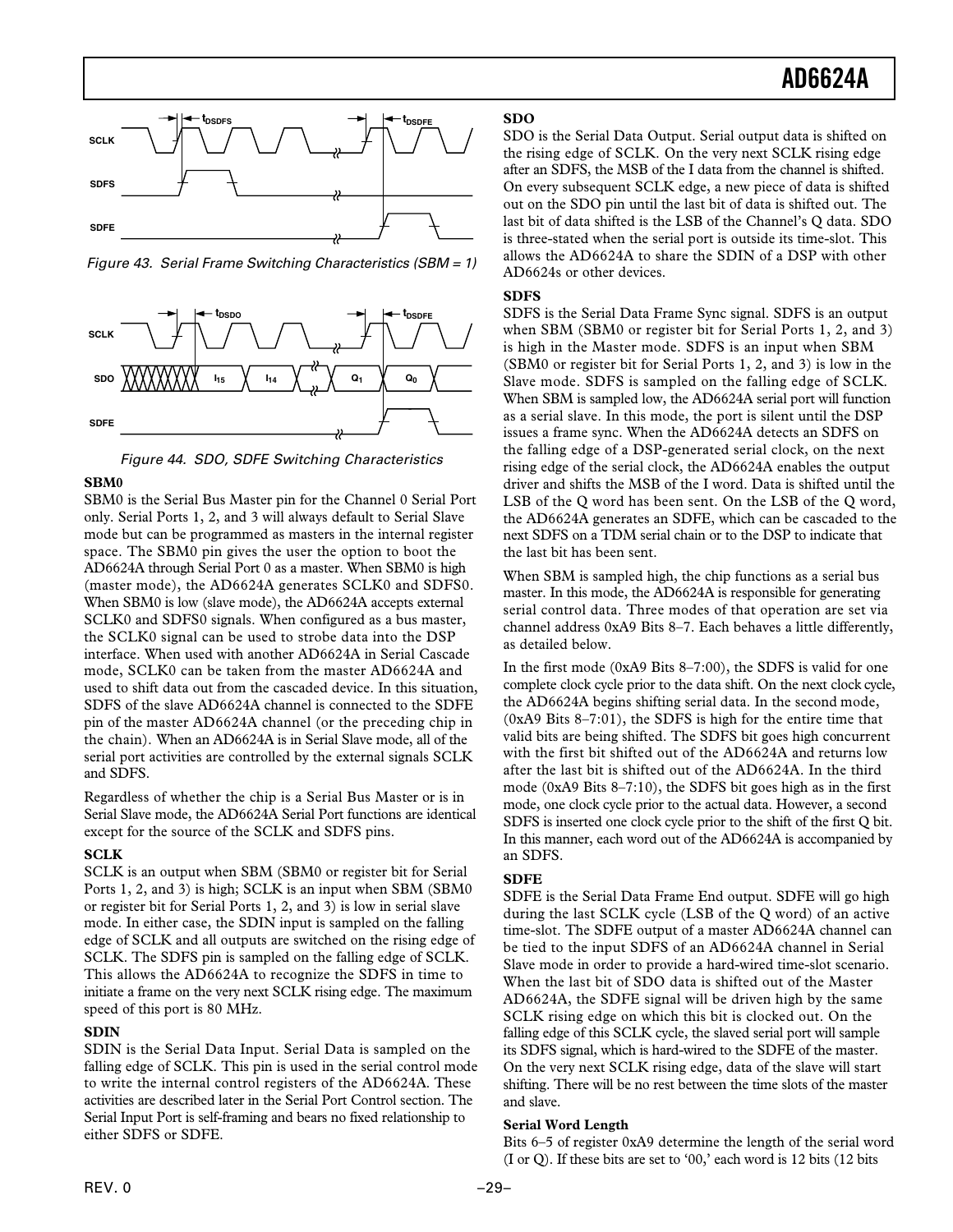<span id="page-29-0"></span>for I and 12 more bits for Q). If set to '01,' the serial words are 16 bits wide, and if set to '1x' (x is don't care), the word length is 24 bits.

### **SDFS Mode**

Bits 8–7 of register 0xA9 determine how the SFDS behaves in Serial Bus Master mode. In Serial Slave mode, the frame sync must be formatted by programming Bits 8–7 to '00.'

The first mode is set by programming Bits 8–7 to '00'. In this mode, the SDFS is valid for one complete clock cycle prior to the data shift. On the next clock cycle, the AD6624A begins shifting out the digitally processed data stream. Depending on the bit precision of the serial configuration, either 12, 16, or 24 bits of I data are shifted out, followed by 12, 16, or 24 bits of Q data.

The second mode is set by programming Bits 8–7 to '01.' In this mode, the SDFS is high for the entire time that valid bits are being shifted. The SDFS bit goes high concurrent with the first bit shifted out of the AD6624A and goes low after the last bit has been shifted.

The third mode is set by programming Bits 8–7 to '1x' (x is don't care). In this mode, the SDFS bit goes high as in the first mode, one clock cycle prior to the actual data. However, a second SDFS is inserted one clock cycle prior to the shift of the first Q bit. In this manner, each word out of the AD6624A is accompanied by an SDFS.

# **Mapping RCF Data to the BIST Registers**

If Bit 9 of 0xA9 is set, RCF data is routed to the BIST registers. This allows the filter results to be read from the microprocessor port. This can be useful when the data must be accessed via a parallel port and the decimation rate is sufficiently high that throughput does not become an issue.

### **0x00–0x7F: Coefficient Memory (CMEM)**

This is the Coefficient Memory (CMEM) used by the RCF. It is memory mapped as 128 words by 20 bits. A second 128 words of RAM may be accessed via this same location by writing Bit 8 of the RCF control register high at channel address 0xA4. The filter calculated will always use the same coefficients for I and Q. By using memory from both of these 128 blocks, a filter up to 160 taps can be calculated. Multiple filters can be loaded and selected with a single internal access to the Coefficient Offset Register at channel address 0xA3.

### **0x80: Channel Sleep Register**

This register contains the SLEEP bit for the channel. When this bit is high, the channel is placed in a low power state. When this bit is low, the channel processes data. Note that in serial slave mode, the *RESET* pin needs to be held low for several SCLK cycles to ensure that it will program this bit high. This bit can also be set by accessing the SLEEP register at external address 3. When the external SLEEP register is accessed, all four channels are accessed simultaneously and the SLEEP bits of the channels are set appropriately.

### **0x81: Soft\_SYNC Register**

This register is used to initiate SYNC events through the microport. If the Hop bit is written high, the Hop Hold-Off Counter at address 0x84 is loaded and begins to count down. When this value reaches one, the NCO Frequency register used by the NCO accumulator, is loaded with the data from channel addresses 0x85 and 0x86. When the Start bit is set high, the Start Hold-Off

Counter is loaded with the value at address 0x83 and begins to count down. When this value hits one, the Sleep bit in address 0x80 is dropped low and the channel is started.

### **0x82: Pin\_SYNC Register**

This register is used to control the functionality of the SYNC pins. Any of the four SYNC pins can be chosen and monitored by the channel. The channel can be configured to initiate either a Start or Hop SYNC event by setting the Hop or Start bit high. These bits function as enables so that when a SYNC pulse occurs either the Start or Hop Hold-Off Counters are activated in the same manner as with a Soft SYNC.

### **0x83: Start Hold-Off Counter**

The Start Hold-Off Counter is loaded with the value written to this address when a Start\_Sync is initiated. It can be initiated by either a Soft\_SYNC or Pin\_SYNC. The counter begins decrementing and when it reaches a value of one, the channel is brought out of SLEEP and begins processing data. If the channel is already running, the phase of the filters is adjusted such that multiple AD6624s can be synchronized. A periodic pulse on the SYNC pin can be used in this way to adjust the timing of the filters with the resolution of the ADC sample clock. If this register is written to a one, the Start will occur immediately when the SYNC comes into the channel. If it is written to a zero, no SYNC will occur.

### **0x84: NCO Frequency Hold-Off Counter**

The NCO Frequency Hold-Off Counter is loaded with the value written to this address when either a Soft\_SYNC or Pin\_SYNC comes into the channel. The counter begins counting down so that when it reaches one, the NCO Frequency word is updated with the values of addresses 0x85 and 0x86. This is known as a Hop or Hop\_SYNC. If this register is written to a one, the NCO Frequency will be updated immediately when the SYNC comes into the channel. If it is written to a zero, no HOP will occur. NCO HOPs can be either phase continuous or nonphase continuous, depending upon the state of Bit 3 of the NCO control register at channel address 0x88. When this bit is low, the Phase Accumulator of the NCO is not cleared, but starts to add the new NCO Frequency word to the accumulator as soon as the SYNC occurs. If this bit is high, the Phase Accumulator of the NCO is cleared to zero and the new word is then accumulated.

# **0x85: NCO Frequency Register 0**

This register represents the 16 LSBs of the NCO Frequency word. These bits are shadowed and are not updated to the register used for the processing until the channel is either brought out of SLEEP or a Soft\_SYNC or Pin\_SYNC has been issued. In the latter two cases, the register is updated when the Frequency Hold-Off Counter hits a value of one. If the Frequency Hold-Off Counter is set to one, the register will be updated as soon as the shadow is written.

### **0x86: NCO Frequency Register 1**

This register represents the 16 MSBs of the NCO Frequency word. These bits are shadowed and are not updated to the register used for the processing until the channel is either brought out of SLEEP or a Soft\_SYNC or Pin\_SYNC has been issued. In the latter two cases, the register is updated only when the Frequency Hold-Off Counter hits a value of one. If the Frequency Hold-Off Counter is set to one, the register will be updated as soon as the shadow is written.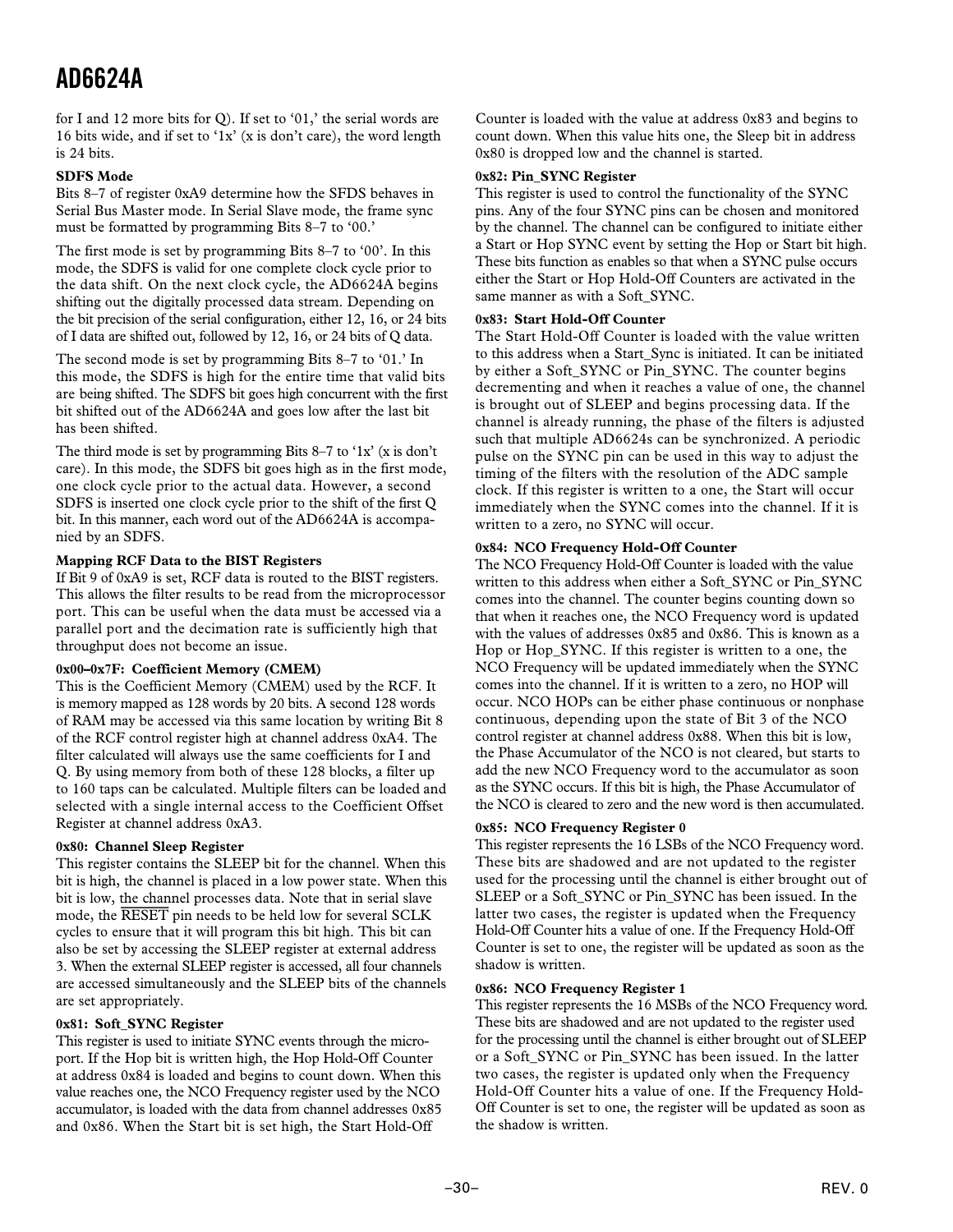### <span id="page-30-0"></span>**0x87: NCO Phase Offset Register**

This register represents a 16-bit phase offset to the NCO. It can be interpreted as values ranging from 0 to just under  $2 \pi$ .

### **0x88: NCO Control Register**

This 9-bit register controls features of the NCO and the channel. The bits are defined below. For more detail, the NCO section should be consulted.

*Bits 8–7* of this register choose which of the four SYNC pins are used by the channel. The SYNC pin selected can be used to initiate a START, HOP, or timing adjustment to the channel. The Synchronization section of this data sheet provides more details on this.

*Bit 6* of this register defines whether the A or B Input Port is used by the channel. If this bit is low, the A Input Port is selected and if this bit is high the B Input Port is selected. Each input port consists of a 14-bit input mantissa (INx[13:0]), a 3-bit exponent (EXPx[2:0]), and an input enable pin, IENx. The x represents either A or B.

*Bits 5–4* determine how the sample clock for the channel is derived from the high-speed CLK signal. There are four possible choices. Each is defined below but for further detail, the NCO section of the data sheet should be consulted.

When these bits are 00, the input sample rate  $(f_{SAMP})$  of the channel is equal to the rate of the high-speed CLK signal. When IEN is low, the data going into the channel is masked to 0. This is an appropriate mode for TDD systems where the receiver may wish to mask off the transmitted data yet still remain in the proper phase for the next receive burst.

When these bits are 01, the input sample rate is determined by the fraction of the rising edges of CLK on which the IEN input is high. For example, if IEN toggles on every rising edge of CLK, then the IEN signal will only be sampled high on one out of every two rising edges of CLK. This means that the input sample rate  $f_{SAMP}$  will be 1/2 the CLK rate.

When these bits are 10, the input sample rate is determined by the rate at which the IEN pin toggles. The data that is captured on the rising edge of CLK after IEN transitions from low to high is processed. When these bits are 11, the accumulator and sample CLK are determined by the rate at which the IEN pin toggles. The data that is captured on the rising edge of CLK after IEN transitions from high to low is processed. For example, Control Modes 10 and 11 can be used to allow interleaved data from either the A or B Input Ports and then assigned to the respective channel. The IEN pin selects the data such that a channel could be configured in Mode 10 and another could be configured in Mode 11.

*Bit 3* determines whether or not the phase accumulator of the NCO is cleared when a Hop occurs. The Hop can originate from either the Pin\_SYNC or Soft\_SYNC. When this bit is set to 0, the Hop is phase continuous and the accumulator is not cleared. When this bit is set to 1, the accumulator is cleared to 0 before it begins accumulating the new frequency word. This is appropriate when multiple channels are hopping from different frequencies to a common frequency.

*Bits 2–1* control whether or not the dithers of the NCO are activated. The use of these features is heavily determined by the system constraints. Consult the NCO section of the data sheet for more detailed information on the use of dither.

*Bit 0* of this register allows the NCO Frequency translation stage to be bypassed. When this occurs, the data from the A Input Port is passed down the I path of the channel and the data from the B Input Port is passed down the Q path of the channel. This allows a real filter to be performed on baseband I and Q data.

### 0x90: **rCIC2 Decimation – 1**  $(M_{rClC2}-1)$

This register is used to set the decimation in the rCIC2 filter. The value written to this register is the decimation minus one. The rCIC2 decimation can range from 1 to 4096 depending upon the interpolation of the channel. The decimation must always be greater than the interpolation.  $M_{rCIC2}$  must be chosen larger than  $L_{rCIC2}$  and both must be chosen such that a suitable  $rCIC2$ Scalar can be chosen. For more details, consult the rCIC2 section.

# 0x91:  $rCIC2$  Interpolation – 1  $(L_{rCIC2} - 1)$

This register is used to set the interpolation in the rCIC2 filter. The value written to this register is the interpolation minus one. The rCIC2 interpolation can range from 1 to 512 depending upon the decimation of the rCIC2. There is no timing error associated with this interpolation. See the rCIC2 section of the data sheet for further details.

### **0x92: rCIC2 Scale**

The rCIC2 scale register is used to provide attenuation to compensate for the gain of the rCIC2 and to adjust the linearization of the data from the floating-point input. The use of this scale register is influenced by both the rCIC2 growth and floatingpoint input port considerations. The rCIC2 section should be consulted for details. The rCIC2 scalar has been combined with the Exponent Offset and will need to be handled appropriately in both the Input Port and rCIC2 sections.

*Bit 11* determines the polarity of the exponent. Normally, this bit will be cleared unless an ADC such as the AD6600 is used, in which case, this bit will be set.

*Bit 10* determines the weight of the exponent word associated with the input port. When this bit is low, each exponent step is considered to be worth 6.02 dB. When this bit is high, each exponent step is considered to be worth 12.02 dB.

*Bits 9–5* are the actual scale values used when the Level Indicator, LI pin associated with this channel is active.

*Bits 4–0* are the actual scale values used when the Level Indicator, LI pin associated with this channel is inactive.

# **0x93:**

Reserved. (Must be written low.)

# $0x94$ : CIC5 Decimation – 1 ( $M<sub>CIC5</sub>$ –1)

This register is used to set the decimation in the CIC5 filter. The value written to this register is the decimation minus one. Although this is an 8-bit register, the decimation is usually limited to values between 1 and 32. Decimations higher than 32 would require more scaling than the CIC5's capability.

# **0x95: CIC5 Scale**

The CIC5 scale factor is used to compensate for the growth of the CIC5 filter. Consult the CIC5 section for details.

# **0x96:**

Reserved. (Must be written low.)

### $0xA0$ : RCF Decimation – 1 ( $M_{RCF}$ –1)

This register is used to set the decimation of the RCF stage. The value written is the decimation minus one. Although this is an 8-bit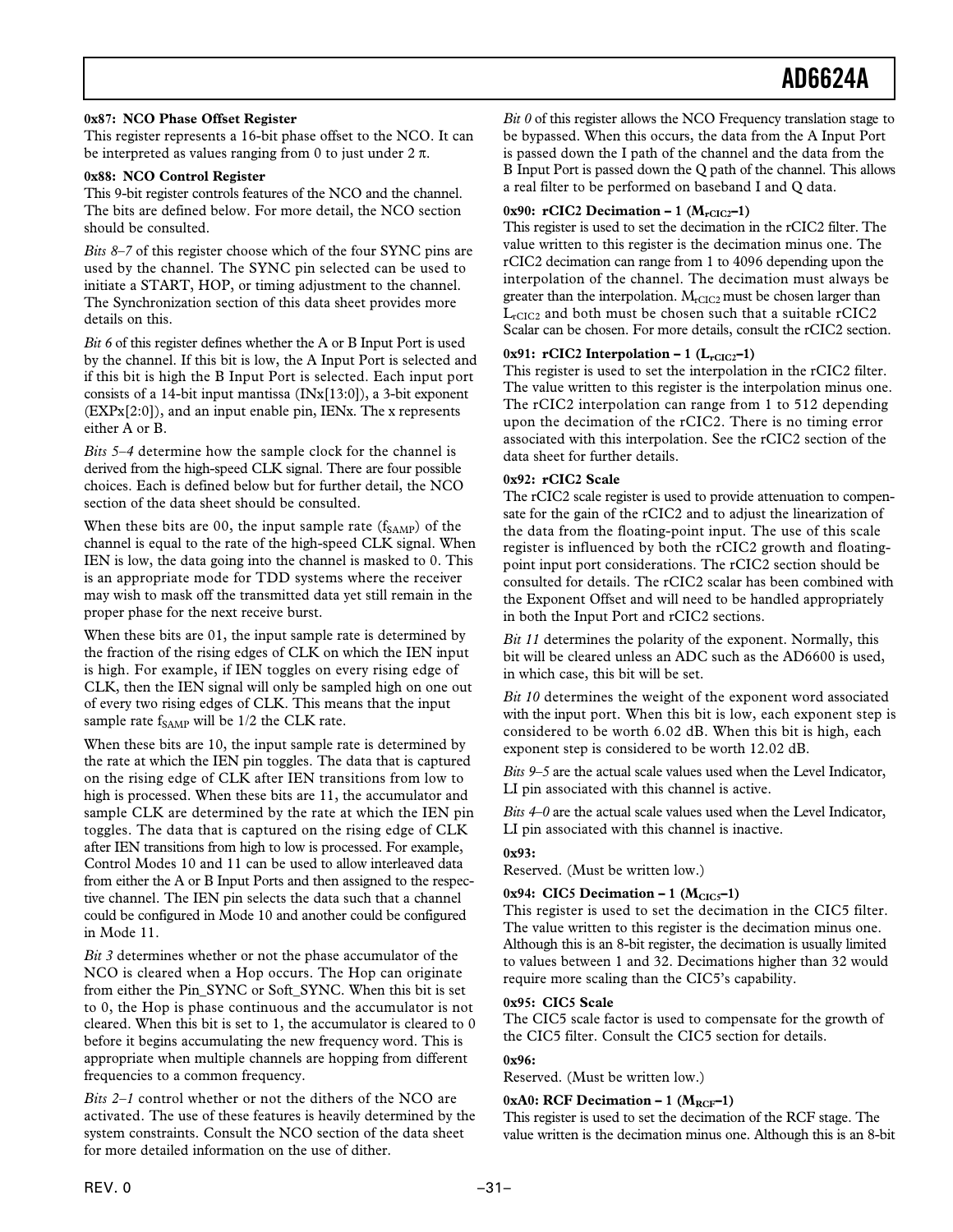<span id="page-31-0"></span>register which allows decimation up to 256, for most filtering scenarios, the decimation should be limited to values between 1 and 32. Higher decimations are allowed, but the alias protection of the RCF may not be acceptable for some applications.

### 0xA1: RCF Decimation Phase (P<sub>RCF</sub>)

This register allows any one of the MRCF phases of the filter to be used and can be adjusted dynamically. Each time a filter is started, this phase is updated. When a channel is synchronized, it will retain the phase setting chosen here. This can be used as part of a timing recovery loop with an external processor or can allow multiple RCFs to work together while using a single RCF pair. The RCF section of the data sheet should be consulted for further details.

# 0xA2: RCF Number of Taps Minus One (N<sub>RCF</sub>-1)

The number of taps for the RCF filter minus one is written here.

### 0xA3: RCF Coefficient Offset (CO<sub>RCF</sub>)

This register is used to specify which section of the 256-word coefficient memory is used for a filter. It can be used to select among multiple filters that are loaded into memory and referenced by this pointer. This register is shadowed and the filter pointer is updated every time a new filter is started. This allows the Coefficient Offset to be written even while a filter is being computed with disturbing operation. The next sample that comes out of the RCF will be with the new filter.

### **0xA4: RCF Control Register**

The RCF Control Register is an 11-bit register that controls general features of the RCF as well as output formatting. The bits of this register and their functions are described below.

*Bit 10* bypasses the RCF filter and sends the CIC5 output data to the BIST-I and BIST-Q registers. The 16 MSBs of the CIC5 data can be accessed from this register if Bit 9 of the Serial Control Register at channel address 0xA9 is set.

*Bit 9* of this register controls the source of the input data to the RCF. If this bit is 0, the RCF processes the output data of its own channel. If this bit is 1, it processes the data from the CIC5 of another channel. The CIC5 that the RCF is connected to when this bit is 1 is shown in the table below. This can be used to allow multiple RCFs to be used together to process wider bandwidth channels. See the Multiprocessing section of the data sheet for further details.

| Table IX. RCF Input Configurations |  |  |  |  |
|------------------------------------|--|--|--|--|
|------------------------------------|--|--|--|--|

| <b>Channel</b> | <b>RCF Input Source when Bit 9 is 1</b> |
|----------------|-----------------------------------------|
|                |                                         |
|                |                                         |
|                |                                         |
|                |                                         |

*Bit 8* is used as an extra address to allow a second block of 128 words of CMEM to be addressed by the channel addresses at 0x00–0x7F. If this bit is 0, the first 128 words are written and if this bit is 1, a second 128 words is written. This bit is only used to program the Coefficient Memory. It is not used in any way by the processing and filters longer than 128 taps can be performed.

*Bit 7* is used to help control the output formatting of the AD6624's RCF data. This bit is only used when the  $8 + 4$  or  $12 + 4$  floatingpoint modes are chosen. These modes are enabled by Bits 5 and 4 of this register below. When this bit is 0, the I and Q output

exponents are determined separately based on their individual magnitudes. When this bit is 1, the I and Q data is a complex floating-point number where I and Q use a single exponent that is determined based on the maximum magnitude of I or Q.

*Bit 6* is used to force the Output Scale Factor in Bits 3–0 of this register to be used to scale the data even when one of the Floating Point Output modes is used. If the number is too large to represent with the Output Scale chosen, the mantissas of the I and Q data clip and do not overflow.

*Bits 5 and 4* choose the output formatting option used by the RCF data. The options are defined in Table X and are discussed further in the Output Format section of the data sheet.

**Table X. Output Formats**

| <b>Bit Values</b> | <b>Output Option</b>                          |
|-------------------|-----------------------------------------------|
| 1x                | 12-Bit Mantissa and 4-Bit Exponent $(12 + 4)$ |
| 01                | 8-Bit Mantissa and 4-Bit Exponent $(8 + 4)$   |
| 00                | Fixed-Point Mode                              |

*Bits 3–0* of this register represent the Output Scale Factor of the RCF. They are used to scale the data when the output format is in fixed-point mode or when the Force Exponent bit is high.

### **0xA5: BIST Register for I**

This register serves two purposes. The first is to allow the complete functionality of the I data path in the channel to be tested in the system. The BIST section of the data sheet should be consulted for further details. The second function is to provide access to the I output data through the microport. To accomplish this, the Map RCF data to BIST bit in the Serial Port Control register, 0xA9, should be set high. Sixteen-bits of I data can then be read through the microport in either the  $8 + 4$ ,  $12 + 4$ , 12-bit linear or 16-bit linear output modes. This data may come from either the formatted RCF output or the CIC5 output.

# **0xA6: BIST Register for Q**

This register serves two purposes. The first is to allow the complete functionality of Q data path in the channel to be tested in the system. The BIST section of the data sheet should be consulted for further details. The second function is to provide access to the Q output data through the microport. To accomplish this, the Map RCF data to BIST bit in the Serial Port Control register, 0xA9, should be set high. Sixteen bits of Q data can then be read through the microport in either the  $8 + 4$ ,  $12 + 4$ , 12-bit linear or 16-bit linear output modes. This data may come from either the formatted RCF output or the CIC5 output.

# **0xA7: BIST Control Register**

This register controls the number of outputs of the RCF or CIC filter that are observed when a BIST test is performed. The BIST signature registers at addresses 0xA5 and 0xA6 will observe this number of outputs and then terminate. The loading of these registers also starts the BIST engine running. Details of how to utilize the BIST circuitry are defined in the BIST section of the data sheet.

### **0xA8: RAM BIST Control Register**

This register is used to test the memories of the AD6624A should they ever be suspected of a failure. Bit 0 of this register is written with a one when the channel is in SLEEP and the user waits for 1600 CLKs and then polls the bits. If Bit 1 is high, the CMEM failed the test and if Bit 2 is high, the data memory used by the RCF failed the test.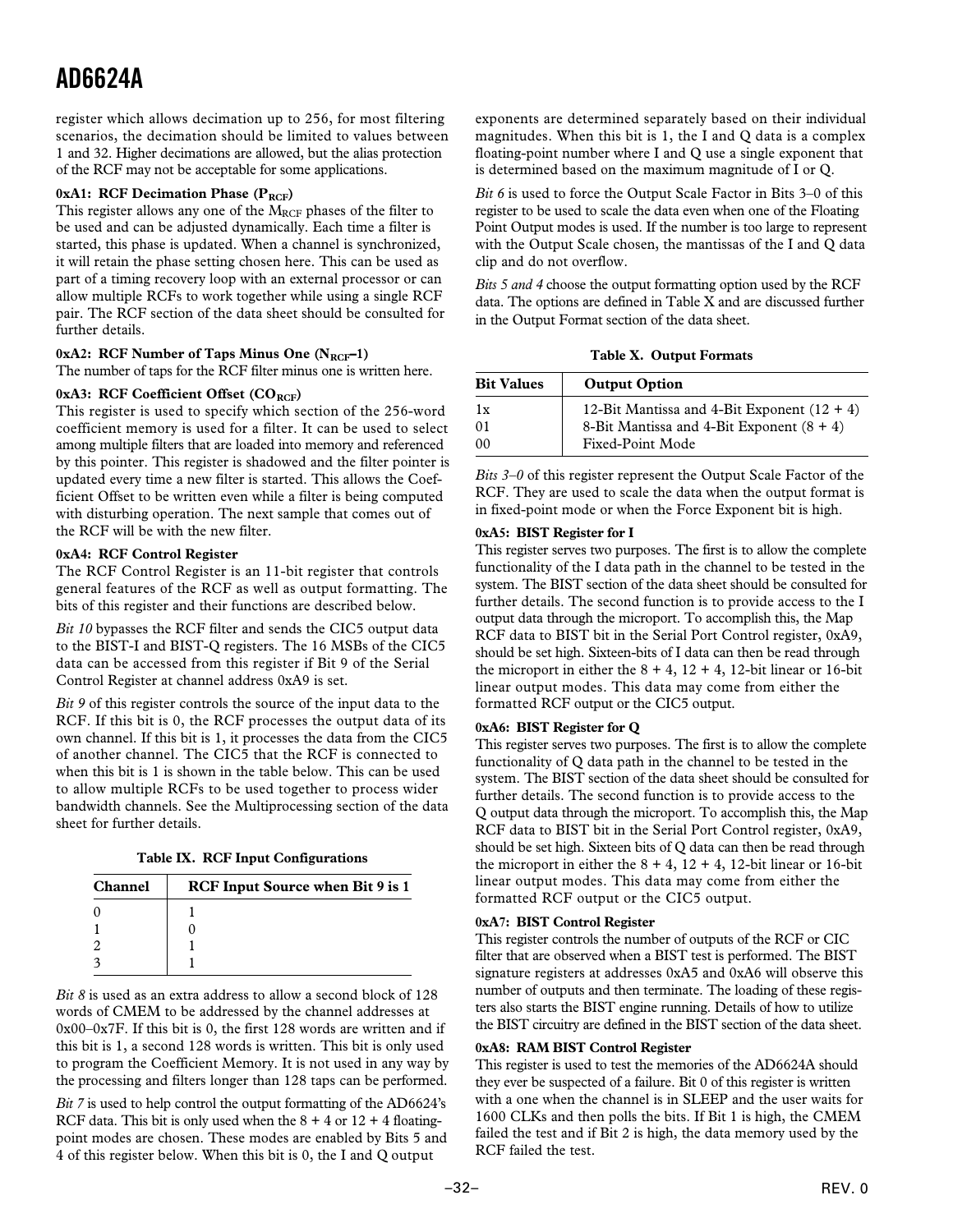### <span id="page-32-0"></span>**0xA9: Serial Port Control Register**

This register controls the serial port of the AD6624A and, along with the RCF control register, it helps to determine the output format.

*Bit 9* of this register allows the RCF or CIC5 data to be mapped to the BIST registers at addresses 0xA5 and 0xA6. When this bit is 0, the BIST register is in signature mode and ready for a self-test to be run. When this bit is 1, the output data from the RCF after formatting or the CIC5 data is mapped to these registers and can be read through the microport. In addition, when this bit is high, the DR pin for the channel delivers a 1 CLK cycle wide pulse that can be used to synchronize the host processor with the AD6624A. This signal is a 1 SCLK cycle wide pulse when this bit is 0.

*Bits 8 and 7* control the output format of the SDFS pulse. When these bits are 00, there is a single SCLK cycle wide pulse for the I and Q data. When these bits are 01, the SDFS signal is high for all of the bits shifted during the serial frame. When these bits are 10 or 11, there are two SDFS pulses that are each 1 SCLK cycle wide. One pulse precedes the I word of data and the second precedes the Q word of data. When a serial port is configured as a serial slave, it should be in the first mode with these bits set to 00.

*Bits 6 and 5* determine the serial word length used by the serial port. If these bits are 00, the serial ports use 12-bit words and shift 12 bits of I followed by 12 bits of Q with each shifted MSB first. If these bits are 01, the serial ports use 16-bit words and shift 16 bits of I followed by 16 bits of Q with each shifted MSB first. If these bits are 1x, the serial ports use 24-bit words and shift 24 bits of I followed by 24 bits of Q with each shifted MSB first. When the fixed point output option is chosen from the RCF control register, these bits also set the rounding correctly in the output formatter of the RCF.

*Bit 4* of this register controls whether the Serial Port is a master or slave. This register powers up low so that the serial port is a slave in order to avoid contention problems on the output drivers. The serial port for channel 0 does not use this bit. The master/slave status of Serial Port 0 is set by the SBM0 pin.

*Bits 3–0* control the rate of the SCLK signal when the channel is master. This four-bit bus can set the SCLK as a division of the master CLK from 1 to 16 with approximately a 50% duty cycle. The SCLK can be generated and run up to a maximum of 80 MHz. The serial division bits from this register are not used for serial port 0. The external SDIV [3:0] pins are used to determine this for Serial Port 0.

# **MICROPORT CONTROL**

The AD6624A has an 8-bit microprocessor port and four serial input ports. The use of each of these ports is described separately below. The interaction of the ports is then described. The microport interface is a multimode interface that is designed to give flexibility when dealing with the host processor. There are two modes of bus operation: Intel nonmultiplexed mode (INM), and Motorola nonmultiplexed mode (MNM). The mode is selected based on host processor and which mode is best suited to that processor. The microport has an 8-bit data bus (D[7:0]), 3-bit address bus (A[2:0]), three control pins lines (*CS*, *DS* or *RD*, RW or *WR*), and one status pin (*DTACK* or RDY). The functionality of the control signals and status line changes slightly, depending upon the mode that is chosen. Refer to the timing diagrams and the following descriptions for details on the operation of both modes.

### **External Memory Map**

The External Memory Map is used to gain access to the Channel Address Space described previously. The 8-bit data and address registers referenced by the external interface registers can be seen in the Table XI. (These registers are collectively referred to as the External Interface Registers since they control all accesses to the Channel Address space as well as global chip functions.) The use of each of these individual registers is described below in detail. It should be noted that the Serial Control interface to Channel 0 has the same memory map as the microport interface and can carry out *exactly* the same functions, although at a slower rate.

|  | Table XI. External Memory Map |  |
|--|-------------------------------|--|
|  |                               |  |

| A[2:0] | Name                           | Comment   |                           |
|--------|--------------------------------|-----------|---------------------------|
| 111    | Access Control Register (ACR)  | 7:        | Auto Increment            |
|        |                                | 6:        | <b>Broadcast</b>          |
|        |                                |           | $5-2$ : Instruction [3:0] |
|        |                                | $1 - 0$ : | A[9:8]                    |
| 110    | Channel Address Register (CAR) | $7 - 0:$  | A[7:0]                    |
| 101    | SOFT_SYNC Control Register     |           |                           |
|        | (Write Only)                   | 7:        | PN_EN                     |
|        |                                | 6:        | Test MUX Select           |
|        |                                | 5:        | Hop                       |
|        |                                | 4:        | Start                     |
|        |                                | 3:        | SYNC <sub>3</sub>         |
|        |                                | 2:        | SYNC <sub>2</sub>         |
|        |                                | 1:        | SYNC <sub>1</sub>         |
|        |                                | 0:        | SYNC <sub>0</sub>         |
| 100    | PIN_SYNC Control Register      |           |                           |
|        | (Write Only)                   | 7:        | Toggle IEN for            |
|        |                                |           | <b>BIST</b>               |
|        |                                | 6:        | First SYNC Only           |
|        |                                | 5:        | Hop_En                    |
|        |                                | 4:        | Start_En                  |
|        |                                | 3:        | SYNC_EN 3                 |
|        |                                | 2:        | SYNC_EN 2                 |
|        |                                | 1:        | SYNC_EN 1                 |
|        |                                | 0:        | SYNC_EN 0                 |
| 011    | <b>SLEEP</b>                   |           |                           |
|        | (Write Only)                   | $7 - 6:$  | Reserved                  |
|        |                                | 5:        | Access Input Port         |
|        |                                |           | <b>Control Registers</b>  |
|        |                                | 4:        | Serial Read 0             |
|        |                                | 3:        | <b>SLEEP</b>              |
|        |                                | 2:        | SLEEP <sub>2</sub>        |
|        |                                | 1:        | SLEEP 1                   |
|        |                                | 0:        | SLEEP <sub>0</sub>        |
| 010    | Data Register 2 (DR2)          | $7 - 4:$  | Reserved                  |
|        |                                | $3-0:$    | D[19:16]                  |
| 001    | Data Register 1 (DR1)          |           | $15-8: D[15:8]$           |
| 000    | Data Register 0 (DR0)          | $7 - 0:$  | D [7:0] External          |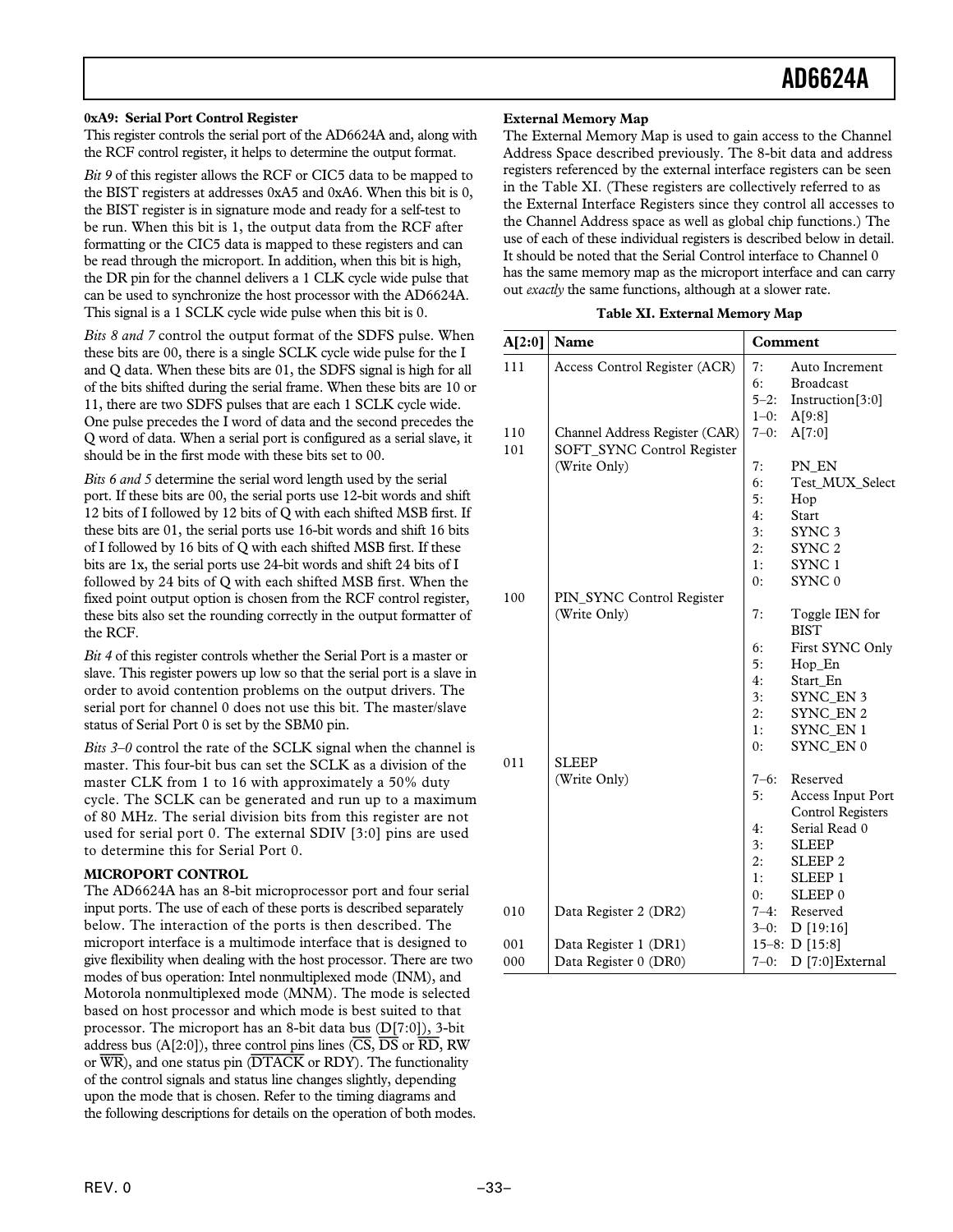### <span id="page-33-0"></span>**Access Control Register (ACR)**

The Access Control Register serves to define the channel or channels that receive an access from the microport or Serial Port 0.

*Bit 7* of this register is the autoincrement bit. If this bit is a 1, the CAR register described below will increment its value after every access to the channel. This allows blocks of address space such as Coefficient Memory to be initialized more efficiently.

*Bit 6* of the register is the broadcast bit and determines how Bits 5–2 are interpreted. If broadcast is 0, Bits 5–2, which are referred to as instruction bits (Instruction [3:0]), are compared with the CHIP\_ID [3:0] pins. The instruction that matches the CHIP\_ID [3:0] pins will determine the access. This allows up to 16 chips to be connected to the same port and memory mapped without external logic. This also allows the same serial port of a host processor to configure up to 16 chips. If the broadcast bit is high, the Instruction [3:0] word allows multiple AD6624A channels and/or chips to be configured simultaneously, independent of the CHIP\_ID[3:0] pins. Ten possible instructions are defined in Table XII. This is useful for smart antenna systems where multiple channels listening to a single antenna or carrier can be simultaneously configured. The x(s) in the table represent "don't cares" in the digital decoding.

### **Table XII. Microport Instructions**

| Instruction | Comment                                           |
|-------------|---------------------------------------------------|
| 0000        | All chips and all channels will get the access.   |
| 0001        | Channel 0, 1, 2 of all chips will get the access. |
| 0010        | Channel 1, 2, 3 of all chips will get the access. |
| 0100        | All chips will get the access.*                   |
| 1000        | All chips with $Chip\_ID[3:0] =$ xxx0 will get    |
|             | the access.*                                      |
| 1001        | All chips with $Chip\_ID[3:0] =$ xxx1 will get    |
|             | the access.*                                      |
| 1100        | All chips with $Chip\_ID[3:0] = xx00$ will get    |
|             | the access.*                                      |
| 1101        | All chips with $Chip\_ID[3:0] = xx01$ will get    |
|             | the access.*                                      |
| 1110        | All chips with $Chip\_ID[3:0] = xx10$ will get    |
|             | the access.*                                      |
| 1111        | All chips with $Chip\_ID[3:0] = xx11$ will get    |
|             | the access.*                                      |

\*A[9:8] bits control which channel is decoded for the access.

### **External Memory Map**

When broadcast is enabled (Bit 6 set high), readback is not valid because of the potential for internal bus contention. Therefore, if readback is subsequently desired, the broadcast bit should be set low.

*Bits 1–0* of this register are address bits that decode which of the four channels are being accessed. If the Instruction bits decode an access to multiple channels, these bits are ignored. If the Instruction decodes an access to a subset of chips, the A[9:8] bits will otherwise determine the channel being accessed.

### **Channel Address Register (CAR)**

This register represents the 8-bit internal address of each channel. If the autoincrement bit of the ACR is 1, this value will be incremented after every access to the DR0 register, which will in turn access the location pointed to by this address. The Channel Address register cannot be read back while the broadcast bit is set high.

### **SOFT\_SYNC Control Register**

External Address [5] is the SOFT\_SYNC control register and is write only.

*Bits 0–3* of this register are the SOFT\_SYNC control bits. These pins may be written to by the controller to initiate the synchronization of a selected channel. Although there are four inputs, these do not necessarily go to the channel of the same number. This is fully configurable at the channel level as to which bit to look at. All four channels may be configured to synchronize from a single position, or they may be paired or all independent.

*Bit 4* determines if the synchronization is to apply to a chip start. If this bit is set, a chip start will be initiated.

*Bit 5* determines if the synchronization is to apply to a chip hop. If this bit is set, the NCO frequency will be updated when the SOFT\_SYNC occurs.

*Bit 6* configures how the internal data bus is configured. If this bit is set low, the internal ADC data buses are configured normally. If this bit is set, the internal test signals are selected. The internal test signals are configured in Bit 7 of this register.

*Bit 7* if set clear, a negative full-scale signal is generated and made available to the internal data bus. If this bit is high, internal pseudo-random sequence generator is enabled and this data is available to the internal data bus. The combined functions of Bits 6 and 7 facilitate verification of a given filter design. Also, in conjunction with the MISR registers, allow for detailed insystem chip testing. In conjunction with the JTAG test board, very high levels of chip verification can be done during system test, in both the factory and field.

### **PIN\_SYNC Control Register**

External Address [4] is the PIN\_SYNC control register and is write only.

*Bits 0–3* of this register are the SYNC\_EN control bits. These pins may be written to by the controller to allow pin synchronization of a selected channel. Although there are four inputs, these do not necessarily go to the channel of the same number. This is fully configurable at the channel level as to which bit to look at. All four channels may be configured to synchronize from a single position, or they may be paired or all independent.

*Bit 4* determines if the synchronization is to apply to a chip start. If this bit is set, a chip start will be initiated when the PIN\_SYNC occurs.

*Bit 5* determines if the synchronization is to apply to a chip hop. If this bit is set, the NCO Frequency will be updated when the when the PIN\_SYNC occurs.

*Bit 6* is used to ignore repetitive synchronization signals. In some applications, this signal may occur periodically. If this bit is clear, each PIN\_SYNC will restart/hop the channel. If this bit is set, only the first occurrence will cause the chip to take action.

*Bit 7* is used with Bits 6 and 7 of external address 5. When this bit is cleared, the data supplied to the internal data bus simulates a normal ADC. When this bit is set, the data supplied is in the form of a time-multiplexed ADC such as the AD6600 (this allows the equivalent of testing in the 4-channel input mode). Internally, when set, this bit forces the IEN pin to toggle as if it were driven by the A/B signal of the AD6600.

### **SLEEP Control Register**

External Address [3] is the sleep register.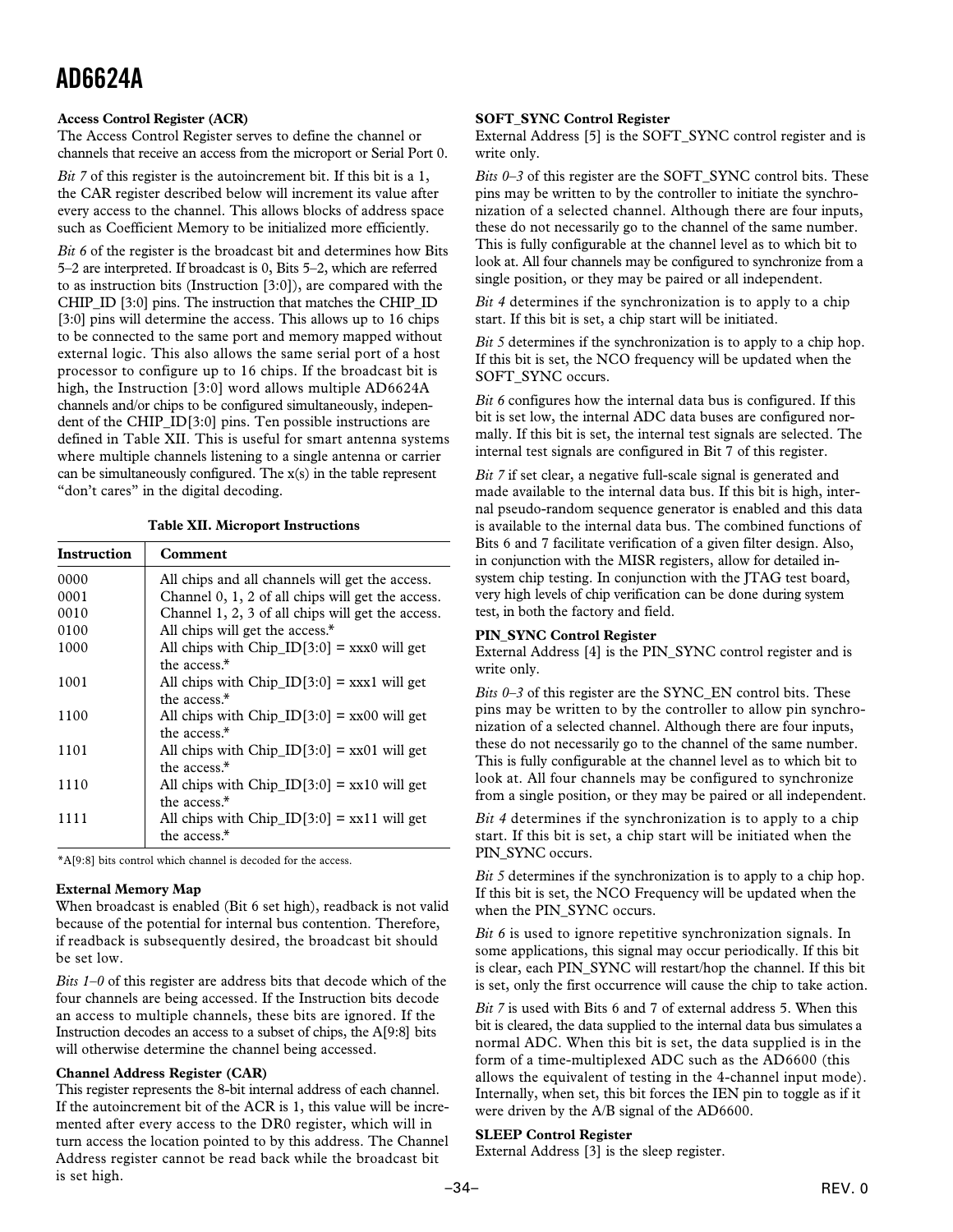<span id="page-34-0"></span>

| <b>Ch Address</b> | Register                      | <b>Bit Width</b> | <b>Comments</b> |                                      |
|-------------------|-------------------------------|------------------|-----------------|--------------------------------------|
| 0 <sub>0</sub>    | Lower Threshold A             | 10               | $9-0:$          | Lower Threshold for Input A          |
| 01                | Upper Threshold A             | 10               | $9 - 0$ :       | Upper Threshold for Input A          |
| 02                | Dwell Time A                  | 20               | $19-0$ :        | Minimum Time below Lower Threshold A |
| 03                | Gain Range A Control Register | 5                | 4:              | Output Polarity LIA-A and LIA-B      |
|                   |                               |                  | 3:              | Interleaved Channels                 |
|                   |                               |                  | $2-0$ :         | Linearization Hold-Off Register      |
| 04                | Lower Threshold B             | 10               | $9-0:$          | Lower Threshold for Input B          |
| 05                | Upper Threshold B             | 10               | $9-0$ :         | Upper Threshold for Input B          |
| 06                | Dwell Time B                  | 20               | $19-0$ :        | Minimum Time below Lower Threshold B |
| 07                | Gain Range B Control Register | 5                | 4:              | Output Polarity LIB-A and LIB-B      |
|                   |                               |                  | 3:              | Interleaved Channels                 |
|                   |                               |                  | $2 - 0$ :       | Linearization Hold-Off Register      |

**Table XIII. Memory Map for Input Port Control Registers**

*Bits 3–0* control the state of each of the channels. Each bit corresponds to one of the possible RSP channels within the device. If this bit is cleared, the channel operates normally. However, when this bit is set, the indicated channel enters a low power sleep mode.

*Bit 4* causes the normal RSP data on serial channel 0 to be replaced with read access data. This allows reading the internal registers over the serial bus. It should be noted that in the mode, any RSP data will be superceded by internal access data.

*Bit 5* allows access to the Input Control Port Registers at channel addresses 00-07. When this bit is set low, the normal memory map is accessed. However, when this bit is set, it allows access to the Input Port Control Registers. Access to these registers allows the lower and upper thresholds to be set along with dwell time and other features. When this bit is set, the value in external address 6 (CAR) points to the memory map for the Input Port Control Registers instead of the normal memory map. See Input Port Control Registers below.

*Bits 6–7* are reserved and should be set low.

# **Data Address Registers**

External Address [2-0] form the data registers DR2, DR1, and DR0 respectively. All internal data words have widths that are less than or equal to 20 bits. Accesses to External Address [0] DR0 trigger an internal access to the AD6624A based on the address indicated in the ACR and CAR. Thus during writes to the internal registers, External Address [0] DR0 must be written last. At this point, data is transferred to the internal memory indicated in A[9:0]. Reads are performed in the opposite direction. Once the address is set, External Address [0] DR0 must be the first data register read to initiate an internal access. DR2 is only four bits wide. Data written to the upper four bits of this register will be ignored. Likewise, reading from this register will produce only four LSBs.

# **Write Sequencing**

Writing to an internal location is achieved by first writing the upper two bits of the address to Bits 1 through 0 of the ACR. Bits 7:2 may be set to select the channel as indicated above. The CAR is then written with the lower eight bits of the internal address (it does not matter if the CAR is written before the ACR as long as both are written before the internal access). Data Register 2, (DR2) and Data Register 1 (DR1) must be

written first because the write to Data Register DR0 triggers the internal access. Data Register DR0 must always be the last register written to initiate the internal write.

# **Read Sequencing**

Reading from the microport is accomplished in the same manner. The internal address is set up the same way as the write. A read from Data Register DR0 activates the internal read, thus register DR0 must always be read first to initiate an internal read followed by DR1 and DR2. This provides the eight LSBs of the internal read through the microport  $(D[7:0])$ . Additional data registers can be read to read the balance of the internal memory.

# **Read/Write Chaining**

The microport of the AD6624A allows for multiple accesses while  $\overline{CS}$  is held low  $(\overline{CS}$  can be tied permanently low if the microport is not shared with additional devices). The user can access multiple locations by pulsing the *WR* or *RD* line and changing the contents of the external 3-bit address bus. External access to the external registers of Table II is accomplished in one of two modes using the *CS*, *RD*, *WR*, and MODE inputs. The access modes are Intel Nonmultiplexed Mode and Motorola Nonmultiplexed Mode. These modes are controlled by the MODE input (MODE = 0 for INM, MODE = 1 for MNM).  $\overline{CS}$ , *RD*, and *WR* control the access type for each mode.

# **Intel Nonmultiplexed Mode (INM)**

MODE must be tied low to operate the AD6624A microprocessor in INM mode. The access type is controlled by the user with the *CS*, *RD* (*DS*), and *WR* (RW) inputs. The RDY (*DTACK*) signal is produced by the microport to communicate to the user that an access has been completed. RDY (*DTACK*) goes low at the start of the access and is released when the internal cycle is complete. See the timing diagrams for both the read and write modes in the specifications.

# **Motorola Nonmultiplexed Mode (MNM)**

MODE must be tied high to operate the AD6624A microprocessor in MNM mode. The access type is controlled by the user with the *CS, DS* (*RD*), and RW(*WR*) inputs. The *DTACK* (RDY) signal is produced by the microport to communicate to the user that an access has been completed. *DTACK* (RDY) goes low when an internal access is complete and then will return high after  $\overline{DS}$  ( $\overline{RD}$ ) is deasserted. See the timing diagrams for both the read and write modes in the specifications.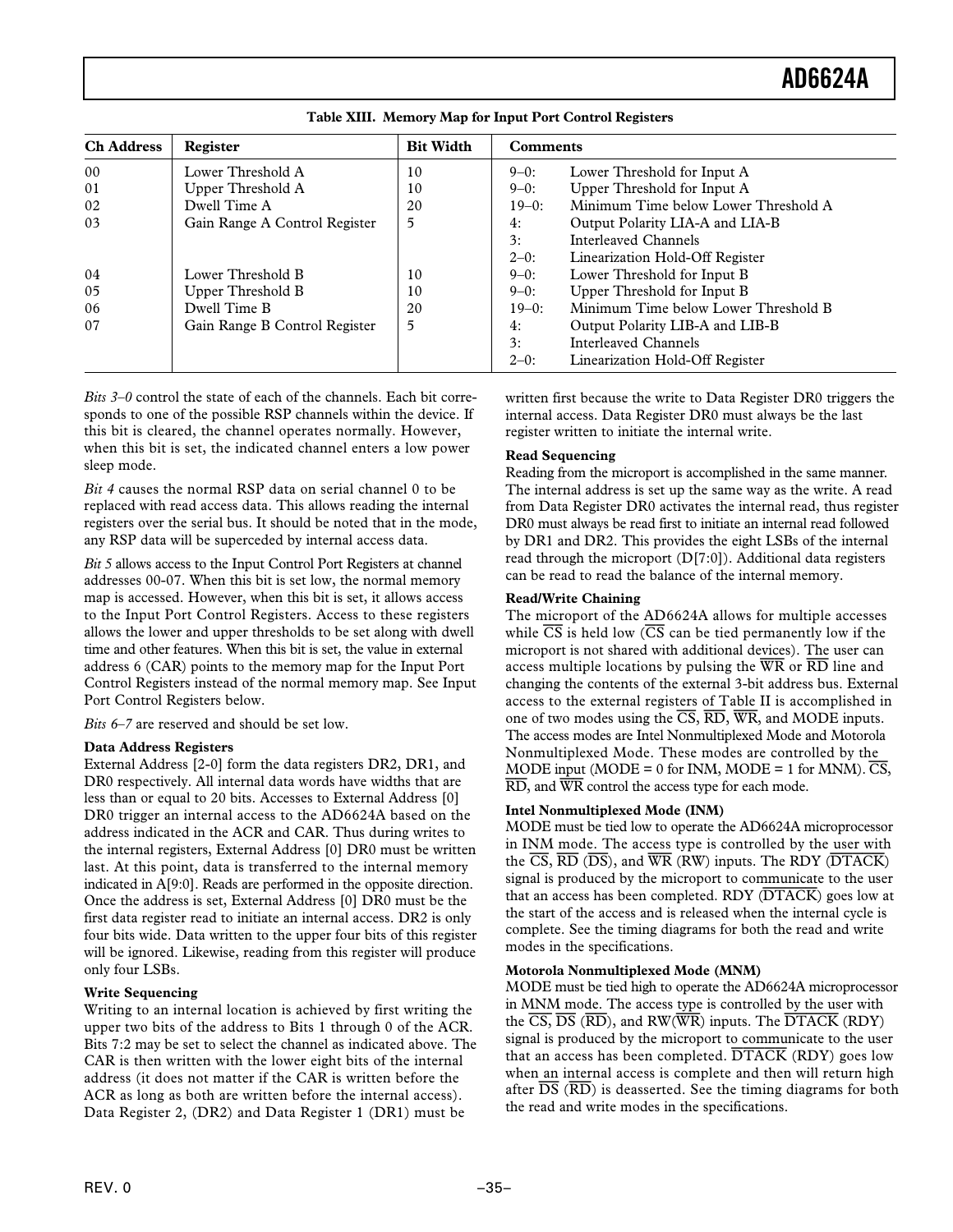# <span id="page-35-0"></span>**Input Port Control Registers**

The Input Port control register enables various input-related features used primarily for input detection and level control. Depending on the mode of operation, up to four different signal paths can be monitored with these registers. These features are accessed by setting Bit 5 of external address 3 (Sleep Register) and then using the CAR (external address 6) to address the eight available locations.

Response to these settings is directed to the LIA-A, LIA-B, LIB-A and LIB-B pins.

Address 00 is the lower threshold for Input Channel A. This word is 10 bits wide and maps to the 10 most significant bits of the mantissa. If the upper 10 bits are less than or equal to this value, the lower threshold has been met. In normal chip operation, this starts the dwell time counter. If the input signal increases above this value, the counter is reloaded and awaits the input to drop back to this level.

Address 01 is the upper threshold for Input Channel A. This word is 10 bits wide and maps to the 10 most significant bits of the mantissa. If the upper 10 bits are greater than or equal to this value, the upper threshold has been met. In normal chip operation, this will cause the appropriate LI pin (LIA–A or LIA–B) to become active.

Address 02 is the dwell time for input Channel A. This sets the time that the input signal must be at or below the lower threshold before the LI pin is deactivated. For the input level detector to work, the dwell time must be set to at least one. If set to zero, the LI functions are disabled.

Address 02 has a 20-bit register. When the lower threshold is met following an excursion into the upper threshold, the dwell time counter is loaded and begins to count high-speed clock cycles as long as the input is at or below the lower threshold. If the signal increases above the lower threshold, the counter is reloaded and waits for the signal to fall below the lower threshold again.

Address 03 configures Input Channel A.

*Bit 4* determines the polarity of LIA-A and LIA-B. If this bit is cleared, the LI signal is high when the upper threshold has been exceeded. However, if this bit is set, the LI pin is low when active. This allows maximum flexibility when using this function.

*Bit 3* determines if the input consists of a single channel or TDM channels such as when using the AD6600. If this bit is cleared, a single ADC is assumed. In this mode, LIA–A functions as the active output indicator. LIA–B provides the complement of LIA–A. However, if this bit is set, the input is determined to be dual channel and determined by the state of the IENA pin. If

the IENA pin is low, the input detection is directed to LIA–A. If the IENA pin is high, the input is directed to LIA–B. In either case, Bit 4 determines the actual polarity of these signals.

*Bits 2–0* determine the internal latency of the gain detect function. When the LIA–A, B pins are made active, they are typically used to change an attenuator or gain stage. Since this is prior to the ADC, there is a latency associated with the ADC and with the settling of the gain change. This register allows the internal delay of the LIA–A, B signal to be programmed.

Addresses 4–7 duplicate address 00–03 for Input Port B (INB[13:0]).

# **SERIAL PORT CONTROL**

The AD6624A will have four serial ports serving as primary data output interfaces. In addition to output data, these ports will provide control paths to the internal functions of the AD6624A. Serial Port 0 (SDIN0) can access all of the internal registers for all of the channels while Ports 1, 2, and 3 (SDIN1–3) are limited to their local registers only. In this manner, a single DSP could be used to control the AD6624A over the Serial Port 0 interface. The option is present to use a DSP per channel if needed. In addition to the global access of Serial Port 0, it has preemptive access over the other serial ports and the microport.

The Serial Output and Input functions use mainly separate hardware and can largely be considered separate ports that use a common Serial Clock (SCLK). The Serial Input Port is selfframing as described below and allows more efficient use of the Serial Input Bandwidth for Programming. Hence, the state of the SDFS signal has no direct impact on the Serial Input Port. Since the Serial Input Port is self-framing, it is not necessary to wait for an SDFS to perform a serial write. The beginning of a Serial Input Frame is signaled by a FRAME bit that appears on the SDI pin. This is the MSB of the Serial Input Frame. After the FRAME bit has been sampled high on the falling edge of SCLK a State Counter will start and enable an 11-bit Serial Shifter four serial clock cycles later. These four SCLK cycles represent the "don't care" bits of the Serial Frame that are ignored. After all of the bits are shifted, the Serial Input Port will pass along the 8-bit data and 3-bit address to the arbitration block.

The Serial Word Structure for the SDI input is illustrated in the table below. Only 15 bits are listed so that the second bit in a standard 16-bit serial word is considered the FRAME bit. This is done for compatibility with the AD6620 Serial Input Port. The shifting order begins with FRAME and shifts the address MSB first and then the data MSB first.



Figure 45. Serial Port Control Timing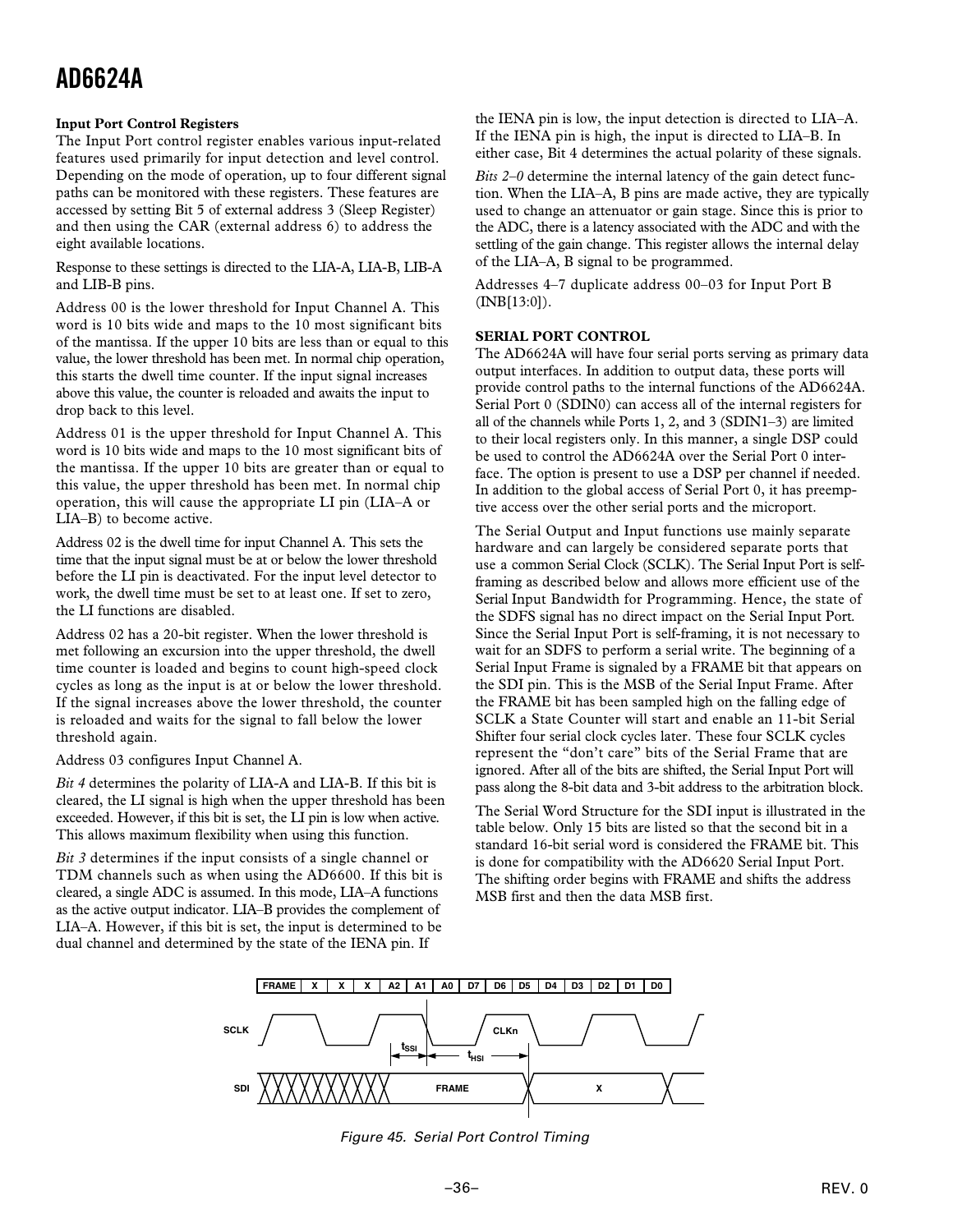# <span id="page-36-0"></span>**JTAG BOUNDARY SCAN**

The AD6624A supports a subset of IEEE Standard 1149.1 specifications. For additional details of the standard, please see "IEEE Standard Test Access Port and Boundary-Scan Architecture," IEEE-1149 publication from IEEE.

The AD6624A has five pins associated with the JTAG interface. These pins are used to access the on-chip Test Access Port and are listed in the table below. All input JTAG pins are pull-up, except for TCLK which has a pull-down.

|  | <b>Table XIV. Boundary Scan Test Pins</b> |  |  |  |
|--|-------------------------------------------|--|--|--|
|--|-------------------------------------------|--|--|--|

| <b>Name</b> | <b>Pin Number</b> | Description                         |
|-------------|-------------------|-------------------------------------|
| <b>TRST</b> | 67                | <b>Test Access Port Reset</b>       |
| <b>TCLK</b> | 68                | <b>Test Clock</b>                   |
| <b>TMS</b>  | 69                | <b>Test Access Port Mode Select</b> |
| <b>TDI</b>  | 72                | Test Data Input                     |
| <b>TDO</b>  | 70                | <b>Test Data Output</b>             |

The AD6624A supports the op codes as shown below. These instructions set the mode of the JTAG interface.Address 02 is the dwell time for input channel A. This sets the

**Table XV. Boundary Scan Op Codes**

| Instruction    | Op Code |
|----------------|---------|
| <b>IDCODE</b>  | 001     |
| <b>BYPASS</b>  | 111     |
| SAMPLE/PRELOAD | 010     |
| <b>EXTEST</b>  | 000     |
| <b>HIGHZ</b>   | 011     |
| CLAMP          | 100     |

The Vendor Identification Code can be accessed through the IDCODE instruction and has the following format.

**Table XVI. Vendor ID Code**

| <b>MSB</b><br><b>Version</b> | Part<br><b>Number</b> | Manufacturing<br>ID# | <b>LSB</b><br><b>Mandatory</b> |
|------------------------------|-----------------------|----------------------|--------------------------------|
| 0000                         | 0010                  | 000 1110 0101        |                                |
|                              | 0111                  |                      |                                |
|                              | 1000                  |                      |                                |
|                              | 1100                  |                      |                                |

A BSDL file for this device is available; please contact Analog Devices, Inc. for more information.

EXTEST (3'b000) Places the IC into an external boundary-test mode and selects the boundary-scan register to be connected between TDI and TDO. During this, the boundary-scan register is accessed to drive test data off-chip via boundary outputs and receive test data off-chip from boundary inputs.

IDCODE (3'b001) Allows the IC to remain in its functional mode and selects device ID register to be connected between TDI and TDO. Accessing the ID register does not interfere with the operation of the IC.

SAMPLE/PRELOAD (3'b010) Allows the IC to remain in normal functional mode and selects the boundary-scan register to be connected between TDI and TDO. The boundary-scan register can be accessed by a scan operation to take a sample of the functional data entering and leaving the IC. Also, test data can be preloaded into the boundary scan register before an EXTEST instruction.

HIGHZ (3'b011) Sets all outputs to high impedance state. Selects the 1-bit bypass register to be connected between TDI and TDO.

CLAMP (3'b100) Sets the outputs of the IC to logic levels determined by the boundary-scan register and selects the 1-bit bypass register to be connected between TDI and TDO. Before this instruction, boundary-scan data can be preloaded with the SAMPLE/PRELOAD instruction.

BYPASS (3'b111) Allows the IC to remain in normal functional mode and selects 1-bit bypass register between TDI and TDO. During this instruction, serial data is transferred from TDI to TDO without affecting operation of the IC.

# **INTERNAL WRITE ACCESS**

Up to 20 bits of data (as needed) can be written by the process described below. Any high order bytes that are needed are written to the corresponding data registers defined in the external 3-bit address space. The least significant byte is then written to DR0 at address (000). When a write to DR0 is detected, the internal microprocessor port state machine then moves the data in DR2-DR0 to the internal address pointed to by the address in the LAR and AMR.

### **Write Pseudocode**

void write\_micro(ext\_address, int data);

main();

{

/\* This code shows the programming of the NCO phase offset register using the write\_micro function as defined above. The variable address is the External Address A[2:0] and data is the value to be placed in the external interface register.

Internal Address = 0x087

\*/

// holding registers for NCO phase byte wide access data int d1, d0;

// NCO frequency word (16-bits wide)  $NCO$  PHASE = 0xCBEF;

// write ACR

write\_micro(7, 0x03);

// write CAR write\_micro(6, 0x03);

// write DR1 with D[15:8]  $d1 = (NCO_PHASE & 0xFF00) >> 8;$ write\_micro(1, d1);

// write DR0 with D[7:0]

// On this write all data is transferred to the internal address  $d0 = NCO$  FREQ & 0xFF; write\_micro(0, d0);

} // end of main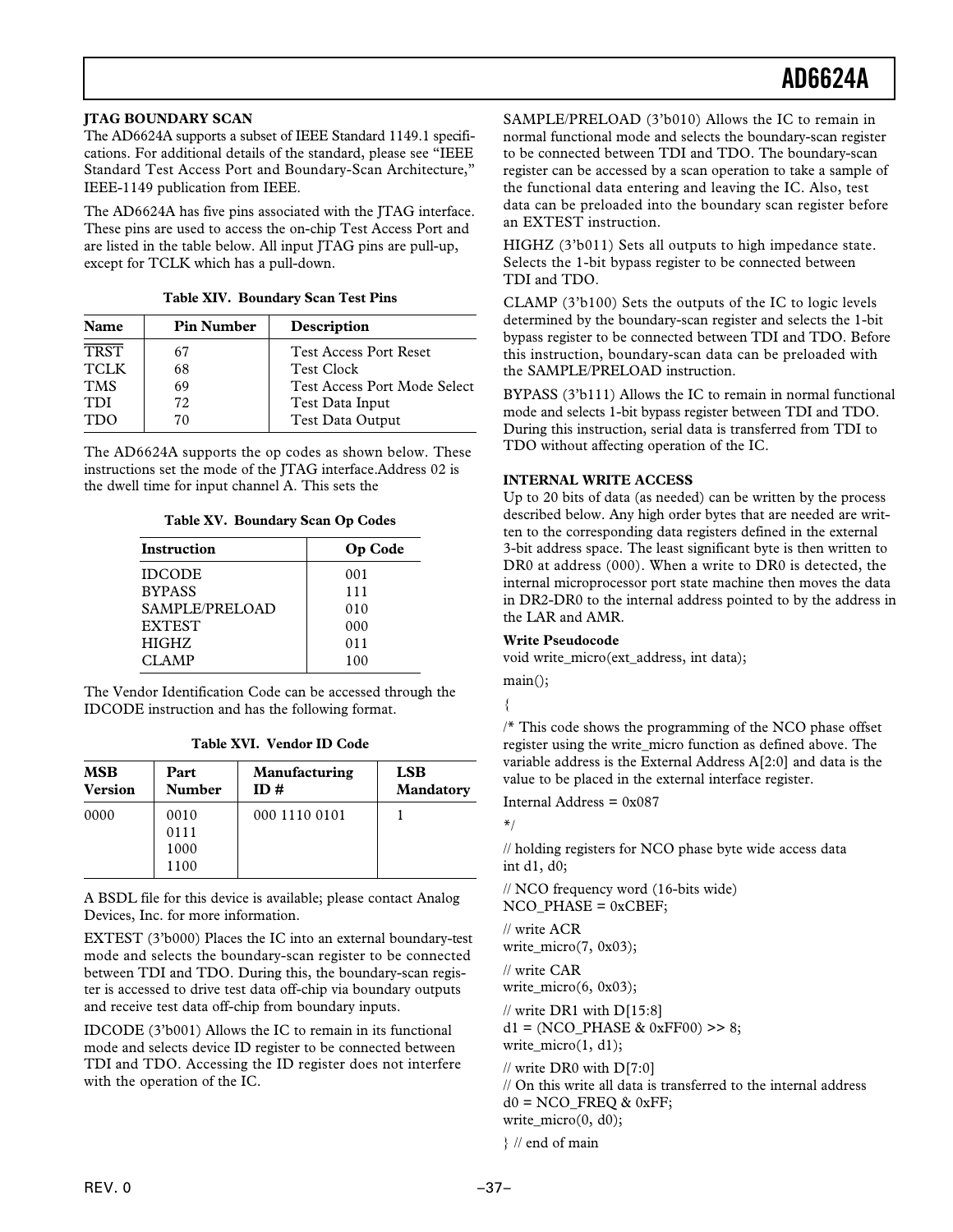# <span id="page-37-0"></span>**INTERNAL READ ACCESS**

A read is performed by first writing the CAR and AMR as with a write. The data registers (DR2–DR0) are then read in the reverse order that they were written. First, the least significant byte of the data  $(D[7:0])$  is read from DR0. On this transaction, the high bytes of the data are moved from the internal address pointed to by the CAR and AMR into the remaining data registers (DR2–DR1). This data can then be read from the data registers using the appropriate 3-bit addresses. The number of data registers used depends solely on the amount of data to be read or written. Any unused bit in a data register should be masked out for a read.

# **Read Pseudocode**

int read\_micro(ext\_address);

main();

{

/\* This code shows the reading of the first RCF coefficient using the read\_micro function as defined above. The variable address is the External Address A[2..0].

Internal Address = 0x000

\*/

// holding registers for the coefficient int d2, d1, d0;

// coefficient (20-bits wide) long coefficient;

// write AMR write  $micro(7, 0x00);$ 

// write LAR write\_micro(6, 0x00);

/\* read D[7:0] from DR0, All data is moved from the Internal Registers to the interface registers on this access \*/  $d0 = read\_micro(0)$  & 0xFF;  $\frac{1}{2}$  read D[15:8] from DR1  $d1 = read micro(1) & 0xFF;$ // read D[23:16] from DR2  $d2 = read\_micro(2)$  & 0x0F; coefficient =  $d0 + (d1 \leq 8) + (d2 \leq 16)$ ; } // end of main